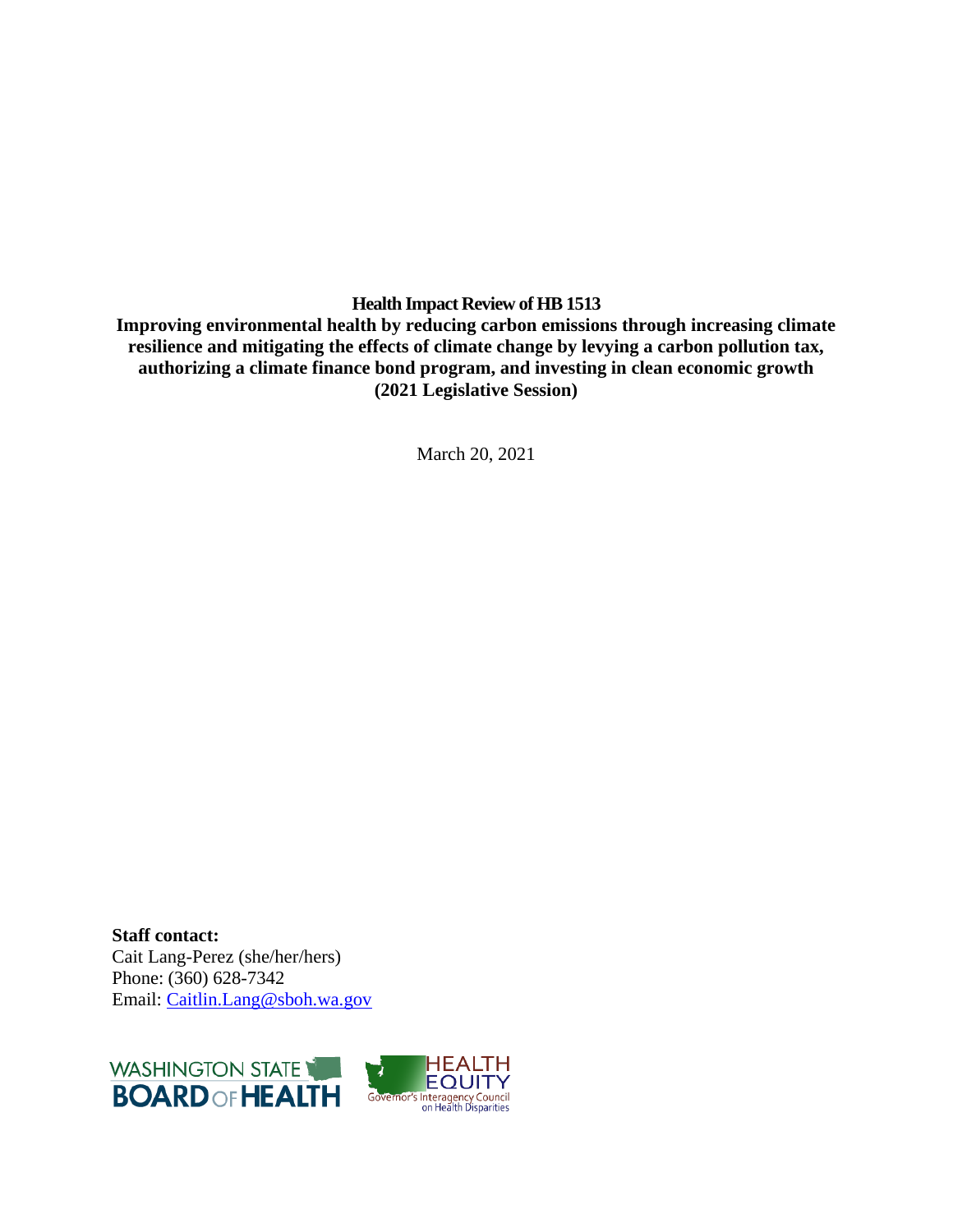### **Full review**

The full Health Impact Review report is available at: <https://sboh.wa.gov/Portals/7/Doc/HealthImpactReviews/HIR-2021-11-HB1513.pdf>

#### **Acknowledgements**

We would like to thank the key informants who provided consultation and technical support during this Health Impact Review.

### **Contents**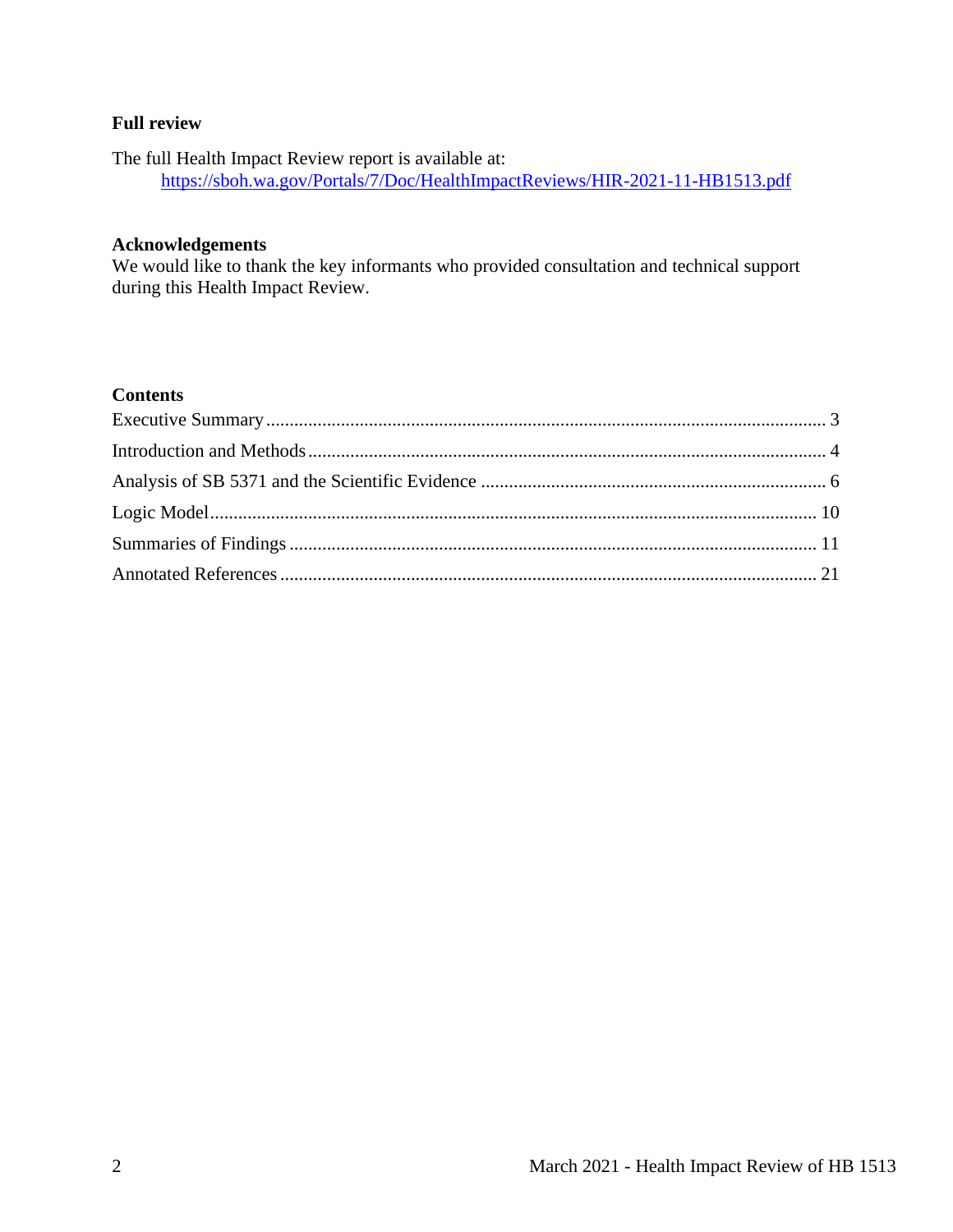#### **Executive Summary**

<span id="page-2-0"></span>**HB 1513, Improving environmental health by reducing carbon emissions through increasing climate resilience and mitigating the effects of climate change by levying a carbon pollution tax, authorizing a climate finance bond program, and investing in clean economic growth (2021 Legislative Session)**

**Evidence indicates that relevant provisions of [HB 1513](http://lawfilesext.leg.wa.gov/biennium/2021-22/Pdf/Bills/House%20Bills/1513.pdf?q=20210311143901) would likely decrease consumption of fossil fuels and natural gas, decrease emissions of greenhouse gases and other co-pollutants, and improve health outcomes. The impacts on equity are unclear.**

### **BILL INFORMATION**

**Sponsors:** Lekanoff, Shewmake, Wicks, Valdez, Thai, Ramel, Peterson, Dolan, Goodman, Taylor, Kloba, Slatter, Frame, Hackney, Wylie, Pollet, Harris-Talley

### **Summary of Bill:**

Full details about the provisions of this bill can be found in the bill text linked above. Given the length of the bill and the large number of provisions, the summary highlights provisions most relevant to this review.

- Imposes a carbon pollution tax beginning January 1, 2023, equal to \$25 per metric ton of greenhouse gas (GHG) emissions on the sale or use of all fossil fuels and natural gas within the State of Washington, except for the sale or use of electricity in Washington generated using fossil fuels.
- Deposits 100% of tax revenue into the climate finance account and stipulates funds from the account must be used to reduce GHG emissions, support natural climate solutions, and invest in overburdened communities, as defined in the bill.

### **HEALTH IMPACT REVIEW**

#### **Summary of Findings:**

This Health Impact Review found the following evidence for the specified provision in HB 1513:

- **A fair amount of evidence** that creating a carbon pollution sales and use tax on GHG emissions will decrease consumption of fossil fuels and natural gas in Washington State.
- **A fair amount of evidence** that decreasing consumption of fossil fuels and natural gas in Washington State will decrease emissions of GHGs and other co-pollutants.
- **Very strong** evidence that decreasing emissions of GHGs and other co-pollutants will improve health outcomes.
- **Unclear evidence** of the bill's impact on health inequities, as the effect on highly impacted communities is dependent on the amount and allocation of available funding as well as the exact magnitude and distribution of decreased emissions (GHGs and co-pollutants) and resulting health outcomes in Washington State generally is unknown.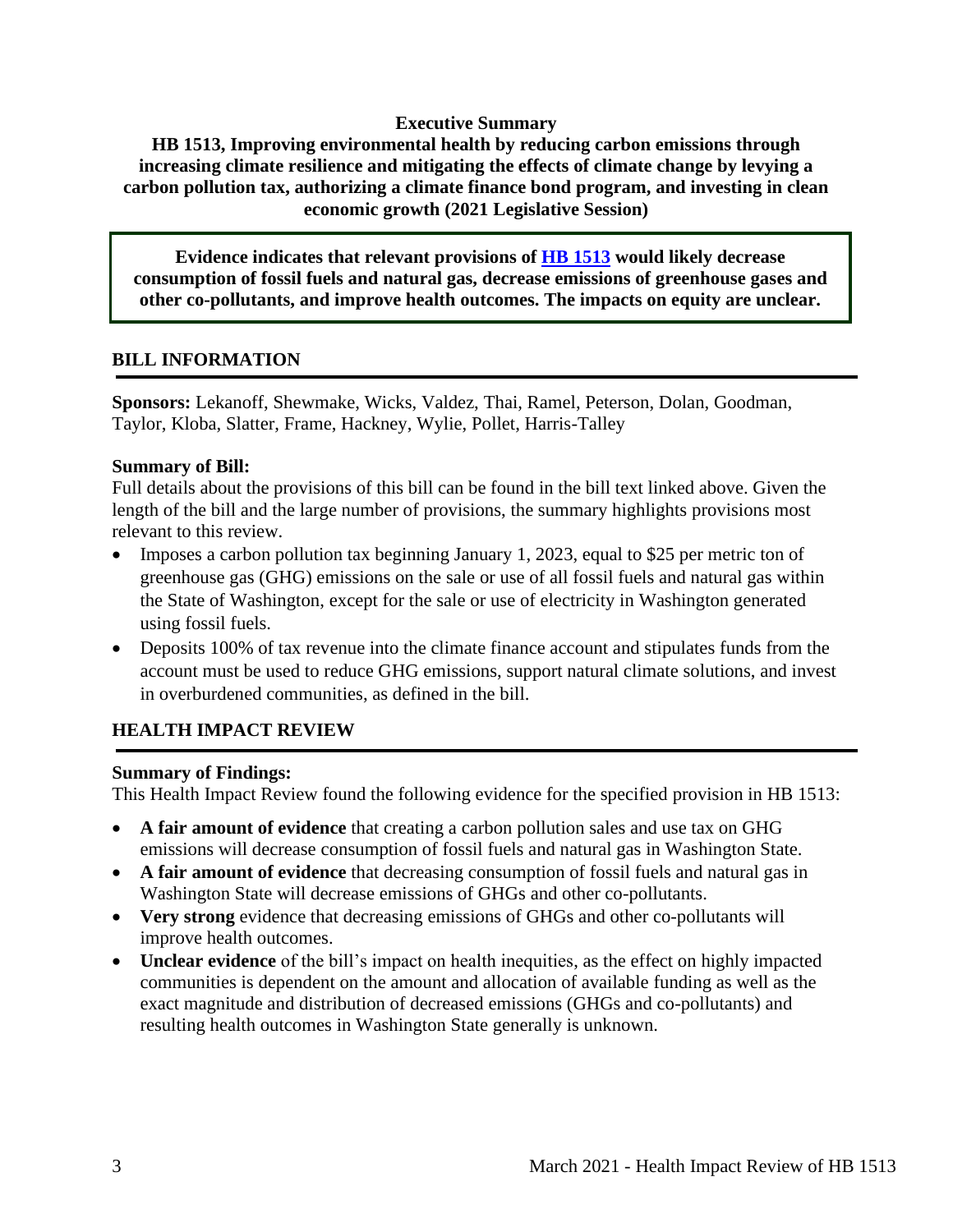### **Introduction and Methods**

<span id="page-3-0"></span>A Health Impact Review is an analysis of how a proposed legislative or budgetary change will likely impact health and health disparities in Washington State [\(RCW 43.20.285\)](http://apps.leg.wa.gov/rcw/default.aspx?cite=43.20.285). For the purpose of this review 'health disparities' have been defined as differences in disease, death, and other adverse health conditions that exist between populations [\(RCW 43.20.270\)](http://apps.leg.wa.gov/rcw/default.aspx?cite=43.20.270). Differences in health conditions are not intrinsic to a population; rather, inequities are related to social determinants (e.g., access to healthcare, economic stability, racism). This document provides summaries of the evidence analyzed by State Board of Health staff during the Health Impact Review of House Bill 1513 [\(HB 1513\)](https://app.leg.wa.gov/billsummary?BillNumber=1513&Initiative=false&Year=2021).

Staff analyzed the content of HB 1513 and created a logic model depicting possible pathways leading from the provisions of the bill to health outcomes. We consulted with experts and contacted key informants about the provisions and potential impacts of the bill. We conducted an objective review of published literature for each pathway using databases including PubMed, Google Scholar, and University of Washington Libraries. More information about key informants and detailed methods are available upon request.

The following pages provide a detailed analysis of the bill, including the logic model, summaries of evidence, and annotated references. The logic model is presented both in text and through a flowchart (Figure 1). The logic model includes information on the strength-of-evidence for each pathway. The strength-of-evidence has been defined using the following criteria:

- **Very strong evidence:** There is a very large body of robust, published evidence and some qualitative primary research with all or almost all evidence supporting the association. There is consensus between all data sources and types, indicating that the premise is well accepted by the scientific community.
- **Strong evidence:** There is a large body of published evidence and some qualitative primary research with the majority of evidence supporting the association, though some sources may have less robust study design or execution. There is consensus between data sources and types.
- A fair amount of evidence: There is some published evidence and some qualitative primary research with the majority of evidence supporting the association. The body of evidence may include sources with less robust design and execution and there may be some level of disagreement between data sources and types.
- **Expert opinion:** There is limited or no published evidence; however, rigorous qualitative primary research is available supporting the association, with an attempt to include viewpoints from multiple types of informants. There is consensus among the majority of informants.
- **Informed assumption:** There is limited or no published evidence; however, some qualitative primary research is available. Rigorous qualitative primary research was not possible due to time or other constraints. There is consensus among the majority of informants.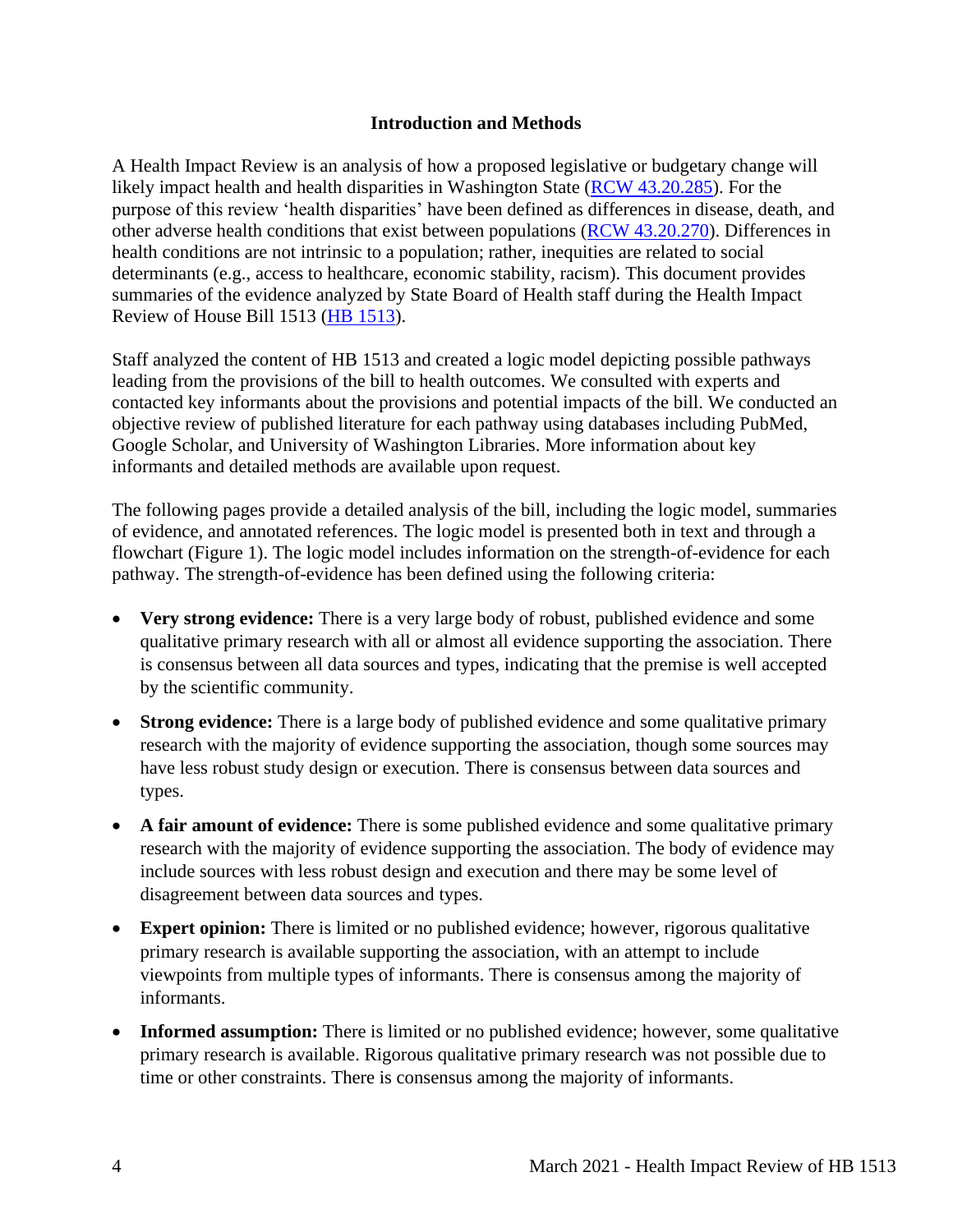- **No association:** There is some published evidence and some qualitative primary research with the majority of evidence supporting no association or no relationship. The body of evidence may include sources with less robust design and execution and there may be some level of disagreement between data sources and types.
- **Not well researched:** There is limited or no published evidence and limited or no qualitative primary research and the body of evidence has inconsistent or mixed findings, with some supporting the association, some disagreeing, and some finding no connection. There is a lack of consensus between data sources and types.
- **Unclear:** There is a lack of consensus between data sources and types, and the directionality of the association is ambiguous due to potential unintended consequences or other variables.

This review was subject to time constraints, which influenced the scope of work for this review. The annotated references are only a representation of the evidence and provide examples of current research. In some cases, only a few review articles or meta-analyses are referenced. One article may cite or provide analysis of dozens of other articles. Therefore, the number of references included in the bibliography does not necessarily reflect the strength-of-evidence. In addition, some articles provide evidence for more than one research question, so are referenced multiple times.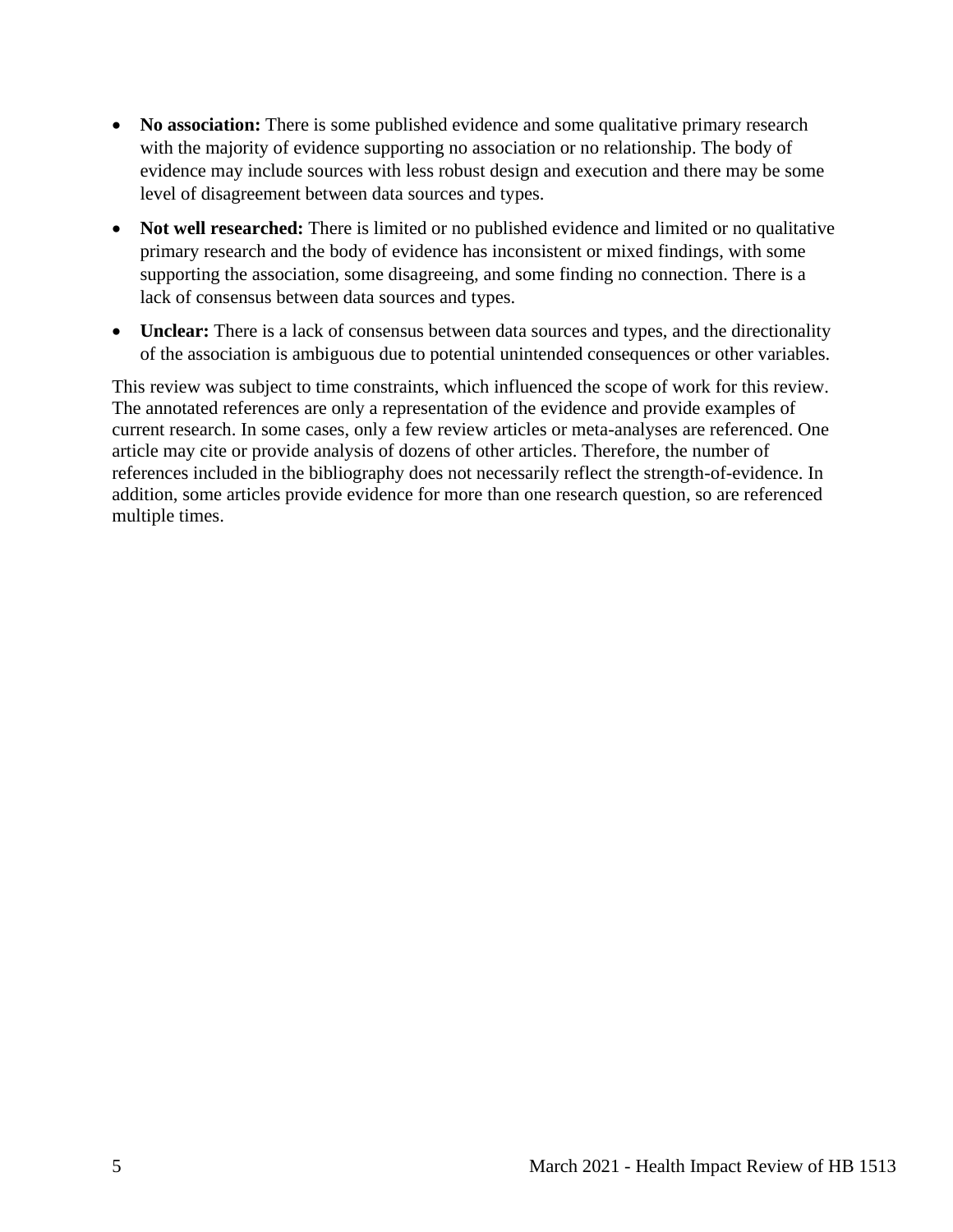### **Analysis of HB 1513 and the Scientific Evidence**

#### <span id="page-5-0"></span>**Summary of relevant background information**

- The U.S. Environmental Protection Agency (EPA) and Washington State Department of Ecology (Ecology) identify carbon dioxide  $(CO<sub>2</sub>)$ , methane, nitrous oxide, hydrofluorocarbons, perfluorocarbons, and sulfur hexafluoride as greenhouse gases (GHGs) because of their capacity to trap heat in the earth's atmosphere.
- Carbon pollution taxes (or carbon taxes) are charges on the carbon content of fossil fuels which contribute to the accumulation of  $CO<sub>2</sub>$  and other GHGs in the atmosphere through emissions.<sup>1</sup> The additional tax increases the prices of these energy sources, with the goal of promoting a shift to lower-carbon fuels and/or renewable energy sources.<sup>1</sup> Revenue generated by the tax can then be used for various purposes (e.g., mitigating climate change).
- Worldwide, the largest source of GHG emissions is electricity generation.<sup>2</sup> However, in Washington State, the largest contributor of GHG emissions is the transportation sector (44.9%), followed by residential, commercial, and industrial heating (23.4%); electricity (16.3%); and other sources (e.g., agriculture, industrial processes, waste management, natural gas distribution)  $(15.4\%)$ .<sup>2</sup>
- Ecology noted that, "the effects of the COVID-19 pandemic are expected to significantly reduce emissions in 2020. However, these reductions are not expected to last as our state and nation recover from the pandemic."<sup>2</sup>
- Traffic-related air pollution (TRAP) refers to air pollution from motor vehicle emissions that result from fossil fuel combustion.<sup>3</sup> Sources of TRAP include passenger cars, diesel trucks and buses, and nonroad equipment (e.g., recreational vehicles, lawn and garden equipment).<sup>3</sup> These sources emit large amounts of  $CO<sub>2</sub>$ , carbon monoxide (CO), nitrogen and sulfur oxides  $(NO<sub>x</sub>$  and  $SO<sub>x</sub>$ , respectively), volatile organic compounds  $(VOCs)$ , and particulate matter (PM).<sup>3</sup> The EPA regulates many of these pollutants and uses them as surrogates for criteria air pollutants, which can harm human health and the environment.<sup>4</sup>
- Washington state legislators have established GHG emission reductions targets in statute [\(RCW 70A.47.020\)](https://app.leg.wa.gov/RCW/default.aspx?cite=70A.45.020). By 2020, the state was to reduce overall emissions of GHG to 1990 levels (90,500,000 metric tons).<sup>5</sup> Overall emissions of GHG are to be further reduced by 2030 (50 million metric tons; 45% below 1990 levels), 2040 (27 million metric tons; 70% below 1990 levels), and 2050 (5 million metric tons; 95% below 1990 levels).<sup>5</sup>
- Washington State's Clean Energy Transformation Act (CETA) (Chapter 288, Laws of [2019\)](https://lawfilesext.leg.wa.gov/biennium/2019-20/Pdf/Bills/Session%20Laws/Senate/5116-S2.SL.pdf) applies to all electric utilities serving retail customers in the state. The law requires utilities supply Washington customers with electricity that is 100% renewable or nonemitting by 2045, with no provisions for offsets.<sup>6</sup> It sets specific milestones beginning in 2022 to reach the required clean electricity supply.<sup>6</sup>
- As of December 2020, Washington has more than 1,100 public electric charging stations with more than 3,300 charging outlets across the state and "is part of the West Coast Electric Highway, a network of public charging stations for electric vehicles located along Interstate 5 and other major roads in the Pacific Northwest, and is part of the West Coast Green Highway that extends from Canada to Mexico."<sup>7</sup>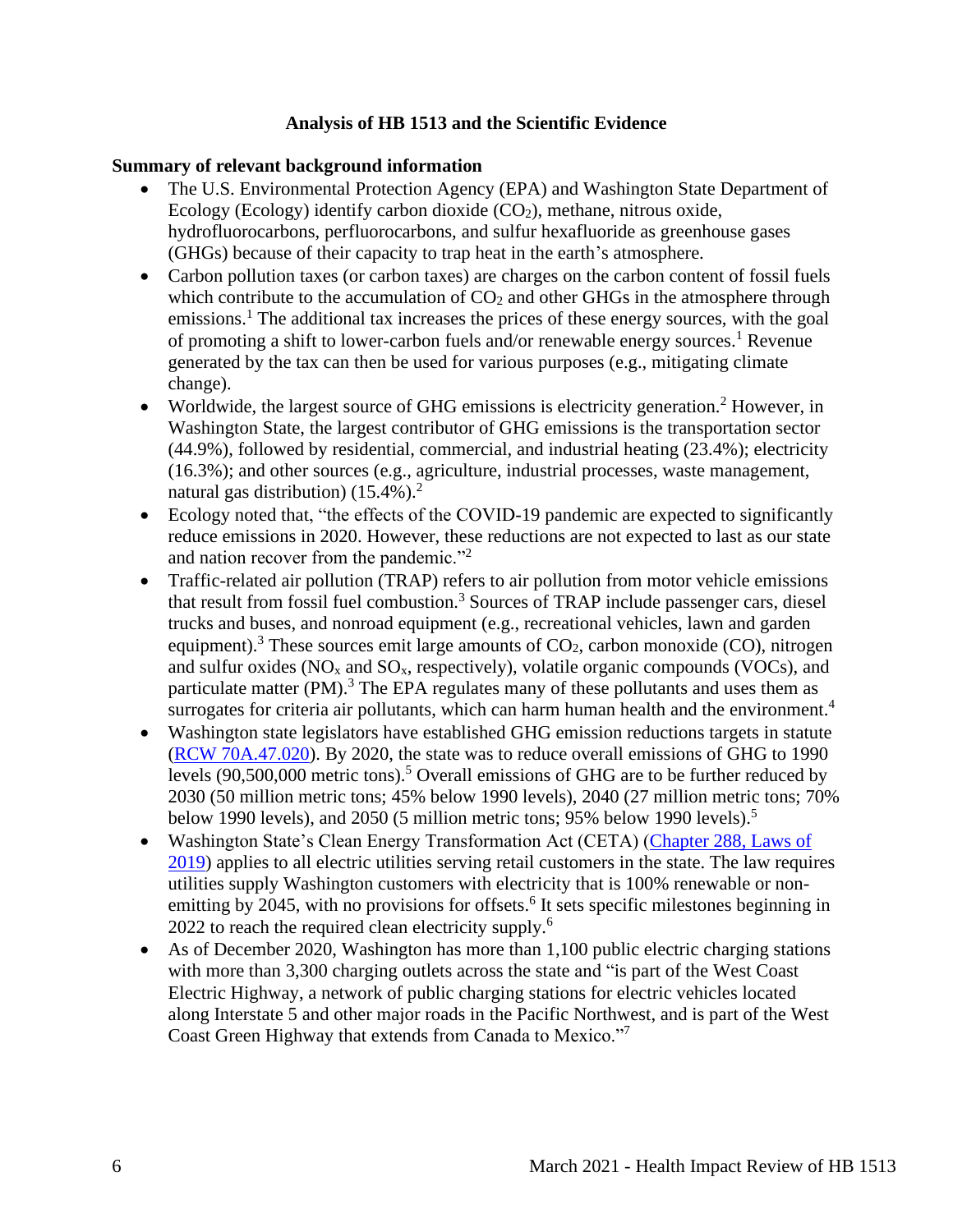## **Summary of HB 1513**

Full details about the provisions of this bill can be found in the bill text linked above. Given the length of the bill and the large number of provisions, the summary highlights provisions most relevant to this review.

- Imposes a carbon pollution tax beginning January 1, 2023, equal to \$25 per metric ton of GHG emissions on the sale or use of all fossil fuels and natural gas within the State of Washington, except for the sale or use of electricity in Washington generated using fossil fuels.
	- $\circ$  The carbon pollution tax is applicable to: motor vehicle fuel (Chapter 82.38 RCW); special fuel (Chapter 82.38 RCW); every other petroleum product (Chapter 82.23A RCW); fossil fuels not listed (Chapters 82.08 and 82.12 RCW), unless expressly provided otherwise in the bill; and fossil fuels consumed in refineries.
	- o Specific to natural gas, the carbon tax is imposed on the gas distribution business upon the sale of natural gas to the retail customer and the direct access gas customer upon the consumption of the natural gas by the customer.
	- o The tax rate increases annually by 5% and adjusts for inflation as measured by the consumer price index starting on January 1, 2024.
	- o As of January 1, 2030, if Ecology determines the sources of emissions covered by the tax are not predicted to achieve their combined share of the emission reductions necessary for the State to achieve the emissions limits established in RCW 70A.45.020, the tax rate increases by \$10 effect January 1, 2031. Each year thereafter, the tax rate increases by 5% per year plus inflation, with an additional increase of \$2 per year until Ecology determines relevant sources of emissions are expected to meet established limits, at which point the \$2 increase is retired.
- Deposits 100% of tax revenue into the climate finance account and stipulates funds from the account must be used to reduce GHG emissions, support natural climate solutions, and invest in overburdened communities, as defined in the bill.
	- o 75% of the moneys go to the GHG emissions reduction account and must be used by the Departments of Transportation and Commerce for projects and incentive programs that yield reductions in GHG emissions. Seventy-five percent must be directed to transportation investments.
	- o 25% of the moneys go to the natural climate solutions account and must be used to increase the resilience of the State's waters, forests, and other vital ecosystems to the impacts of climate change and carbon pollution reduction capacity.
	- o Additionally, at least 35% of total investments must provide direct and meaningful benefits to vulnerable populations within the boundaries of highly impacted communities, as designated by the Washington State Department of Health (DOH) [\(RCW 19.405.140\)](https://app.leg.wa.gov/RCW/default.aspx?cite=19.405.140). At least 10% of total investments must be used in projects formally supported by a resolution with an Indian tribe.

# **Health impact of HB 1513**

Evidence indicates that relevant provisions of HB 1513 would likely decrease consumption of fossil fuels and natural gas, decrease emissions of greenhouse gases and other co-pollutants, and improve health outcomes. The impacts on equity are unclear.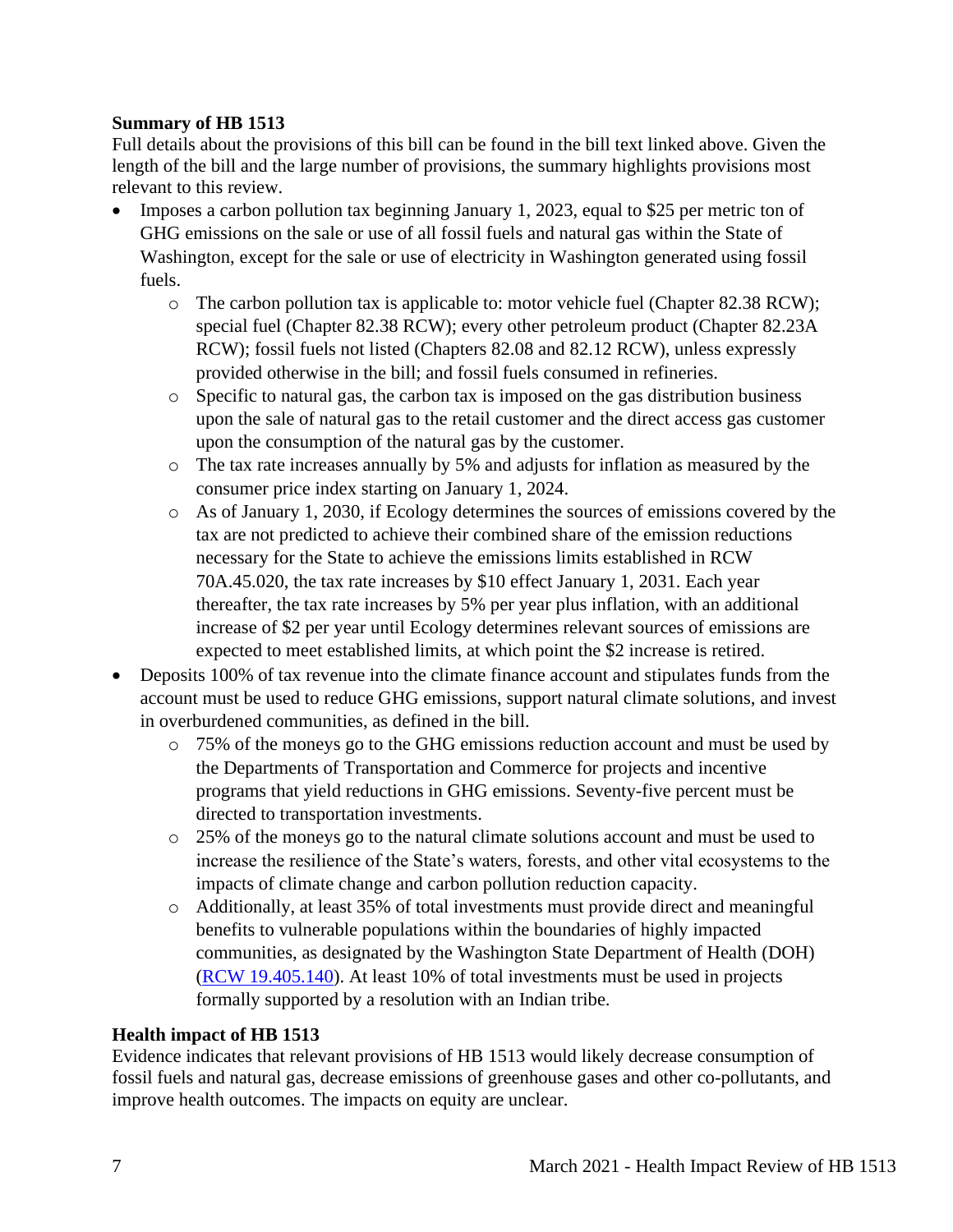#### **Pathway to health impacts**

The potential pathway leading from the provisions of HB 1513 to health inequities are depicted in Figure 1. There is a fair amount of evidence that creating a carbon pollution sales and use tax on GHG emissions will decrease consumption of fossil fuels and natural gas in Washington State $8-11$  and decreasing consumption of fossil fuels and natural gas in Washington State will decrease emissions of GHG and other co-pollutants.<sup>8,12,13</sup> There is very strong evidence that decreasing emissions of GHG and other co-pollutants will improve health outcomes.<sup>11,14-25</sup> This review found unclear evidence of the bill's impact on health inequities, as the effect on highly impacted communities is dependent on the amount and allocation of available funding as well as the exact magnitude and distribution of decreased emissions (GHGs and co-pollutants) and resulting health outcomes in Washington State generally is unknown.<sup>26</sup>

### **Scope**

Due to the complexity of HB 1513 and time limitations, this Health Impact Review represents a broad, general discussion about potential impacts of imposing a carbon emissions tax in Washington State. Staff recognize the diversity of potential pathways and impacts resulting from the broad range of fossil fuel and natural gas sources, payers, and consumers as well as investment projects and programs that may be affected by this bill. Staff acknowledge that evaluating each specific factor and related pathway could result in different strength-of-evidence ratings or unintended consequences. Since the transportation sector is the largest contributor of GHG emissions in Washington State (approximately  $44.9\%$ ),<sup>2</sup> this review focuses primarily on the impacts of a carbon tax on the transportation sector.

For this review, we were only able to research the most direct connections between the provisions of the bill and decreased health inequities and did not explore the evidence for all possible pathways. For example, we did not evaluate potential impacts related to:

- Larger, long-term impacts of the bill on climate change. For example, key informants noted that changes in carbon demand could result in infrastructure changes (e.g., increased production of electric vehicles) that could help mitigate the impacts of climate change (personal communication, March 2021).
- Longer-term health outcomes related to climate change and consequences of GHG emissions (e.g., sea level change, temperature changes). As the consequences of GHG emissions are global, a carbon tax in one jurisdiction (state or country) alone will not significantly affect the trajectory of climate change<sup>27</sup> or risks associated with adverse health outcomes. Therefore, this analysis focuses on the co-pollutants associated with GHG emissions that can be affected locally and in the short-term<sup>10</sup> and are independently associated with adverse health outcomes.

### **Magnitude of impact**

Washington State Department of Revenue (Revenue) reported a carbon pollution sales and use tax of \$25 per metric ton of GHG emissions would apply to an estimated 1,500 taxpayers, as the tax is imposed on the first seller or user of the fuels in the state.<sup>28</sup> Evidence suggests that some portion of the tax to be passed through to consumers via price increases (e.g., increased fuel prices).<sup>8,9</sup> Revenue estimates the carbon pollution tax would generate approximately \$655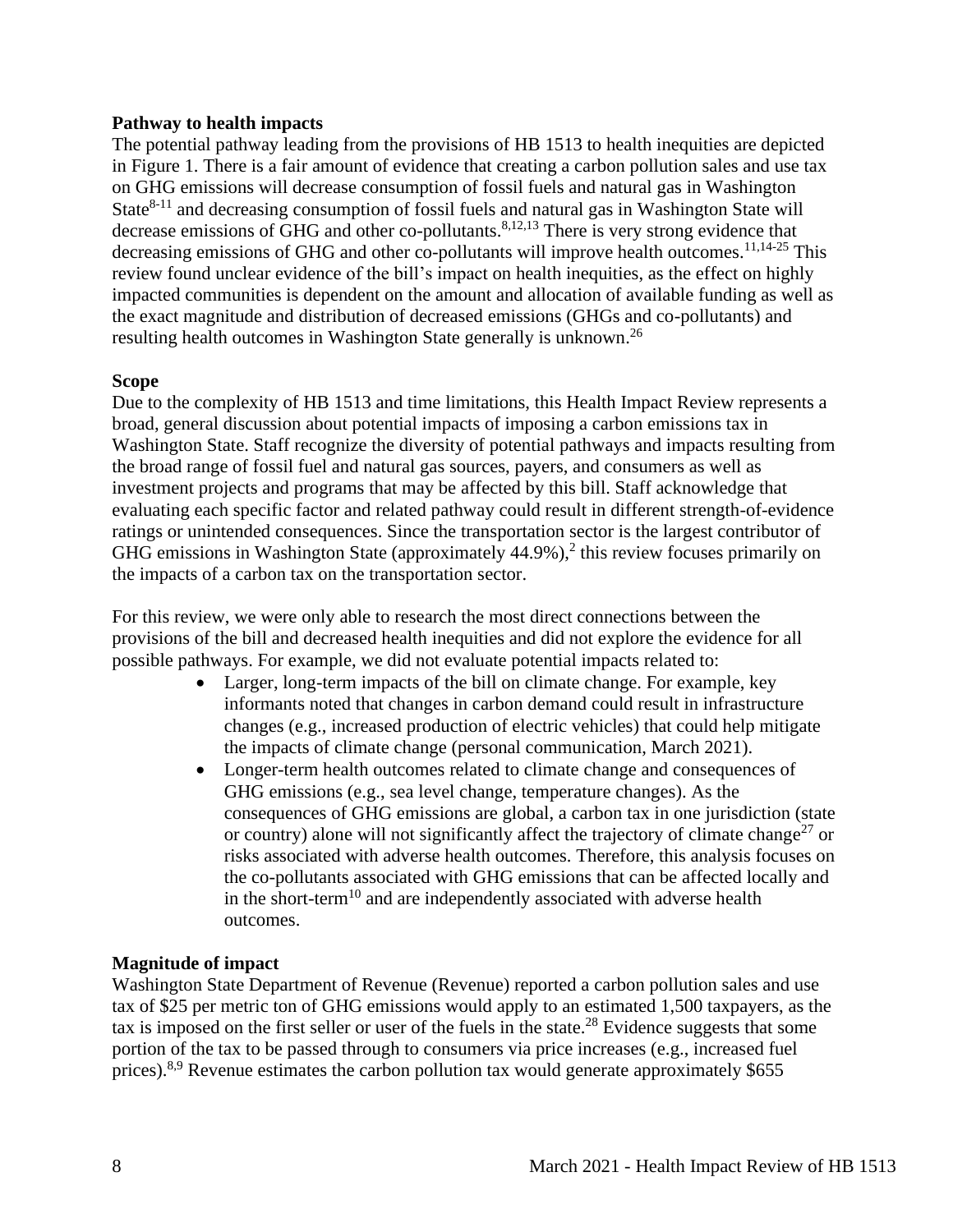million in Fiscal Year (FY) 2023, \$1.64 billion in FY 2024, \$1.76 billion in FY 2025, \$1.83 billion in FY 2026, and \$1.94 in FY 2027.<sup>28</sup>

Revenue also modeled provisions of HB 1513 (e.g., a carbon pollution tax rate of \$25.00 per metric ton beginning January 1, 2023) and standard consumption elasticities. In 2030, the model predicts a 12.4% decrease in  $CO<sub>2</sub>$  emissions in the industrial sector, 5.2% decrease in the residential sector, 4.9% decrease in in the commercial sector, and 1.5% decrease in the transportation sector compared to if no carbon pollution tax was implemented (unpublished data, Revenue, March 2021). Whether reductions result in meaningful changes in health outcomes depends on a long causal chain wherein each step there is a question about the exact magnitude and distribution of impacts.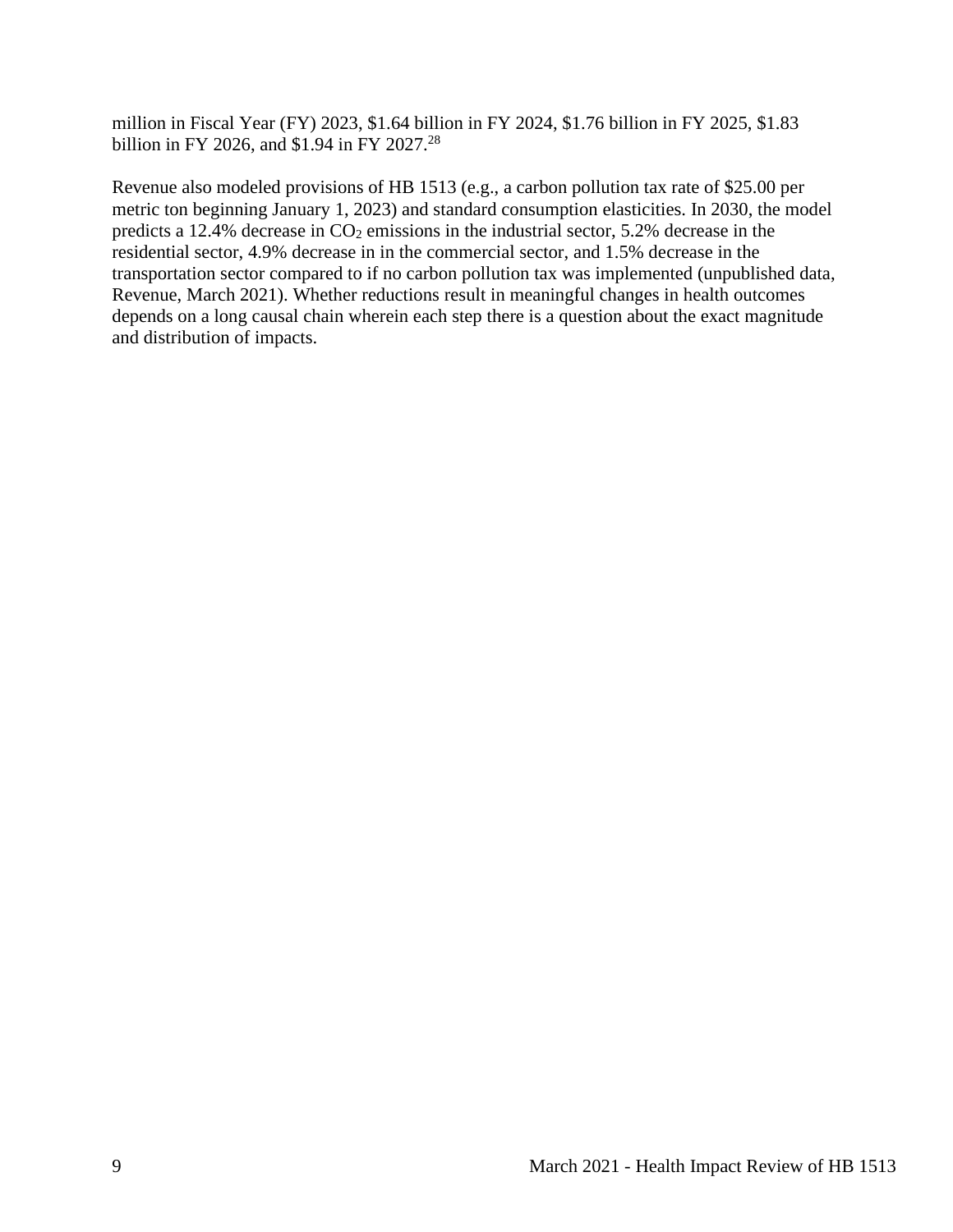



#### **Figure 1:**

<span id="page-9-0"></span>**Improving environmental health by reducing carbon emissions through increasing climate resilience and mitigating the effects of climate change by levying a carbon pollution tax, authorizing a climate finance bond program, and investing in clean economic growth**

**HB 1513**

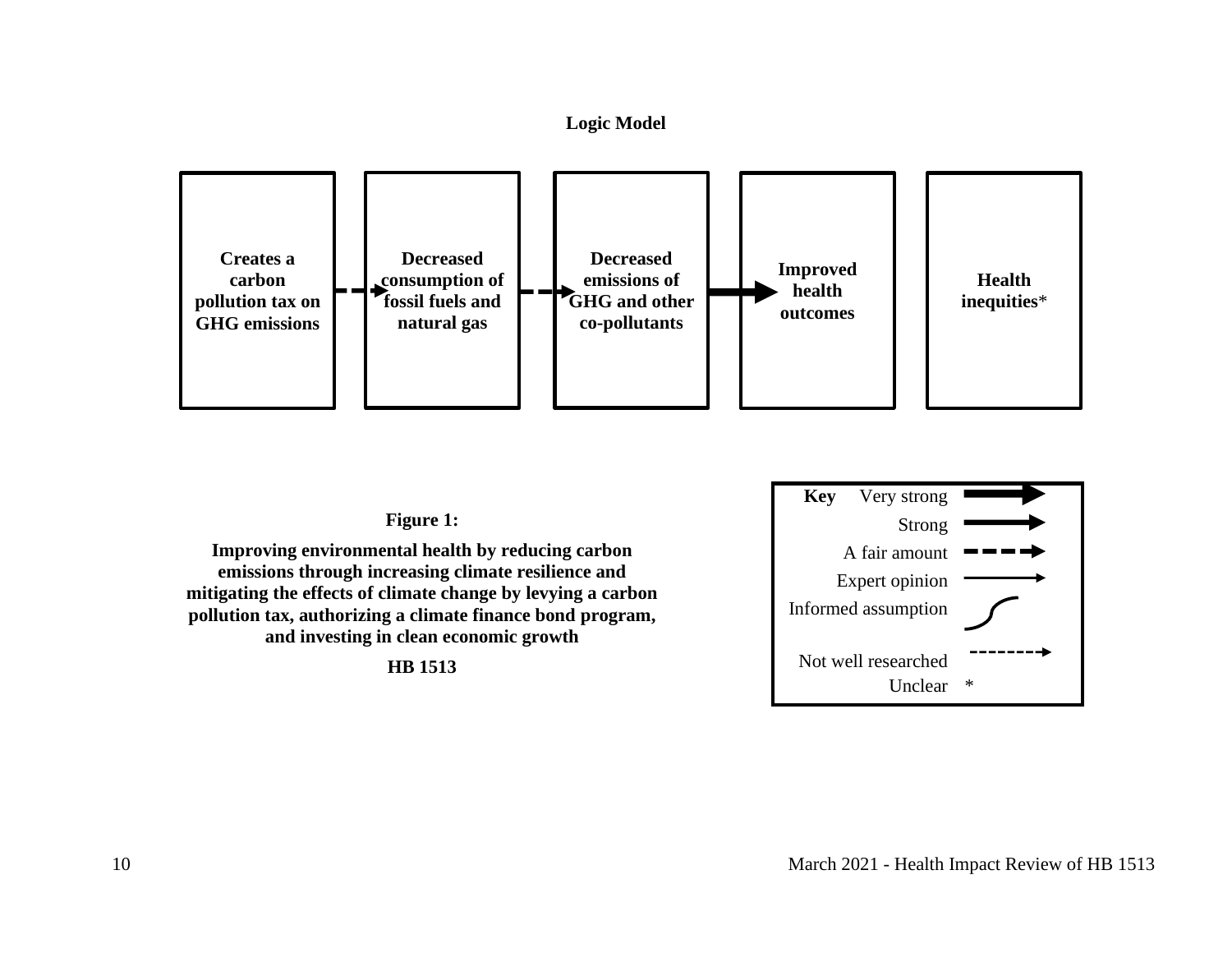### **Summaries of Findings**

### <span id="page-10-0"></span>**Will creating a carbon pollution sales and use tax on GHG emissions decrease consumption of fossil fuels and natural gas in Washington State?**

There is a fair amount of evidence that creating a carbon pollution sales and use tax on GHG emissions will decrease consumption of fossil fuels and natural gas in Washington State. For example, "modeling results clearly show that implementing a carbon [pollution] tax lowers the demand for emissions-intensive energy sources such as coal and oil, while it increases the demand for relatively less emissions-intensive energy sources such as natural gas and renewables [energy generated by hydroelectric, wind, solar, etc.]."<sup>29</sup>

In 2018, the largest contributors to GHG emissions nationally were the transportation sector (28%) and electricity sector (27%).<sup>30</sup> The U.S. Environmental Protection Agency (EPA) reports "the largest sources of transportation-related [GHG] emissions include passenger cars and lightduty trucks, including sport utility vehicles, pickup trucks, and minivans. These sources account for over half of the emissions from the transportation sector."<sup>30</sup> Between 1990 and 2018, the number of vehicle miles traveled by passenger cars and light-duty vehicles increased by  $46.1\%$ .<sup>30</sup> Contributing factors include population growth, economic growth, urban sprawl, and periods of low fuel prices.<sup>30</sup> In Washington State, the transportation sector is also the largest contributor to GHG emissions (44.9% of emissions), with half of transportation-related emissions from personal cars and trucks.<sup>2</sup> Unlike other regions of the U.S. that rely heavily on coal to produce electricity, Washington's electricity production is generally cleaner due to the state's access to renewable energy sources, like hydroelectric power which generally accounts for more than twothirds of the state's electricity generation.<sup>7</sup>

A modeling study by the Stanford Energy Modeling Forum (EMF) examined potential implications of a U.S. economy-wide carbon pricing policy. Authors used "11 models to assess emissions, energy, and economic outcomes from a range of economy-wide carbon price policies to reduce carbon dioxide  $(CO_2)$  emissions in the [U.S.]."<sup>10</sup> Authors evaluated four policy alternatives including a \$25 tax per ton of carbon emissions increasing by either 1% or 5% per year as well as a \$50 tax per ton of carbon emissions increasing by either 1% or 5% annually.<sup>10</sup> Projections show that "all of the price trajectories cause significant shifts in fossil fuel demand [in the U.S.], with coal shifting the most significantly."<sup>10</sup> Models indicated the demand for natural gas and oil are highly dependent on technology cost assumptions.<sup>10</sup> Additionally, models indicate that nationally the electricity sector is the most responsive to carbon price (across all four policy alternatives) with 72-91% of the emission reductions projected in this sector.<sup>10</sup> Meanwhile, EMF results show that nationally the residential and transportation sectors were projected to be least responsive.<sup>10</sup> Authors noted that "residential housing and transportation [...] both feature a very large stock of houses/cars that can be slow to turn over."<sup>10</sup> Although a carbon pollution tax may prompt innovation through research incentives, "models generally do not represent induced research and development spending and the associated spillovers."<sup>10</sup> Therefore, results "may underestimate the environmental effectiveness of the policies" but it is unclear by how much. $10$ 

Similarly, a study modeling the impact of a national carbon pollution tax on carbon emissions in the U.S. found that, while emissions decreased across all energy sectors, the transportation sector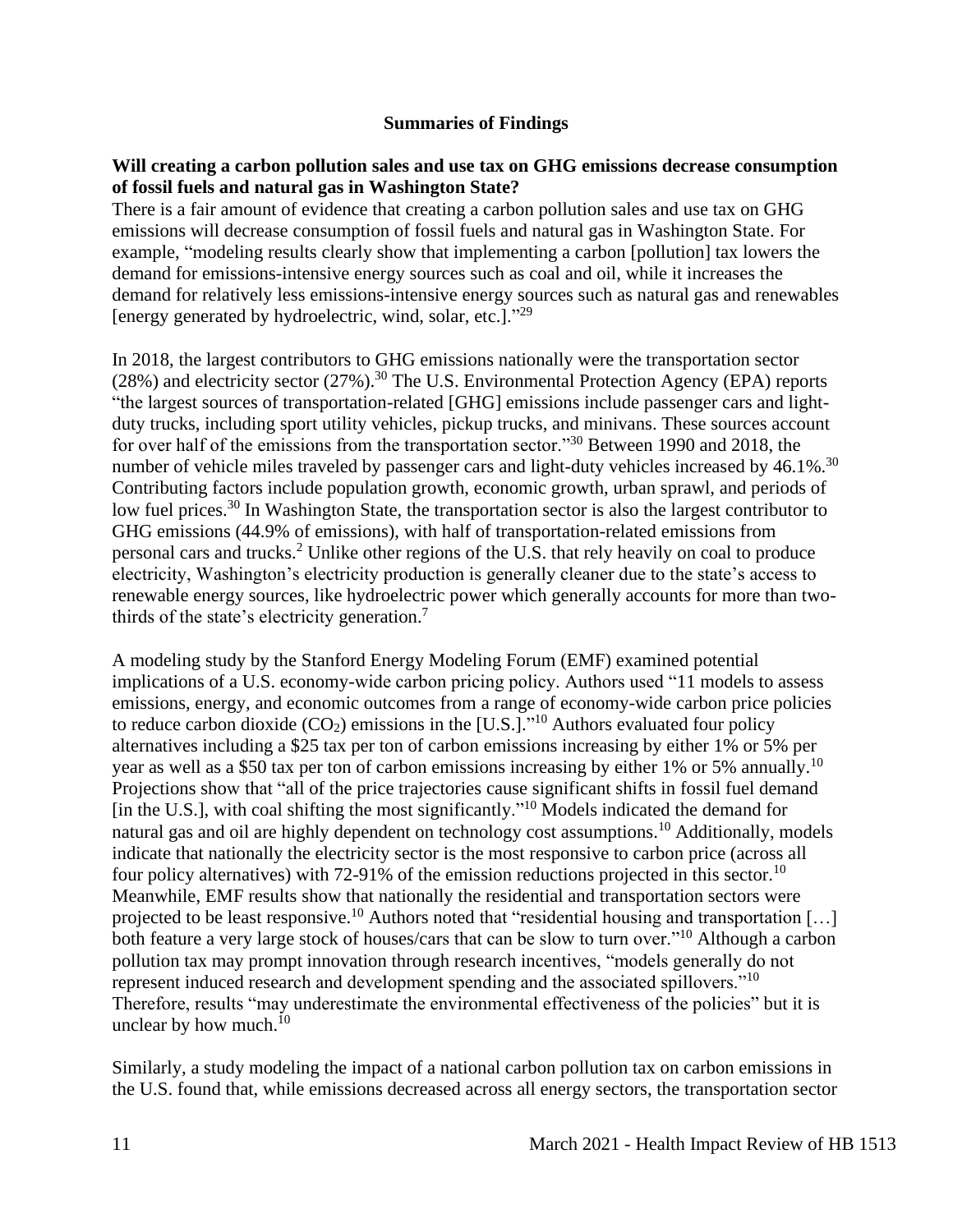was the least responsive to the carbon tax and "reductions are small and develop slowly relative…to the power sector."<sup>8</sup> The study found that, in the transportation sector, "a carbon tax increases the retail price of gasoline, diesel, and jet fuel, as well as natural gas and propane, in proportion to their carbon intensity. As the carbon tax is passed through to consumers, the overall cost of mobility increases."<sup>8</sup> The authors presented two explanations for why the transportation sector is less responsive to a carbon tax. First, driving is typically considered to be inelastic and the "short-term responsiveness of transportation emissions to a carbon tax is driven primarily through reductions in driving, rather than fuel substitution."<sup>8</sup> The authors estimated that a carbon tax ranging from \$14 per ton of  $CO_2$  emissions to \$73 per ton of  $CO_2$  emissions would increase the average price of a gallon of gasoline by \$0.12 to \$0.64, which is "still well within the price range [of gasoline] over the past five years. With these cost increases within historical variability, it's unsurprising to see modest reductions in emissions in response to a carbon tax."<sup>8</sup> Second, the authors explained that "[energy] sectors with high capital costs relative to operating costs [like automobiles] are less likely to be responsive to a carbon tax because the tax primarily affects operating costs…For that reason, a carbon tax does more to shift generation from coal to gas in the power sector, for example, than from internal combustion engine vehicles to electric vehicles in the transportation sector."<sup>8</sup> The authors noted that significantly faster timelines for the electrification of vehicles could produce greater reductions in emissions in the transportation sector.<sup>8</sup>

Modeling in Washington State has shown similar results. In 2015, Washington State Office of Financial Management (OFM), Forecasting and Research Division modeled the economic impacts of a carbon tax in Washington. The model assumed that a carbon tax would be passed on to consumers, resulting in higher fuel and energy prices for consumers.<sup>9</sup> However, the modeling showed that "the estimated gas price changes [(\$0.12 to \$0.41 increase per gallon)] are smaller than historic price volatility, and the potential increases in fuel costs do not affect the overall net positive effect of the program on the statewide economy."<sup>9</sup>

Overall, there is a fair amount of evidence that creating a carbon pollution sales and use tax on GHG emissions in Washington will likely decrease consumption in all energy sectors, though the transportation sector (which is the largest contributor to GHG emissions in Washington) is likely to experience more modest changes compared to other sectors.

### **Will decreasing consumption of fossil fuels and natural gas in Washington State decrease emissions of GHGs and other co-pollutants?**

There is a fair amount of evidence that decreasing consumption of fossil fuels and natural gas in Washington State will decrease emissions of GHGs and other co-pollutants.

A recent study compared the effectiveness of various policies at reducing GHG emissions in the electricity sector.<sup>12</sup> Compared to other policy mechanisms, the authors found that, "if the goal is reducing  $[CO_2]$  in the atmosphere, what we found  $[$ in our case study $]$  is that putting a price on carbon and then letting suppliers and consumers make their production and consumption choices accordingly is much more effective than other policies [at reducing  $CO<sub>2</sub>$  emissions].<sup>"31</sup> Overall, they found "that market-based policies (e.g., carbon taxes) achieve decarbonization targets most efficiently." $^{12}$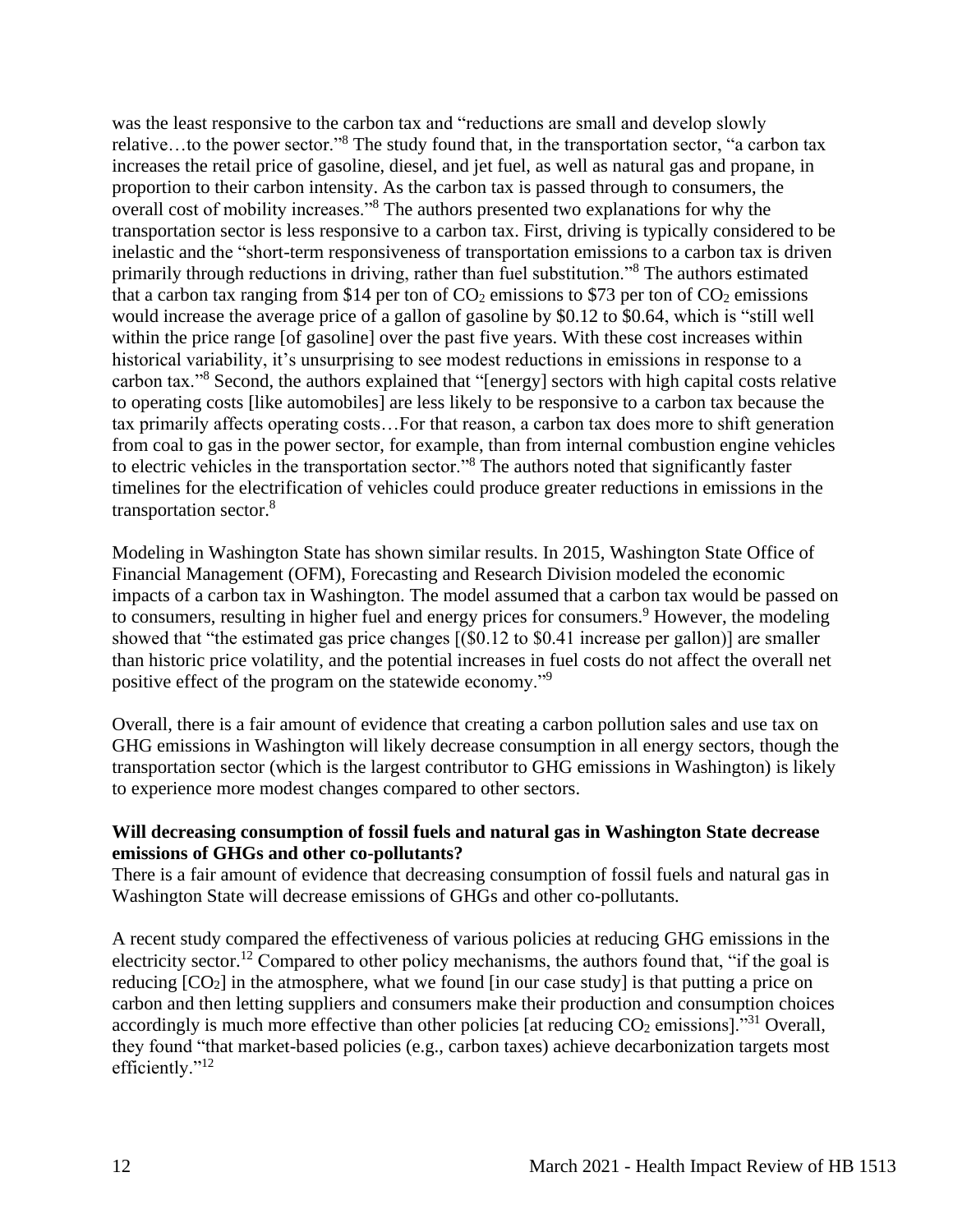A study modeling the impact of a national carbon tax on carbon emissions in the U.S. concluded that, "the impact of a carbon tax on U.S. GHG emissions is dependent on both the level of the tax and the sector in which the emissions occur."<sup>8</sup> The authors found that, "a carbon tax can drive substantial reductions in U.S. GHG emissions in the near and medium term" and "an economywide carbon tax set at \$50/ton in 2020 and rising at a real rate of 2 percent achieves emission reductions of 39 to 47 percent below 2005 levels by 2030."<sup>8</sup> While declines occurred in all energy sectors, the authors found that the electricity sector was the most responsive to a carbon tax and had the largest decrease in emissions.<sup>8</sup> Additionally, "the transportation sector appears not to be very responsive to different tax rates" and reductions in emissions appeared to be a 1- 3% reduction from current policies by 2030.<sup>8</sup> They found that a \$50/ton tax decreased carbon emissions in the transportation sector by approximately 200 million metric tons from 2015 levels. $8$ 

The Washington State Department of Commerce created the Carbon Tax Assessment Model (CTAM) to predict how different carbon tax scenarios would impact  $CO<sub>2</sub>$  emissions (not including toxics or other co-pollutants) in the five primary energy sectors (i.e., residential, commercial, industrial, transportation, electricity) in Washington State.<sup>13</sup> The model predicts similar reductions as national models. The Washington State Department of Revenue (Revenue) ran the CTAM using provisions of HB 1513 (e.g., a carbon pollution tax rate of \$25.00 per metric ton beginning January 1, 2023) and standard consumption elasticities. The model predicted a decrease in emissions as a result of implementing a carbon pollution tax across the residential, commercial, industrial, and transportation energy sectors through 2050. For example, in 2030, the model predicts a 12.4% decrease in  $CO<sub>2</sub>$  emissions in the industrial sector, 5.2% decrease in the residential sector, 4.9% decrease in in the commercial sector, and 1.5% decrease in the transportation sector compared to if no carbon pollution tax was implemented (unpublished data, Revenue, March 2021).

While the model only evaluates  $CO<sub>2</sub>$  emissions, decreasing consumption of fossil fuels and natural gas will also decrease emissions of other GHGs and other co-pollutants.<sup>8,10</sup> For example, results of the Stanford EMF study found that "consistent with earlier studies, the models suggest that a carbon price can lead to significant reductions in GHG emissions" and reductions in fossil fuel use, especially from coal and transportation fuels, also reduce other conventional air pollutants.<sup>10</sup> Additionally, "the potential co-benefits of reductions in particulate matter (i.e.,  $PM_{2.5}$ ), nitrogen oxides (NO<sub>x</sub>), and sulfur dioxide (SO<sub>2</sub>) have been especially well documented."<sup>10</sup> The authors stated, "these emissions reductions are especially notable because they are often significant in terms of magnitude (they can be twice the percentage reduction of CO2), the resulting health benefits can be significant on a macroeconomic scale, and the reductions occur rapidly in the first decade of the policy — accruing benefits to current generations."<sup>10</sup>

Overall, there is a fair amount of evidence that decreasing consumption of fossil fuels and natural gas will decrease emissions of GHGs and other co-pollutants.

# **Will decreasing emissions of GHGs and other co-pollutants improve health outcomes?**

There is very strong evidence that decreasing emissions of GHG and other co-pollutants will improve health outcomes. 11,14-25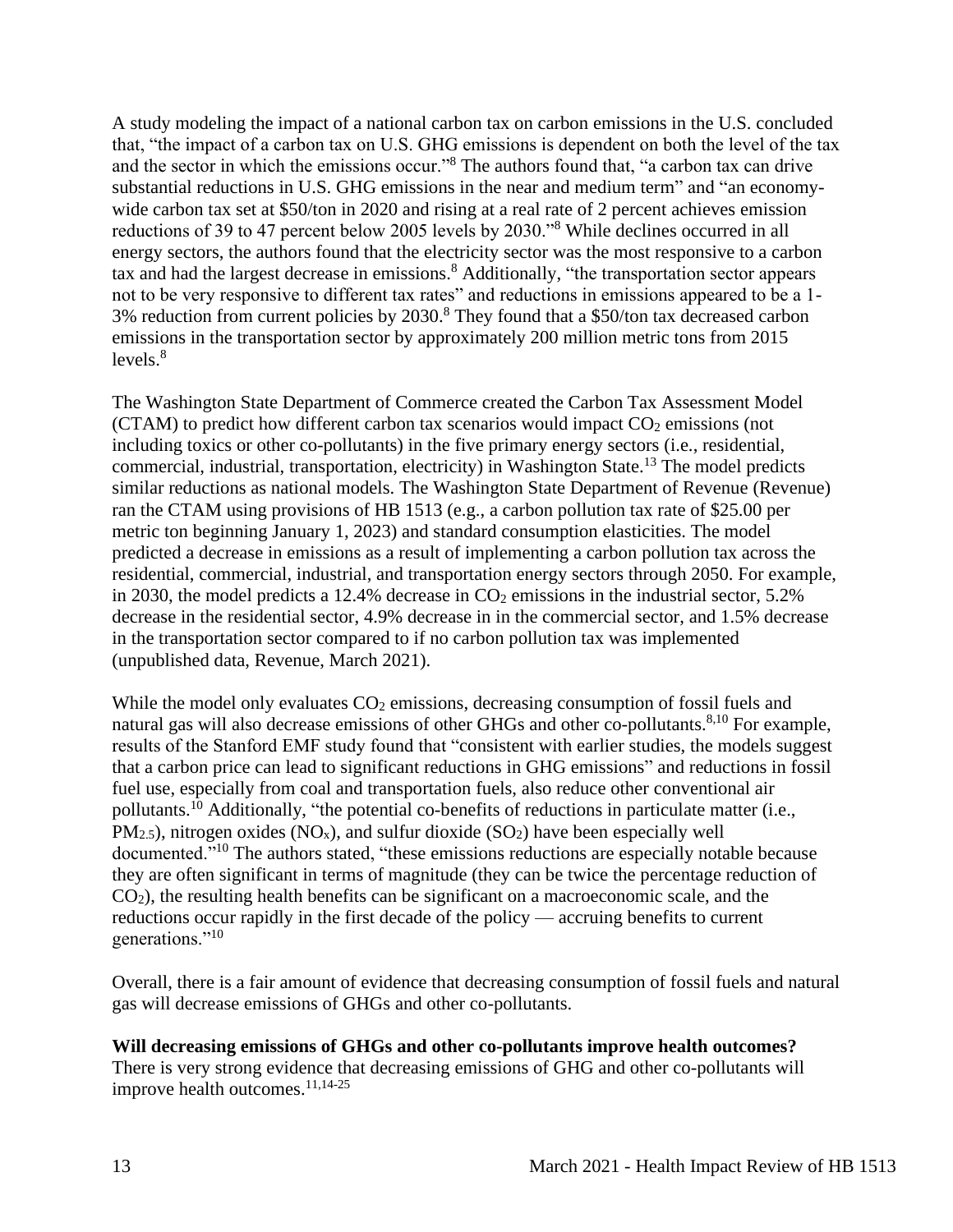An economic analysis estimated U.S. economy-wide impacts of a carbon emissions tax on copollutants (PM,  $SO_2$ , and  $NO_x$ ) and associated co-benefits (i.e., lower rates of illness from air pollutants that are reduced as a result of the policy).<sup>11</sup> Like other national analyses, the largest percentage changes in fuel use occur in the electricity sector with smaller changes in the transportation sector.<sup>11</sup> Overall, results suggest a nationwide tax of \$25/ton of  $CO<sub>2</sub>$  increasing at 5% per year would avert an estimated "8,600-19,300 cases of premature mortality worth \$72-162 billion in total monetized health effects based on the present value of emissions reductions of the policy period 2020-2040 (\$2016)."10,11 Additionally, the model estimates \$1.5-2 billion (\$2016) in morbidity co-benefits (e.g., reduced medical expenditures related to asthma or chronic obstruct pulmonary disease [COPD]).<sup>11</sup> The author estimated that average monetized co-benefit varies widely by U.S. region and is approximately \$150-1,250 per household.<sup>11</sup>

Exposure to air pollution (i.e., GHGs and co-pollutants) is linked to many serious health outcomes, including respiratory infections, lung cancer, stroke, and cardiopulmonary disease.<sup>14</sup> For example, the components of transportation-related air pollution (TRAP) are recognized nationally and internationally as risk factors for cardiovascular disease in the general population.<sup>3</sup> Additionally, a systematic review by the U.S. Department of Health and Human Services' National Toxicology Program concluded that TRAP exposure (traffic-related PM<sub>2.5</sub> and NO2) during pregnancy increases the likelihood of developing hypertensive disorders of pregnancy.<sup>3</sup> Moreover, "because of the recognized relationship between maternal blood pressure status and the effect of hypertension during pregnancy on fetal and infant health outcomes, hypertensive disorders of pregnancy associated with TRAP exposure may have significant adverse health effects in the developing offspring."<sup>3</sup>

Exposure to TRAP has also been found to affect health outcomes among children and adults. A systematic review and meta-analyses including 41 studies examined the association between children's exposure to TRAP metrics and their risk of asthma incidence or lifetime prevalence  $(birth to age 18 years).$ <sup>15</sup> Results of the meta-analyses found statistically significant associations between exposures to black carbon,  $NO_2$ ,  $PM_{2.5}$ , and  $PM_{10}$  and risk of asthma development.<sup>15</sup> Overall, "findings support the hypothesis that childhood exposure to TRAP contributes to their development of asthma."<sup>15</sup> Another systematic review found that "exercising in an environment with high TRAP exposure increases markers of respiratory and systemic inflammation, as well as impairs the vascular function and increases artery pressure, when compared with an environment with low-TRAP exposure."<sup>17</sup> Those with asthma and Chronic Obstructive Pulmonary Disease (COPD) were particularly sensitive to air pollution while participating in moderate physical exercise (i.e. walking).<sup>17</sup> The same trend held true for children.<sup>17</sup>

Recent research has shown that long-term exposure to poor air quality increases risk of death from COVID-19. Pre-existing conditions like cardiovascular disease and lung disease that increase the risk of death in those with COVID-19 are the same diseases that are affected by long-term exposure to air pollution."<sup>32</sup> In a study evaluating the association between average PM2.5 levels and COVID-19 death rates in 3,000 U.S. counties (representing 98% of the U.S. population), researchers found that an increase of 1  $\mu$ g/m3 in PM<sub>2.5</sub> is significantly associated with an 8% increase in the COVID-19 death rate. $32$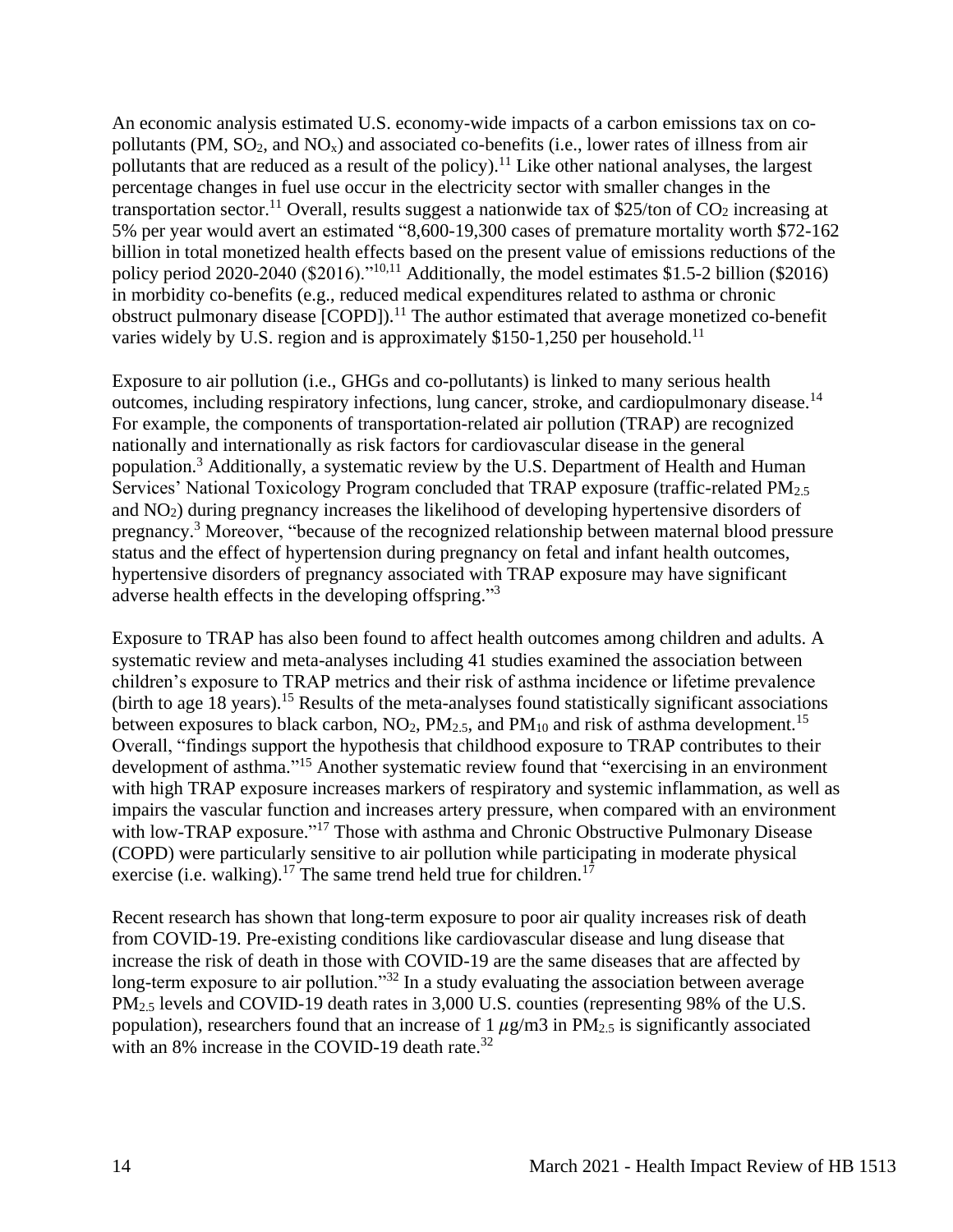Lastly, evidence indicates "a small fraction of emissions, concentrated in or near densely populated areas, plays an outsized role in damaging human health with the most damaging 10% of total emissions accounting for 40% of total damages."<sup>14</sup> Because primary  $PM_{2.5}$  is often released at ground level in fine particle form, a greater share of its impacts occurs near the emissions source.<sup>14</sup> Therefore, there can be significant "within-county variation in marginal damages in terms of the ratio of the marginal damages in the most- to least-damaging groundlevel emission locations within each county."<sup>14</sup> For example, in the most densely populated U.S. counties (10% of counties with 58% of the U.S. population) primary  $PM_{2.5}$  is on average approximately 8 times more harmful per unit in one location than in another location within the same county.<sup>14</sup> In 2011, King County, WA, data showed the monetary marginal damages for primary PM2.5 spanned a 127-fold range from \$7,000 to \$890,000 depending on the location in the county.<sup>14</sup>

Overall, there is very strong evidence suggests that decreasing emissions of GHGs and other copollutants will improve health outcomes, particularly cardiovascular and respiratory conditions and symptoms.

#### **Will improved health outcomes decrease health inequities?**

There is unclear evidence of how a carbon pollution sales and use tax on GHG emissions would likely impact health inequities. Generally, "there is broad agreement [in the published literature] that distributional impacts [of carbon taxes] are ultimately largely driven by what is done with the collected revenue."<sup>26</sup> Research also shows carbon emission pricing "can have differing effects on household welfare, depending on income level and region. Households will be affected through changes in the price of carbon-intensive goods, as well as changes in consumption behavior, productive technology, and incomes."<sup>26</sup> Therefore, it is unclear how HB 1513 would impact health inequities as the effect on highly impacted communities is dependent on the amount and allocation of available funding as well as the exact magnitude and distribution of decreased emissions (GHGs and co-pollutants) and resulting health outcomes in Washington State generally is unknown.

HB 1513 would require use of an environmental justice lens to allocate a portion of tax revenues. Environmental justice refers to "the fair treatment and meaningful involvement of all people regardless of race, color, national origin or income with respect to development, implementation, and enforcement of environmental laws, regulations, and policies."33,34 This includes addressing disproportionate environmental and health impacts by prioritizing vulnerable populations and overburdened communities, equitably distributing resources and benefits, and eliminating harm.<sup>34</sup> The bill stipulates that at least 35% of total investments must provide direct and meaningful benefits to vulnerable populations in highly impacted communities and at least 10% of total investments must be used in projects formally supported by a resolution with an Indian tribe. The bill defines "highly impacted communities" as those communities highly impacted by fossil fuel pollution and climate change in Washington, as designated by the Department of Health (DOH) under **RCW** 19.405.140, or a community located in a census tract that is fully or partially located on "Indian country," as defined in **18 U.S.C. Sec. 1151**. The bill defines "vulnerable populations" as communities that experience a disproportionate cumulative risk from environmental burdens due to adverse socioeconomic factors and sensitivity factors." However, since the impact on highly impacted communities is largely dependent on the amount and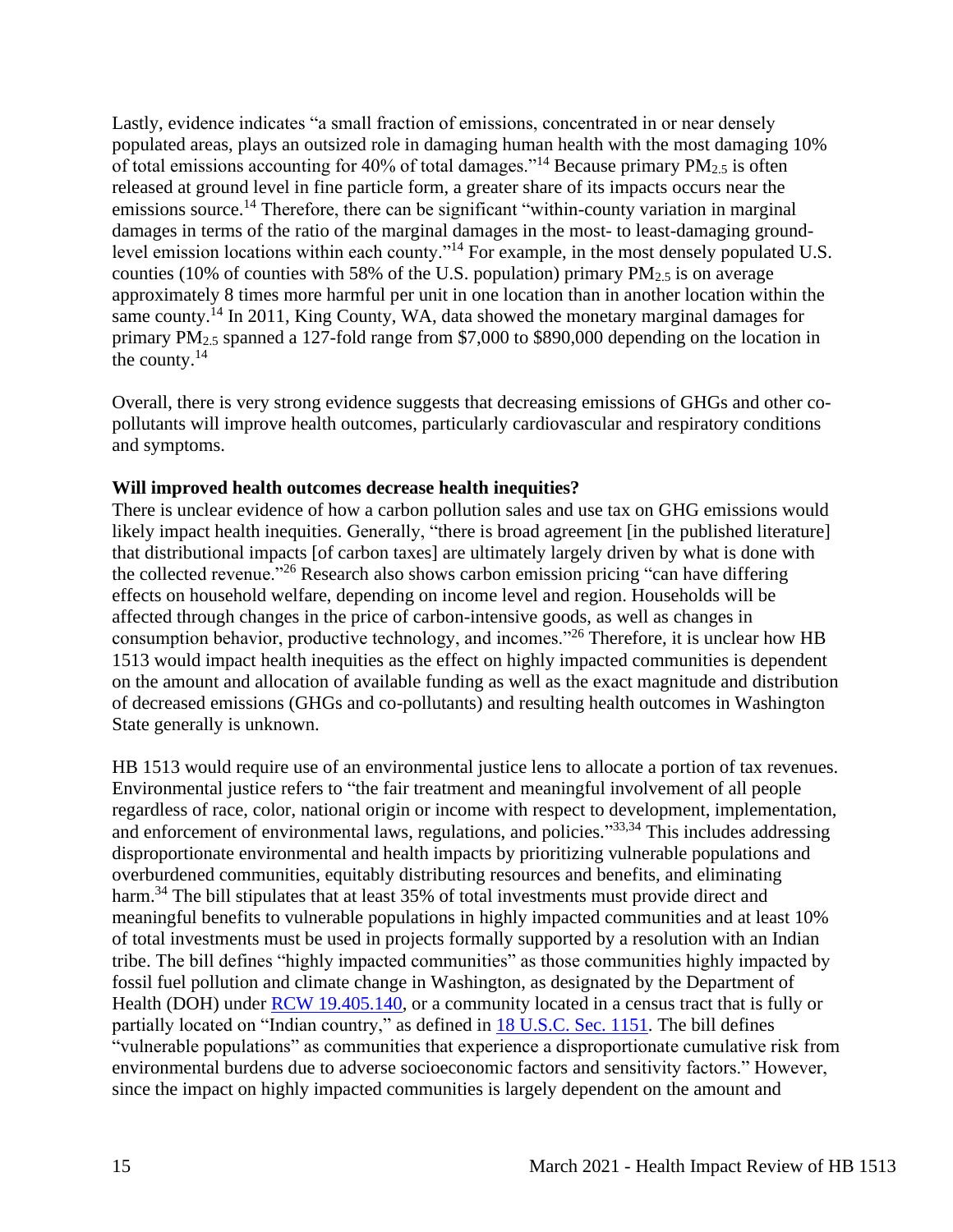allocation of tax revenue, it is unclear how HB 1513 would impact inequities (see Other Considerations for further discussion).

Both national and Washington-specific data show that people of color and people with lowincomes are disproportionately exposed to environmental hazards in their communities.<sup>33</sup> The Washington State Environmental Justice Task Force stated, "racially and economically segregated neighborhoods across the [U.S.] are the resulting legacy of redlining and other racist and discriminatory policies."<sup>33</sup> Continued divestment in Black, Indigenous, and People of Color neighborhoods has contributed to the racial wealth gap and has negatively affected access to safe and healthy homes, schools, jobs, and community spaces.<sup>33</sup> For example, DOH's Washington Tracking Network's Environmental Health Disparities (EHD) map compares census tracts across Washington for environmental health disparities.<sup>35</sup> DOH uses the EHD map as the cumulative impact analysis to designate communities highly impacted by climate change and fossil fuel pollution as required by the Clean Energy Transformation Act (CETA).

The EHD map is comprised of four themes with a total of 19 measures, five of which are related to environmental exposures (i.e.,  $NO<sub>x</sub>$ -diesel emissions,  $PM<sub>2.5</sub>$  concentration, ozone concentration, populations near heavy traffic roadways, and toxic release from facilities). Overall, data show that census tracts with greater environmental exposures also have greater percentages of Black, Indigenous, and People of Color communities than census tracts with fewer environmental exposures when analyzing the environmental exposure rank for communities (unpublished data, DOH, March 2021).<sup>35</sup> Specifically, census tracts with the lowest environmental exposures rank are 80.5% white, 1.0% Black, and 9.5% Hispanic or Latino, while census tracts with the highest environmental exposures rank are 48.9% white, 10.4% Black, and 17.4% Hispanic or Latino (unpublished data, DOH, March 2021).<sup>33</sup> Financial poverty is also associated with exposure to environmental health disparities.<sup>33</sup> The poverty rate (i.e., percent of total population under 185% of the Federal Poverty Level) in the highest environmental exposures ranked census tract (rank 10) is nearly 1.3 times that of the lowest environmental exposures ranked census tract (rank 1) (unpublished data, DOH, March 2021). Finally, living in areas with greater exposure to environmental hazards and pollution is associated with a shorter lifespan. Data show that populations living in census tracts with the lowest environmental exposures (rank 1) have a life expectancy that is 1.7 years longer than those in census tracts with the highest environmental exposures (rank 10) (unpublished data, DOH, March 2021). When looking more broadly at environmental health disparities (including measures of environmental effects, socioeconomic factors, and sensitive populations), data show that the disparity in life expectancy is 5.7 years longer for those living in rank 1 census tracts compared to rank 10 tracts.<sup>33</sup>

National modeling results indicate that co-benefits of reducing carbon emissions can be "strongly heterogenous, meaning national [or state] averages could mask significant variation in the benefits enjoyed by households across geography, income and health."<sup>26</sup> Specifically, variation depends on differences in local atmosphere, demographics, and health. For example, "[w]ithin a given geographic area, lower-income households may face higher exposures if they are more likely to work outdoors or less likely to be able to afford leaving the city for better air quality, meaning higher benefits to pollution abatement for these populations."<sup>26</sup> Additionally, not all people are at the same risk of experiencing pollution-induced morbidity, and "air pollution is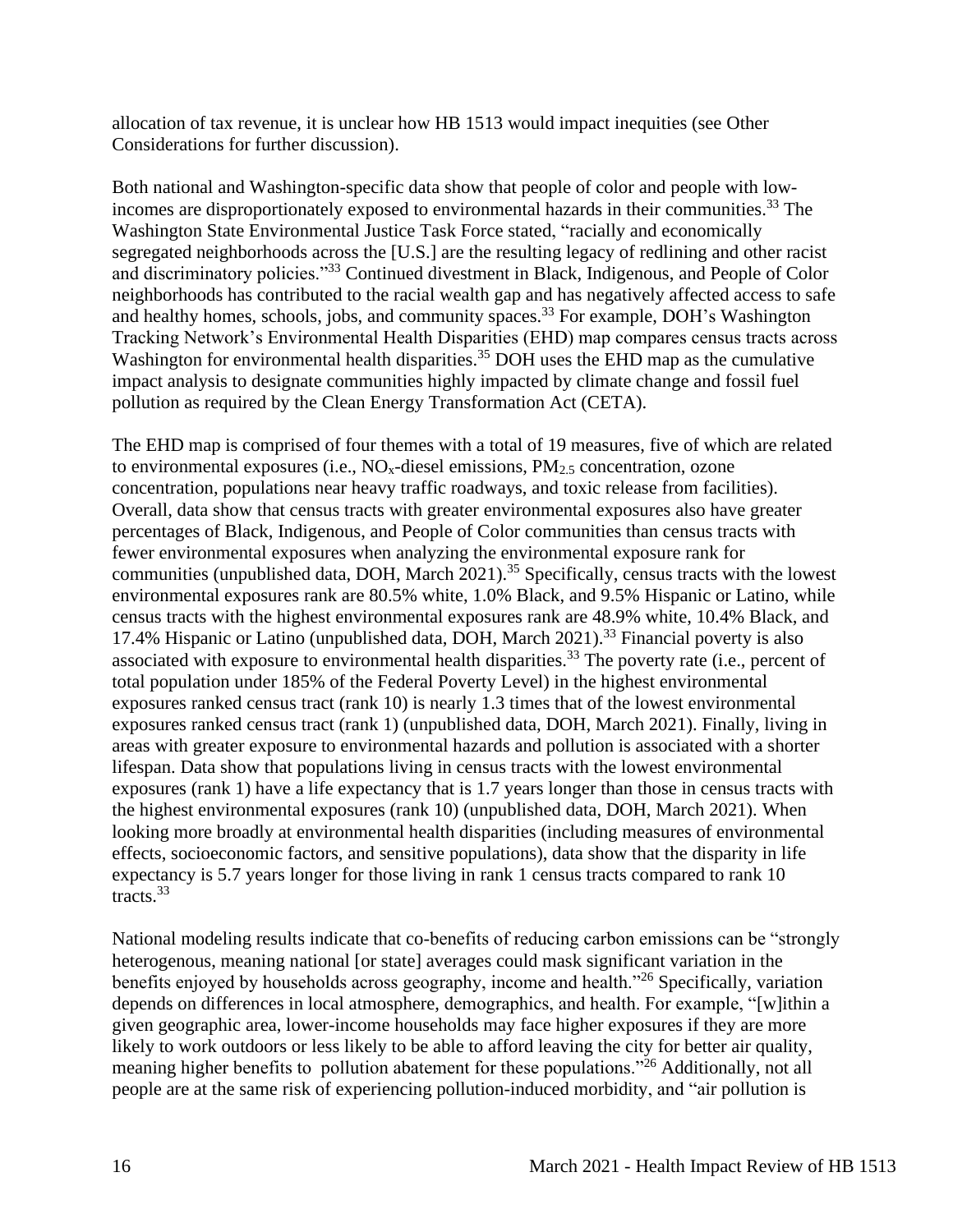likely to be particularly problematic for individuals already suffering from respiratory illness and less so for those in good health."<sup>11</sup>

Overall, there is general consensus in the literature that the distributional impacts of a tax on carbon pollution is dependent on how the revenue is used.<sup>26</sup> Therefore, since the effect on highly impacted communities is dependent on the amount of funding available and on how funds are allocated, it is unclear how HB 1513 would impact health inequities. However, if revenues are invested in highly impacted communities to implement programs and activities that effectively reduce GHG emissions and other co-pollutants, then there is the potential to decrease health inequities.

### **Other considerations**

This Health Impact Review focused on the most direct pathway between provisions in the bill and health outcomes and health equity. We also examined potential pathways related to impacts on consumers, on labor and employment, and related to the reinvestment of tax revenue.

#### *Impacts on consumers*

Prior research has shown that "carbon pricing affects low-income households proportionately more than high-income households (i.e., is regressive), given the relatively more emissionsintense consumption bundles of lower-income groups."<sup>26</sup>According to the U.S. Department of Treasury, state sales taxes impact individuals differently depending on their income "because the people with smaller incomes pay a larger percentage of their money into the sales tax system than people with higher incomes."<sup>36</sup> For example, a 2018 report from the Institute of Taxation and Economic Policy found that Washingtonians with incomes in the lowest 20% (less than \$24,000 annually) pay 13.3% of their family income in sales and excise taxes compared to those with incomes in the top 20% (more than \$116,300 annually) that pay less than 4.7% of their family income.<sup>37</sup> The Institute also calculates a Tax Inequality Index "which measures the impact of each state's tax system on income inequality."<sup>37</sup> According to their measures, "Washington has the most unfair state and local tax system in the country. Incomes are more unequal in Washington after state and local taxes are collected than before."<sup>37</sup> One reason for this inequity is due to Washington's comparatively high combined state and local sales tax rate.<sup>37</sup>

In a 2015 modeling report, OFM noted that national data suggested that "low-income households spending is relative 'inelastic' relative to gasoline prices, meaning these households continue to spend their income on fuel despite increases in gas prices. Looking at electricity, the consumption patterns suggest that the lowest-income households spend about 4.3 percent of their total expenditures on electricity compared to just 3.3 percent for middle-income households."<sup>9</sup> Carbon-based fuels make up approximately 11% of household expenditures in households with low-incomes and changing the price of carbon-based energy sources would likely increase the cost of expenditures.<sup>9</sup> For example, under the policy scenario modeled by OFM (which is different than the proposed provisions of HB 1513), household expenditures on carbon-based fuels in households with the lowest-incomes increased by \$144 per year.<sup>9</sup>

Since there is limited research examining the extent to which the specific carbon tax proposed by HB 1513 would impact household expenditures or income, this pathway was not included in the logic model.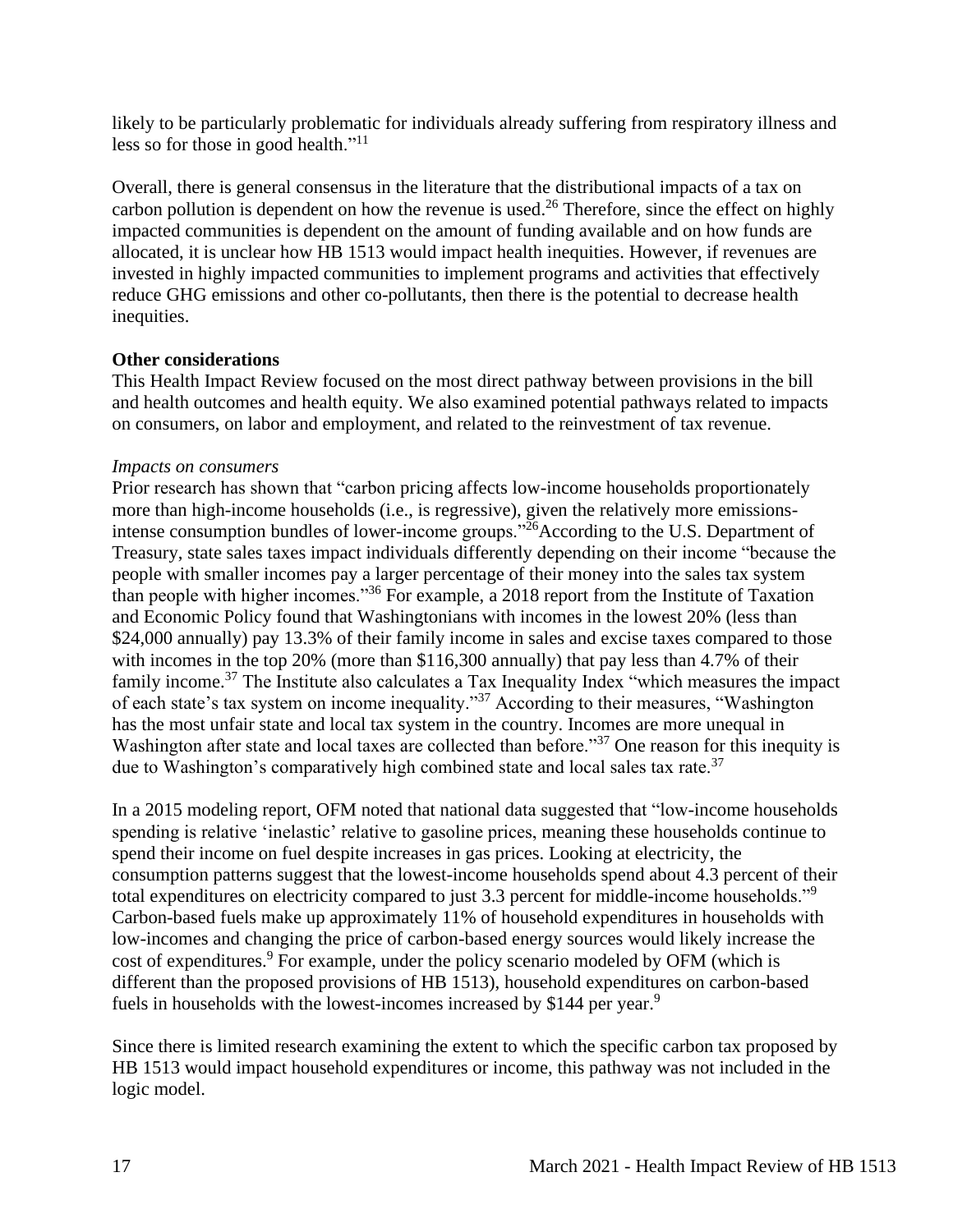#### *Impacts on labor and employment*

We also explored the potential impact of a sales and use tax on carbon emissions on businesses and employment. There is limited research evaluating this relationship.

In 2015, OFM modeled the economic impacts of a carbon tax in Washington. While the model inputs differed from the proposed provisions of HB 1513, the model showed "negligible impacts on income, employment, and output, with most measures showing slight improvement over time. This is mostly due to reinvestment of the [revenue] and the relatively small size of the program compared to the overall state economy."<sup>9</sup> The model showed that the increased price of carbon, higher energy costs, and use of revenue resulted in more jobs gained than lost over time and that "the [model] results imply that implementing a carbon price policy with revenue recycling will increase employment slightly above the natural job creation that would otherwise be expected."<sup>9</sup> The report noted that jobs are especially likely to increase in sectors where revenues are invested.<sup>9</sup> However job growth is expected across the economy and, of "94 occupations...95" percent realize job gains (however small) above baseline and only about 5 percent lose jobs relative to baseline during the 20-year scenario period."<sup>9</sup> The model also suggested that the majority of job sectors would also experience increases in wages and salaries "due to the stimulative effect of the carbon charge as funds move across sectors."<sup>9</sup>

Additionally, revenue investments have the potential to support labor-intensive business in the state and green jobs. A modeling analysis by the Low Carbon Prosperity Institute (LCPI) and Climate Xchange (CXC) found that for every dollar Washington were to invest in clean transportation, forest conservation and ecosystem restoration, clean energy, water and energy efficiency, low carbon agriculture, and sustainable industry, \$0.64 would support employee compensation compared to  $$0.40$  in the state's largest industries.<sup>38</sup> The model also showed investments result in "\$51,400 in average wages across all jobs supported, which is slightly [more than] the statewide average of \$50,200, although lower than the top ten industry average of \$67,900 (as of 2018)."<sup>38</sup>

Since there is limited evidence examining the impact of a carbon emission sales and use tax on labor and employment we did not include this pathway in the logic model. However, since existing evidence from Washington State suggests that carbon pricing policies may increase jobs, and since it is well-documented that access to jobs, higher wages, and economic stability improve health outcomes, there is the potential that HB 1513 could have a greater impact on improving health outcomes and decreasing health inequities.

#### *Impacts of tax revenue*

HB 1513 stipulates that 100% of the revenue from the carbon emissions tax must be deposited into the Climate Finance Account created by the bill. The first and primary obligation of these funds is the timely repayment of all special tax obligation bonds (payment of principal and interest) issued under the Climate Finance Program authorized by the bill (Section 10). Beginning July 1, 2023, and annually thereafter, any funds remaining after bond obligations are met, shall be distributed as follows: 75% to the Greenhouse Gas Emissions Reduction Account (Section 17) and 25% to the Natural Climate Solutions Account (Section 18).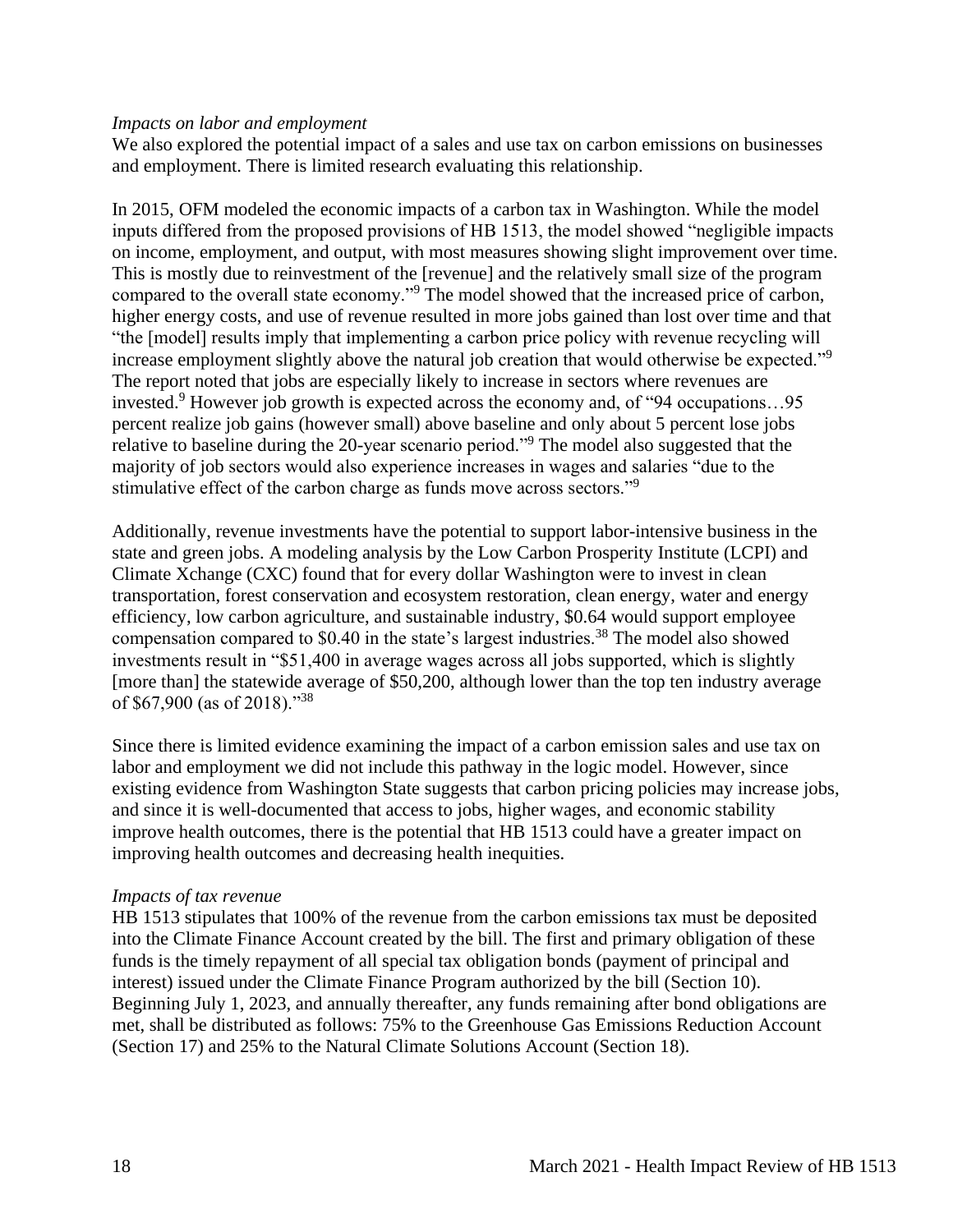Moneys in the Greenhouse Gas Emissions Reduction Account must fund projects or programs physically located in Washington State. Programs and projects eligible for funding include, but are not limited to: supplementing the growth management planning and environmental review fund (RCW 36.70A.490); deploying renewable energy resources; promoting electrification and decarbonization of new and existing buildings; increasing energy efficiency or reducing GHG emissions of industrial facilities, the agricultural sector, new and existing buildings, and the transportation sector. Moneys in the Natural Climate Solutions Account are to be used to increase the resilience of the state's waters, forests, and other vital ecosystems to the impacts of Climate Change and increase their carbon pollution reduction capacity (i.e., sequestration, storage, and overall ecosystem integrity). Moneys must be used in ways consistent with the assessments of climate risks and resilience from the scientific community and expressed concerns of and impacts to highly impacted communities. The bill defines highly impacted communities as those communities highly impacted by fossil fuel pollution and climate change in Washington, as designated by the Department of Health (DOH) under [RCW 19.405.140,](https://app.leg.wa.gov/RCW/default.aspx?cite=19.405.140) or a community located in a census tract that is fully or partially located on "Indian country," as defined in [18 U.S.C. Sec. 1151.](https://www.govinfo.gov/app/details/USCODE-2011-title18/USCODE-2011-title18-partI-chap53-sec1151)

Section 9 of the bill states that at least 35% of the total investments authorized through the Greenhouse Gas Emissions Reduction Account and the Natural Climate Solutions Account, as well as the Climate Bond Proceeds Account (Section 14), "must provide direct and meaningful benefits to vulnerable populations within the boundaries of highly impacted communities, as designated by [DOH]." Additionally, at least 10% of the total investments "must be used for programs, activities, or projects formally supported by a resolution of an Indian tribe, with priority given to otherwise qualifying projects directly administered or proposed by an Indian tribe."

Generally, evidence suggests that, "while the literature has not seemingly reached a consensus regarding the progressivity or regressively of carbon taxation itself, there is broad agreement that distributional impacts are ultimately largely driven by what is done with the collected revenue."<sup>26</sup>

A 2020 report by the LCPI and CXC analyzed the potential jobs and community health benefits created by a sample portfolio of investments (i.e., Resilient Recovery Portfolio) in Washington.<sup>38</sup> Authors used an economic input-output model (IMPLAN) to map 18 proposed projects' flow of economic activity between 546 sectors and institutions in Washington to measure resulting employment, output, labor income, and fiscal impacts.<sup>38</sup> They then used a cost-benefit model to compare the health and climate benefits of each investment to upfront costs.<sup>38</sup> Modeling results showed "investing in clean transportation, forest conservation and ecosystem restoration, clean energy, water and energy efficiency, low carbon agriculture, and sustainable industry" would support 10.1 full-time-equivalent (FTE) jobs per million dollars invested, compared to 4.3 FTE jobs per million dollars invested in Washington's 10 largest industries.<sup>38</sup> Authors used the U.S. Interagency Working Group's social cost of carbon estimate, in which avoided emissions have a societal benefit of \$52 per metric ton of carbon dioxide equivalent (adjusted to 2020 dollars), to estimate community health benefits.<sup>38</sup> They found every million dollars invested in the identified programs would prompt an estimated "\$2.4 million in health and climate benefits, including \$1.6 million in clean air benefits."<sup>38</sup> Authors noted that "other studies project the social cost of carbon to be as high as \$417 per metric ton of carbon dioxide equivalent," which would result in climate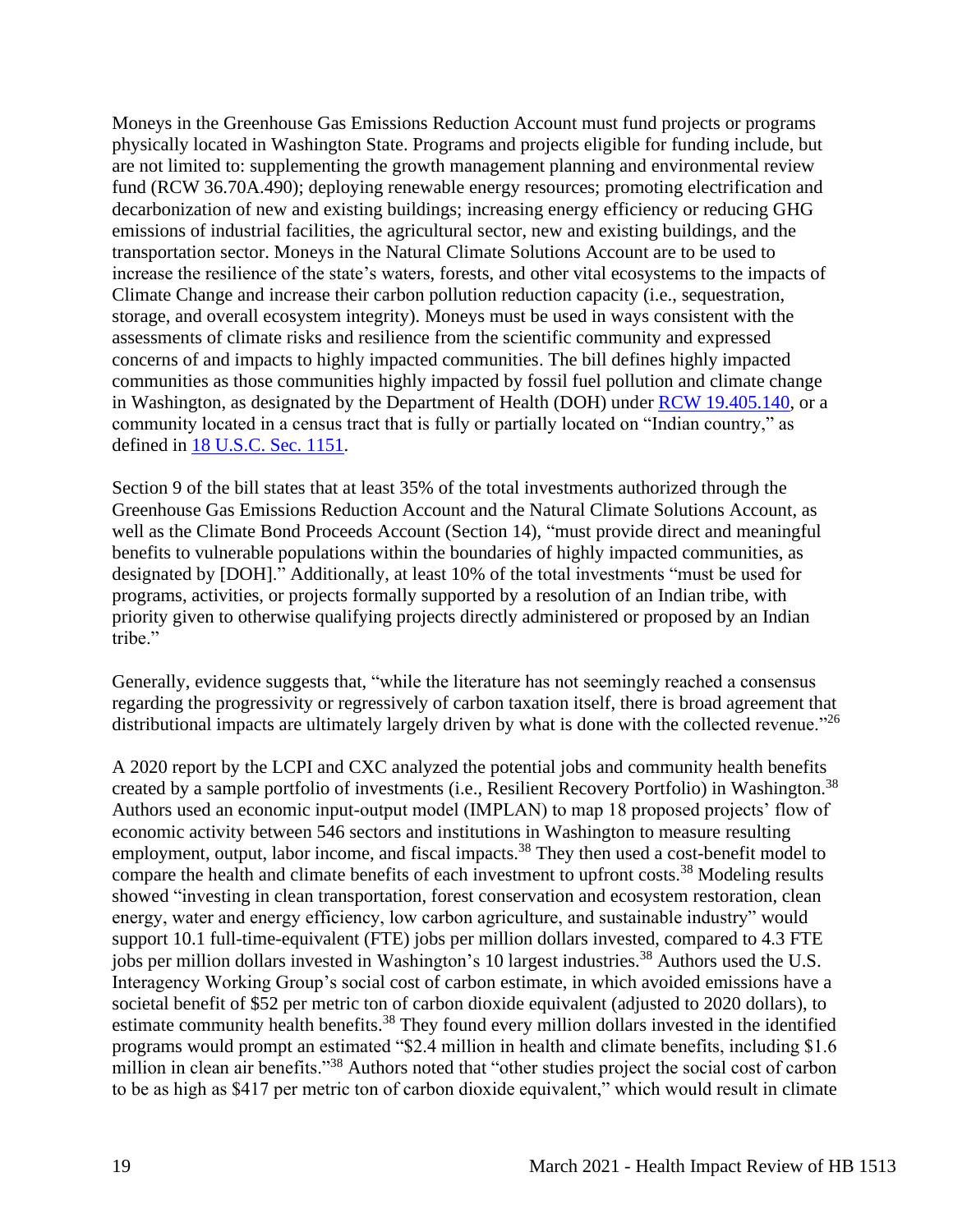benefits 8 times higher than authors estimated.<sup>38</sup> Moreover, the model does not account for additional co-benefits beyond cleaner air (e.g., reduced traffic fatalities, increased active transportation), and authors expect total co-benefit returns (in dollar value) to be higher than the analysis indicates.<sup>38</sup> Estimated benefits are specific to the projects analyzed, and authors recommended further consideration and analysis of how investments may impact social justice, the distributional economic and health outcomes of selected recovery measures, job quality,  $etc.<sup>38</sup>$ 

<span id="page-19-0"></span>Revenue estimates the total revenue impact as approximately \$655 million in Fiscal Year (FY) 2023, \$1.64 billion in FY2024, \$1.76 billion in FY2025, \$1.83 billion in FY 2026, and \$1.93 billion in FY 2027.<sup>28</sup> Since the impact on highly impacted communities is dependent on the amount of funding available and on how funds are allocated, we did not include this pathway in the logic model. However, available evidence suggests that, if the tax revenue is invested to address the impacts of climate change,  $38$  particularly among highly impacted communities,  $14$ there is the potential that HB 1513 would have a greater impact on improving health outcomes and decreasing health inequities.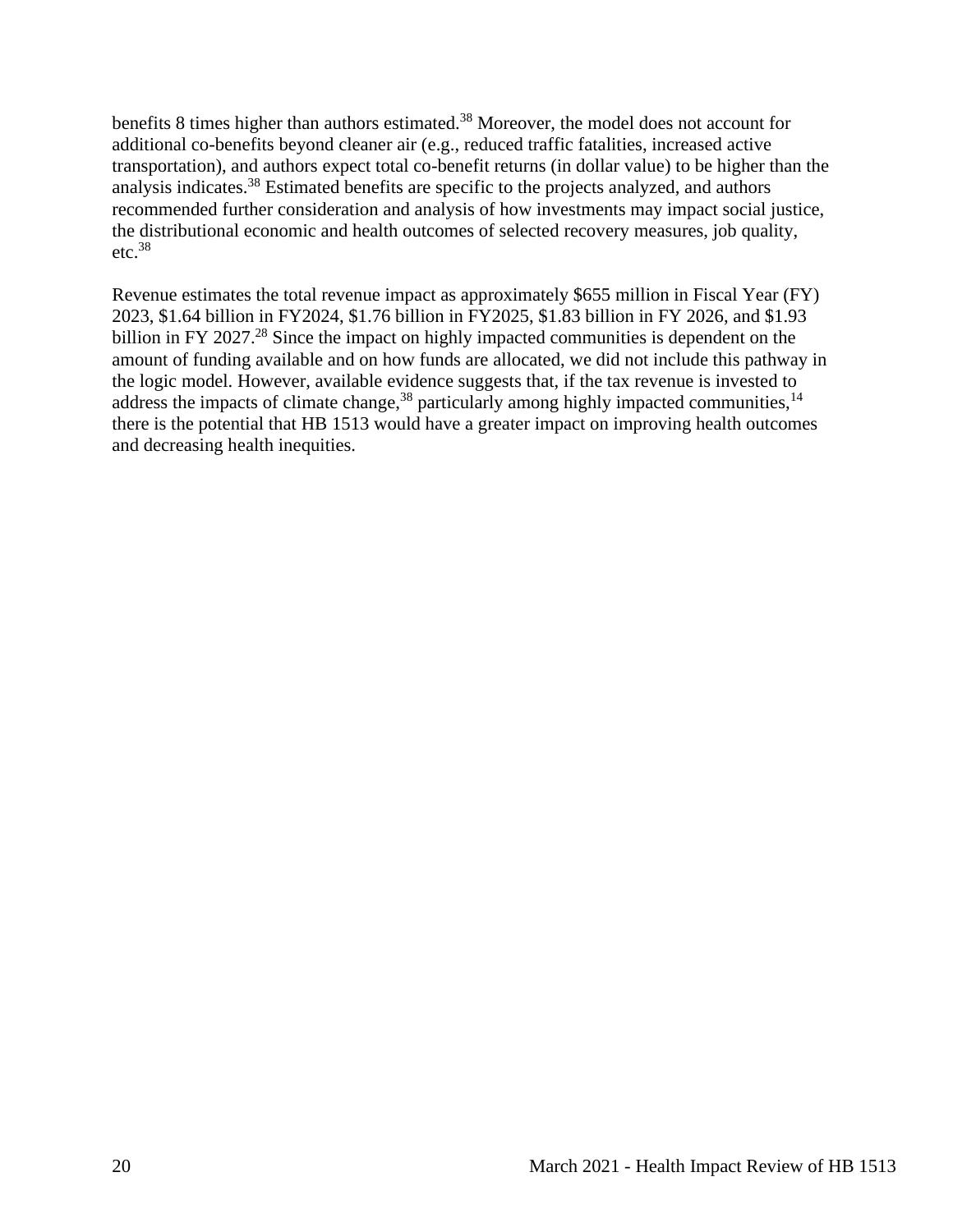### **Annotated References**

### 1. **Parry, I. Putting a Price on Pollution: Carbon-pricing strategies could hold the key to meeting the world's climate stabilization goals.** *International Monetary Fund Finance & Development.* **2019(December 2019):16-19.**

This article by a principal environmental fiscal policy expert at the International Monetary Fund's Fiscal Affairs Department discusses carbon taxation from a global perspective.

## 2. **Ecology Washington State Department of. 2018 Greenhouse gas data.2021.**

Washington State Department of Ecology compiles an annual greenhouse gas (GHG) emissions inventory that estimates the combined emissions from all sources in the state. Worldwide, the largest source of carbon emissions is electricity generation. However, in Washington State, the largest contributor of GHG emissions is the transportation sector (44.9%), followed by residential, commercial, and industrial heating (23.4%), electricity (16.3%), and other sources (e.g. agriculture, industrial processes, waste management, natural gas distribution) (15.4%). Transportation emissions include on-road gasoline and diesel vehicles, marine vessels, jet fuel and aviation gasoline, railroads, and natural gas used in transportation. Emissions from personal cars and trucks contribute to 50% of transportation emissions. Data from 2018 suggest that GHG emissions increased by 1.3% between 2017 and 2018. Emissions from electricity generation decreased 2.5% from 2017 to 2018 due to the 2019 Clean Energy Transformation Act, which requires Washington utilities to stop using coal power by 2025. These reductions in the electricity sector were offset by an increase in emissions of 3.3% in the transportation sector. Ecology also noted that, "the effects of the COVID-19 pandemic are expected to significantly reduce emissions in 2020. However, these reductions are not expected to last as our state and nation recover from the pandemic."

### 3. **Program National Toxicology. NTP Monograph on the Systematic Review of Traffic-related Air Pollution and Hypertensive Disorders of Pregnancy. In: Services USDoHaH, ed***.* **Vol MGRAPH-07. December 2019 ed. Research Triangle Park, North Carolina2019.**

This systematic review by the U.S. Department of Health and Human Services' National Toxicology Program (NTP) Office of Health Assessment and Translation (OHAT) evaluated whether exposure to traffic-related air pollution (TRAP) during pregnancy is associated with hypertensive disorders of pregnancy. TRAP is known to contribute significantly to ambient air pollution which has been "established as a risk factor for hypertension and cardiovascular disease in adults." The review "considered a range of traffic-related air pollutant measurements (e.g., fine particulate matter [PM2.5]) and traffic measures (e.g., proximity to major roads) in the literature search." Measures of hypertension included "changes in blood pressure during pregnancy, gestational hypertension, preeclampsia, eclampsia, or hemolysis, elevated liver enzyme levels, and low platelet count (HELLP) syndrome." Eighteen relevant epidemiological studies and one relevent animal study met the objective and inclusion criteria. Among relevant human studies, "evidence for traffic-related PM2.5 and NO<sup>2</sup> present a consistent pattern of findings that exposure to these pollutants is associated with the development of hypertensive disorders of pregnancy." Authors found "a similar pattern of findings, but a smaller effect size, for bodies of evidence that residing in high-traffic density regions or in close proximity to major roads are associated with developing hypertensive disorders during pregnancy." Furthermore, "in addition to consistency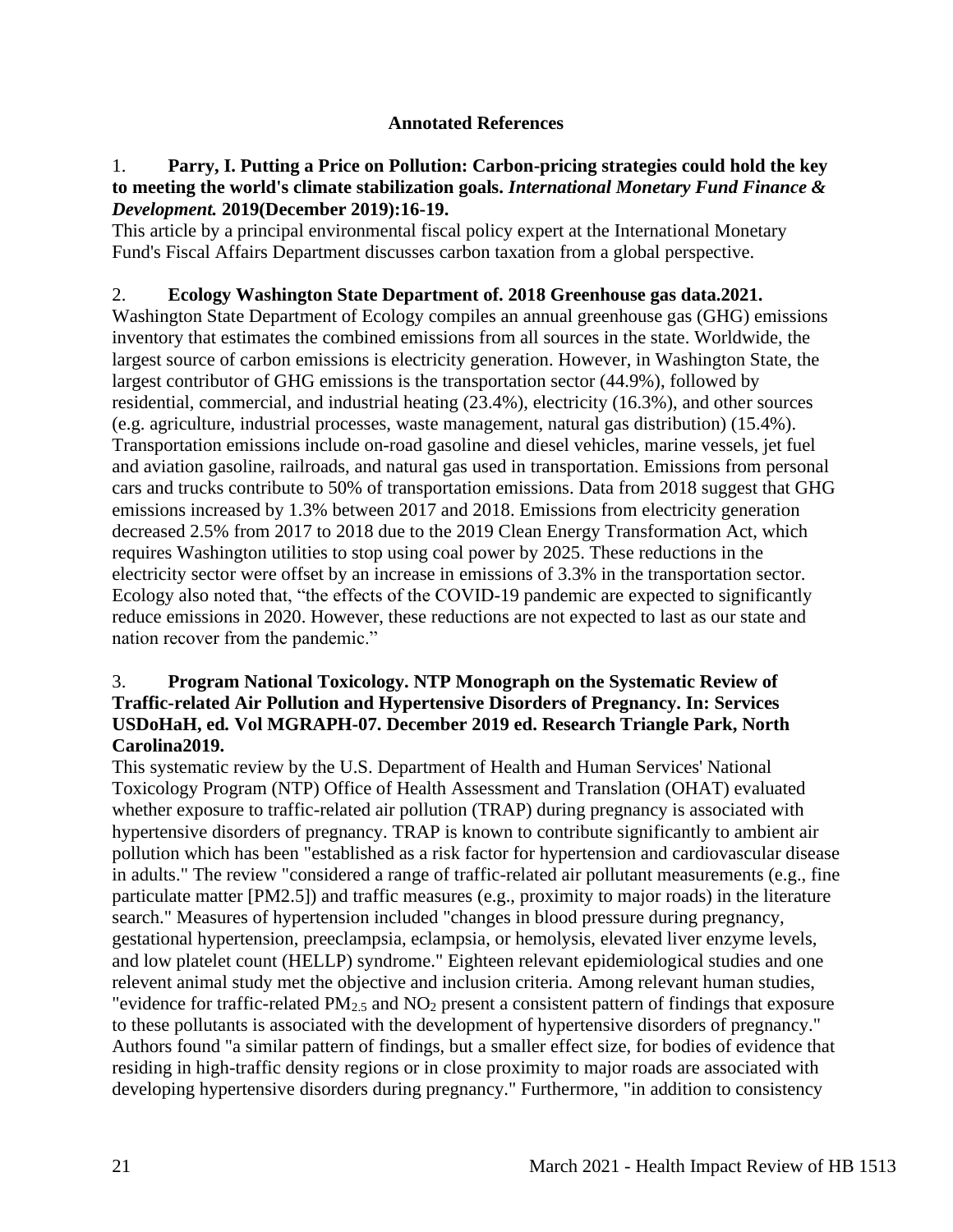across bodies of evidence, mechanistic data evaluating single pollutants indicate that the individual  $PM_{2.5}$  and  $NO_2$  exposures can act independently to affect different pathways (e.g., vascular inflammation and oxidative stress) that lead to increased blood pressure." Overall, studies "demonstrate a moderate level of evidence that exposure to TRAP is associated iwth the development of hypertensive disorders of pregnancy and support a conclusion of presumed to be a hazard to pregnant women." Moreover, as maternal blood pressure status and hypertension during pregnancy can affect fetal and infant health outcomes, "hypertensive disorders of pregnancy associated with TRAP exposure may have significant adverse health effects in the developing offspring."

### 4. **U.S. Environmental Protection Agency. Criteria Air Pollutants. 2021; Available at: [https://www.epa.gov/criteria-air-pollutants.](https://www.epa.gov/criteria-air-pollutants) Accessed 17 March 2021, 2021.**

This U.S. EPA webpage provides an overview of six common air pollutants known as "criteria air pollutants." The Clean Air Act requires EPA set National Ambient Air Quality Standards for these pollutants that harm health and the environment. Criteria pollutants include ground-level ozone, particulate matter, carbon monoxide, lead, sulfur dioxide, and nitrogen dioxide.

## 5. **Greenhouse gas emissions reductions—Reporting requirements., RCW 70A.45.020 (2020).**

This Washington state statute sets limits on anthropogenic emissions of GHG to achieve emission reductions for the state.

## 6. **Commerce Washington State Department of. CETA: A Brief Overview.**

This Department of Commerce document provides a high-level overview of the Clean Energy Transformation Act (CETA) (E2SSB 5116) passed in 2019. The law commits Washington to an electricity supply free of greenhouse gas emissions by 2045.

# 7. **Administration U.S. Energy Information. Washington State Energy Profile. 2021.**

According to the U.S. Energy Information Administration, "Washington benefits from access to abundant low-cost energy, and its significant renewable energy resources, especially hydroelectric power, are major contributors to the state's economy." The transportation sector accounts for about 33% of end-use energy consumption in the state; the industrial sector accounts for more than 25%; the commercial sector account for nearly 20%; and the residential sector accounts for nearly 25%. Washington consumes twice as much energy as it produces. Hydroelectric power generally accounts for more than two-thirds of the state's electricity generation. In 2019, other sources of electricity generated in Washington included natural gas (15%), nuclear power (8%), renewable resources other than hydroelectric power (8%), and coal (<7%). "In 2019, Washington produced about 10% of the total renewable-sourced utility-scale electricity nationwide [90% hydroelectric]." Annually, wind power accounts for 6% or more of the state's net generation. While the state does not have crude oil production, it is a major crude oil refining center (5 refineries capable of processing 650,000 barrels of crude oil per calendar day). The transportation sector accounts for roughly 80% of the petroleum consumed in the state. The industrial sector is the 2nd largest petroleum consumer in the state (16%). Washington has no natural gas reserves or production, and relies on production in Canada (30% directly and nearly 70% from Canada by way of Idaho). Roughly two-thirds of the natural gas that enters the state is transported to Oregon and California. More than one-third of households rely on natural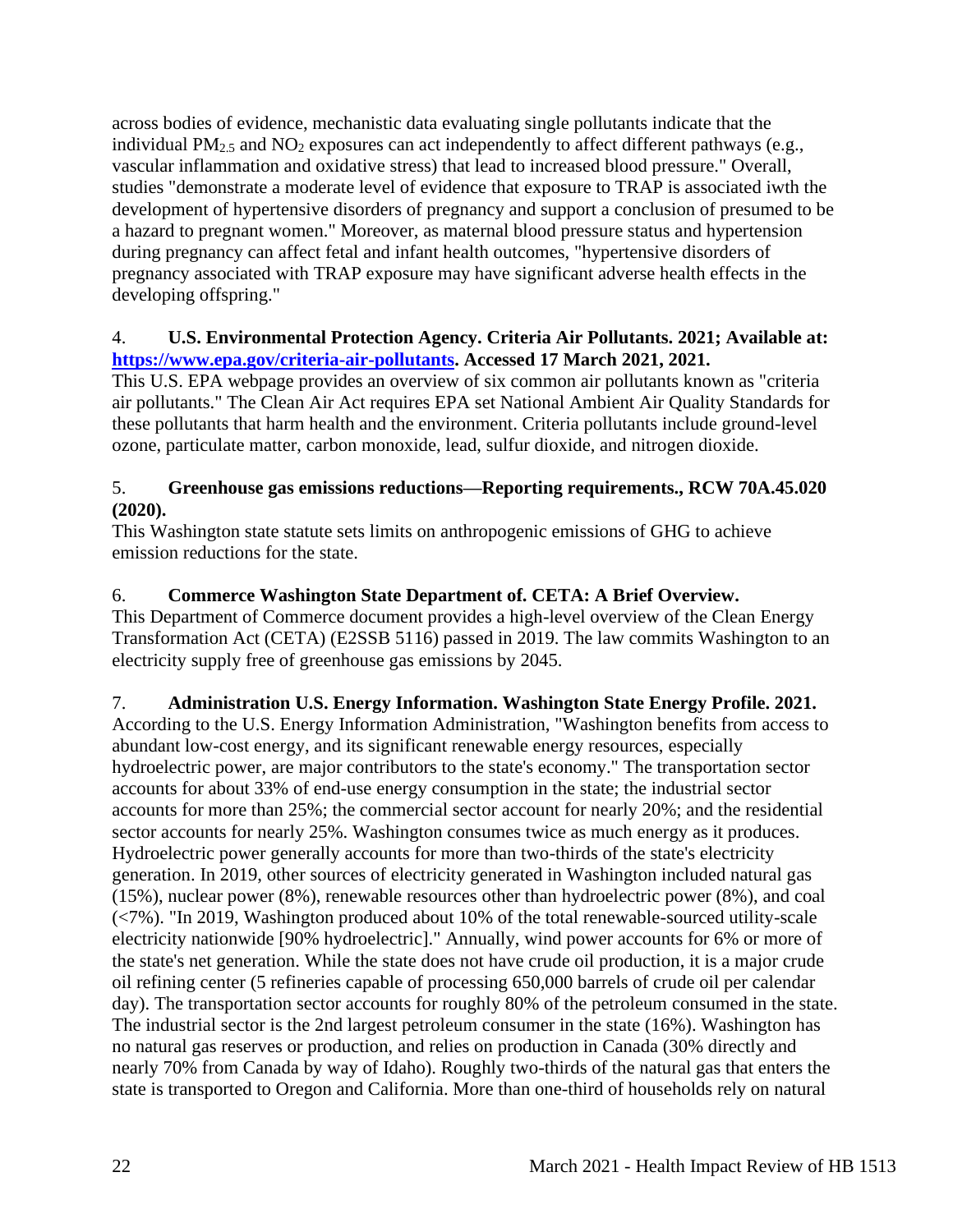gas for heating. The last coal-fired unit in the state will be retired in 2025. Several tribal lands in Washington are located in areas with substantial renewable energy resources (e.g., biomass, wind, hydroelectric, solar).

### 8. **Larsen J., Mohan S., Marsters P., et al. Energy and Environmental Implications of a Carbon Tax in the United States. Rhodium Group for Columbia University, School of International and Public Affairs, Center on Global Energy Policy;2018.**

This report, prepared by the Rhodium Group for Columbia University's School of International and Public Affairs, Center on Global Energy Policy, evaluated the impact of a national carbon tax on carbon emissions in the U.S. The report, "provides projections of the U.S. energy system and emissions implications of carbon taxes and associated policy choices" through national modeling. They evaluated how responsive different energy sectors are to a carbon tax and how different tax rates impact energy prices, production, and consumption. They explained that, "putting a price on carbon internalizes the societal costs caused by consumption of fossil fuels and other activities that emit GHGs. The concept sits firmly in the tradition of Pigouvian taxation, which as been applied to address other 'externalities.'" They modeled three different tax scenarios: 1) \$14/ton of carbon dioxide emissions with 3% annual increase; 2) \$50/ton with 2% annual increase; and 3) \$73/ton with 1.5% annual increase. Overall, "the impact of a carbon tax on U.S. GHG emissions is dependent on both the level of the tax and the sector in which the emissions occur." They found that, "a carbon tax can drive substantial reductions in U.S. GHG emissions in the near and medium term. In our analysis, an economy-wide carbon tax set at \$50/ton in 2020 and rising at a real rate of 2 percent achieves emission reductions of 39 to 47 percent below 2005 levels by 2030." While declines occurred in all sectors, the authors found that the electrical sector is the most responsive to a carbon tax and had the largest decrease in emissions. In the transportation sector, "a carbon tax increases the retail price of gasoline, diesel, and jet fuel, as well as natural gas and propane, in proportion to their carbon intensity. As the carbon tax is passed through to consumers, the overall cost of mobility increases." They found that a \$50/ton tax decreased carbon emissions by approximately 200 million metric tons from 2015 levels. Additionally, "the transportation sector appears not to be very responsive to different tax rates" and reductions appeared to be a 1-3% reduction from current policies by 2030. The "short-term responsiveness of transportation emissions to a carbon tax is driven primarily through reductions in driving, rather than fuel substitution. In addition, history suggests driving demand is relatively price inelastic." The authors also explain that, "sectors with high capital costs relative to operating costs are less likely to be responsive to a carbon tax because the tax primarily affects operating costs…For that reason, a carbon tax does more to shift generation from coal to gas in the power sector, for example, than from internal combustion engine vehicles to electric vehicles in the transportation sector." The three tax scenarios would increase the average price of a gallon of gasoline by \$0.12 to \$0.64, which is "still well within the price range over the past five years. With these cost increases within historical variability, it's unsurprising to see modest reductions in emissions in response to a carbon tax." The authors note that a much higher tax rate (i.e. above the \$73/ton scenario) would be necessary to see larger changes in transportation emissions. The authors also found that carbon taxes results in large declines in coal production and large increases in renewable energy production. However, the authors cautioned that, "beyond 2030, a carbon tax at the levels considered in this analysis may not be sufficient for achieving emissions targets. In the long-term, the range of tax rates considered in this analysis will likely be insufficient to reduce U.S. GHG emissions 80 percent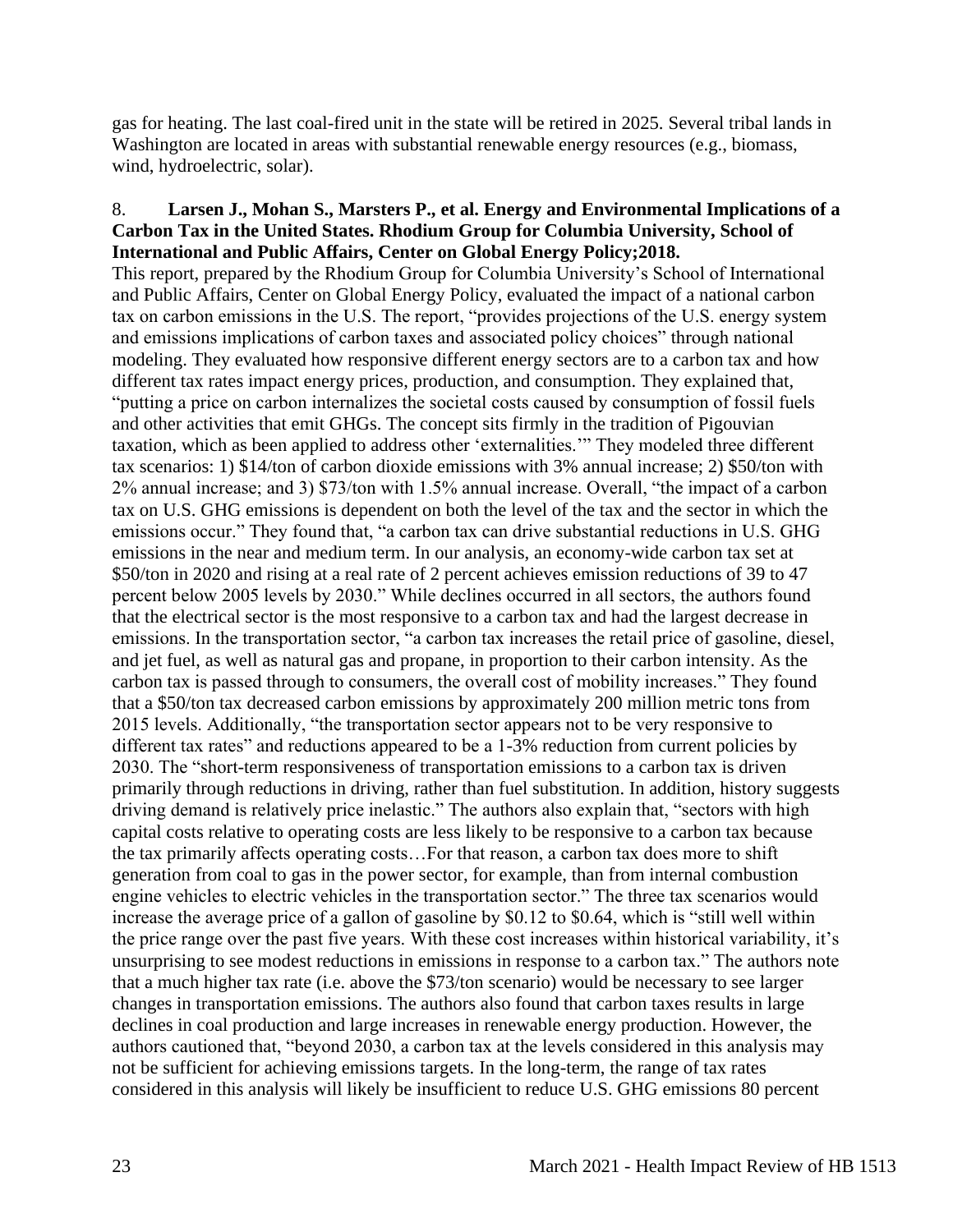below 2005 levels by 2050, absent complementary GHG policies, significant improvements in technologies that can act as direct substitutes for fossil fuels, and/or significantly faster electrification of the transportation, buildings, and industrial sectors than we considered in this analysis." Lastly, the authors found that a carbon tax also results in a small reduction in GHG emissions from other sources (e.g. agriculture, waste). The report also outlines potential changes to energy sources/markets and anticipated tax revenues.

#### 9. **Management Washington State Office of Financial. Washington State Economic Modeling of Greenhouse Gas Emission Reductions.2015.**

In 2015, Washington State Office of Financial Management, Forecasting and Research Division modeled the economic impacts of a carbon tax in Washington. The model was based on recommendations from the Carbon Emissions Reduction Task Force (created by Executive Order 14-04 in April 2014) and proposed legislation during the 2015 Legislative Session to implement a carbon pollution market program from emissions. Their model showed "negligible impacts on income, employment, and output, with most measures showing slight improvement over time. This is mostly due to reinvestment of the [revenue] and the relatively small size of the program compared to the overall state economy." Their report assumed that a carbon tax would be passed on to consumers, resulting in higher fuel and energy prices for consumers. However, "the estimated gas price changes [(\$0.12 to \$0.41 increase per gallon)] are smaller than historic price volatility, and the potential increases in fuel costs do not affect the overall net positive effect of the program on the statewide economy." Additionally, the model shows that the increased price of carbon, higher energy costs, and use of revenue results in more jobs gained than lost over time. While the revenue investment scenario used in the model is different than the proposed provisions of HB 1513, OFM found that "the simulation results imply that implementing a carbon price policy with revenue recycling will increase employment slightly above the natural job creation that would otherwise be expected." They noted that jobs are especially likely to increase in sectors where revenues are invested. However, of "94 occupations…95 percent realize job gains (however small) above baseline and only about 5 percent lose jobs relative to baseline during the 20-year scenario period." The model also suggests that the majority of job sectors would also experience increases in wages and salaries "due to the simulative effect of the carbon charge as funds move across sectors." OFM noted that national data suggest that "lowincome households spending is relative 'inelastic' relative to gasoline prices, meaning these households continue to spend their income on fuel despite increases in gas prices. Looking at electricity, the consumption patterns suggest that the lowest-income households spend about 4.3 percent of their total expenditures on electricity compared to just 3.3 percent for middle-income households." Carbon-based fuels make up approximately 11% of household expenditures in households with low-incomes and changing the price of carbon-based energy sources would likely increase the cost of expenditures. For example, under the policy scenario modeled by OFM (which is different than the proposed provisions of HB 1513), household expenditures on carbon-based fuels in households with the lowest-incomes increased by \$144 per year.

### 10. **Barron A. R., Fawcett A. A., Hafstead M. A. C., et al. Policy Insights from the Emf 32 Study on U.S. Carbon Tax Scenarios.** *Clim Chang Econ (Singap).* **2018;9(1).**

This study by the Stanford Energy Modeling Forum exercise 32 (EMF 32) examines potential implications of an economy-wide carbon pricing policy in the U.S. by two key parameters: the trajectory of the carbon price and the use of the revenue. It used "11 models to assess emissions,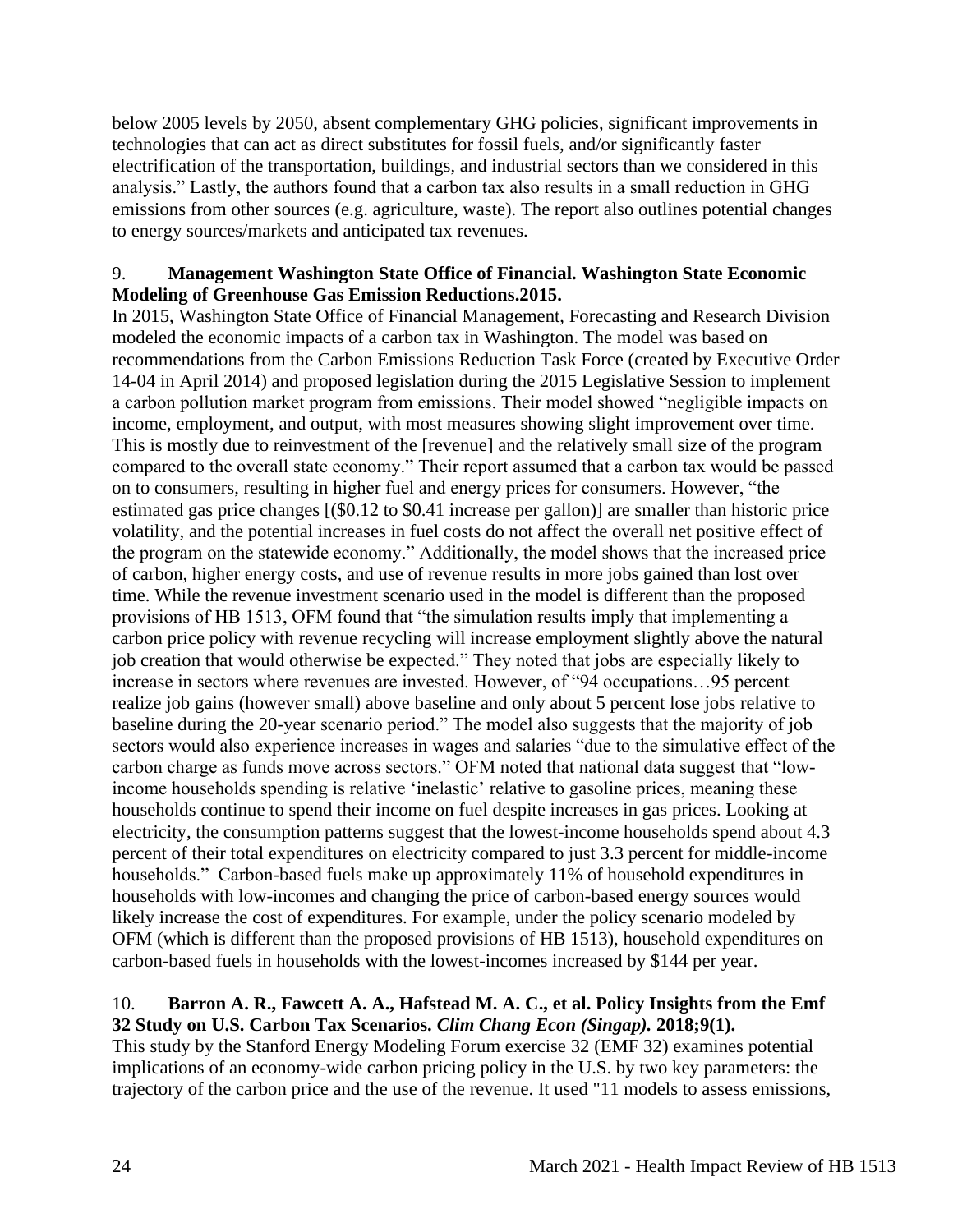energy, and economic outcomes from a range of economy-wide carbon price policies to reduce carbon dioxide  $(CO_2)$  emissions in the [U.S.]." Authors note that by using various models with different areas of relative strength, multi-model analyses can provide useful information around complex economic impacts. Results across all models showed "carbon prices lead to significant reductions in  $CO<sub>2</sub>$  emissions and conventional pollutants." Specifically, a carbon tax of \$25/ton in 2020 "that rises at 1% per year reduces  $CO_2$  emissions roughly 16–28% below 2005  $CO_2$ emissions levels by 2020 and 17–38% below 2005 levels by 2030. A carbon [tax] of \$50[/ton] in 2020 rising at 5% per year reduces emissions 21–35% below 2005 levels by 2020 and 26–47% below 2005 levels by 2030." While, "a \$25/ton tax rising at 5% only reduces emissions 19% more by 2030 than a \$25/ton tax rising at 1% [...] The escalation rate matters more over longer time scales." As the analysis focused on the U.S. as a whole, the vast majority of projected reductions occurred in the electricity sector, which relies more heavily on fossil fuels like coal in other parts of the country (e.g., Northeast). Authors also noted, the electricity sector is more responsive in the short term as transitioning these facilities to achieve emissions reductions is easier than transitioning other sectors like residential housing an transportation, "which both feature a very large stock of houses/cares that can be slow to turn over." Specific to fuels and energy consumption, "all of the price trajectories cause significant shifts in fossil fuel demand, with coal shifting the most significantly." Models show, "a carbon tax has a mixed impact on natural gas demand in 2020 in all of the models, with natural gas use ranging from a decline of 31% to an increase of 24% above baseline levels." Finally, "oil use in [...] sees the smallest changes of the three major fossil fuels," which authors largely contributed to the historical calibration of responsiveness of the U.S. economy to changes in oil price. Results also show that overall "emissions reductions do not significantly depend on the rebate or tax cut used to return revenues to the economy. Expected economic costs, as modeled by either GDP or welfare, are modest, but vary across models." While authors discuss how costs are "offset by benefits from avoided climate damages and health benefits from reductions in conventional air pollution at a high level," the models "do not fully account for their ripple effects through the economy, compounding over time, the way they do other outcomes (i.e., costs)" as these economic modeling approaches are still developing. Carbon prices at \$25/ton or even lower levels cause significant shifts away from coal as an energy source with responses of other energy sources highly dependent upon technology cost assumptions. "Beyond 2030, [authors] conclude that model uncertainties are too large to make quantitative results useful for near-term policy design."

### 11. **Woollacott J. The Economic Costs and Co-Benefits of Carbon Taxation: A General Equilibrium Assessment\*.** *Climate Change Economics.* **2018;9(1):1840006.**

In this article Woollacott examines the "general equilibrium costs of climate policies that levy taxes on carbon dioxide  $(CO_2)$  emissions in the [U.S.] and return the revenue in the form of lump-sum rebates and tax relief over the years 2020 to 2040". Like other analyses, the largest percent changes occur in the electricity sector (coal: -60.2%; oil: -32.9%; gas: -16.4%) with smaller changes in the transportation sector (highway vehicles: -3.3%; lightduty highway vehicles: -3.0%). The author approximates the value of co-benefits to these policies that arise from [accompanying] reductions in GHG emissions using the CO-Benefits Risk Assessment Model (COBRA). The COBRA model specifically quantifies "the health benefits of reduced PM abated either directly or via its precursors, NOx and SOx." The author notes that "co-benefits can be strongly heterogeneous," meaning averages (national or state-level) could mask significant variation in the benefits enjoyed by households across geography, income, and health." This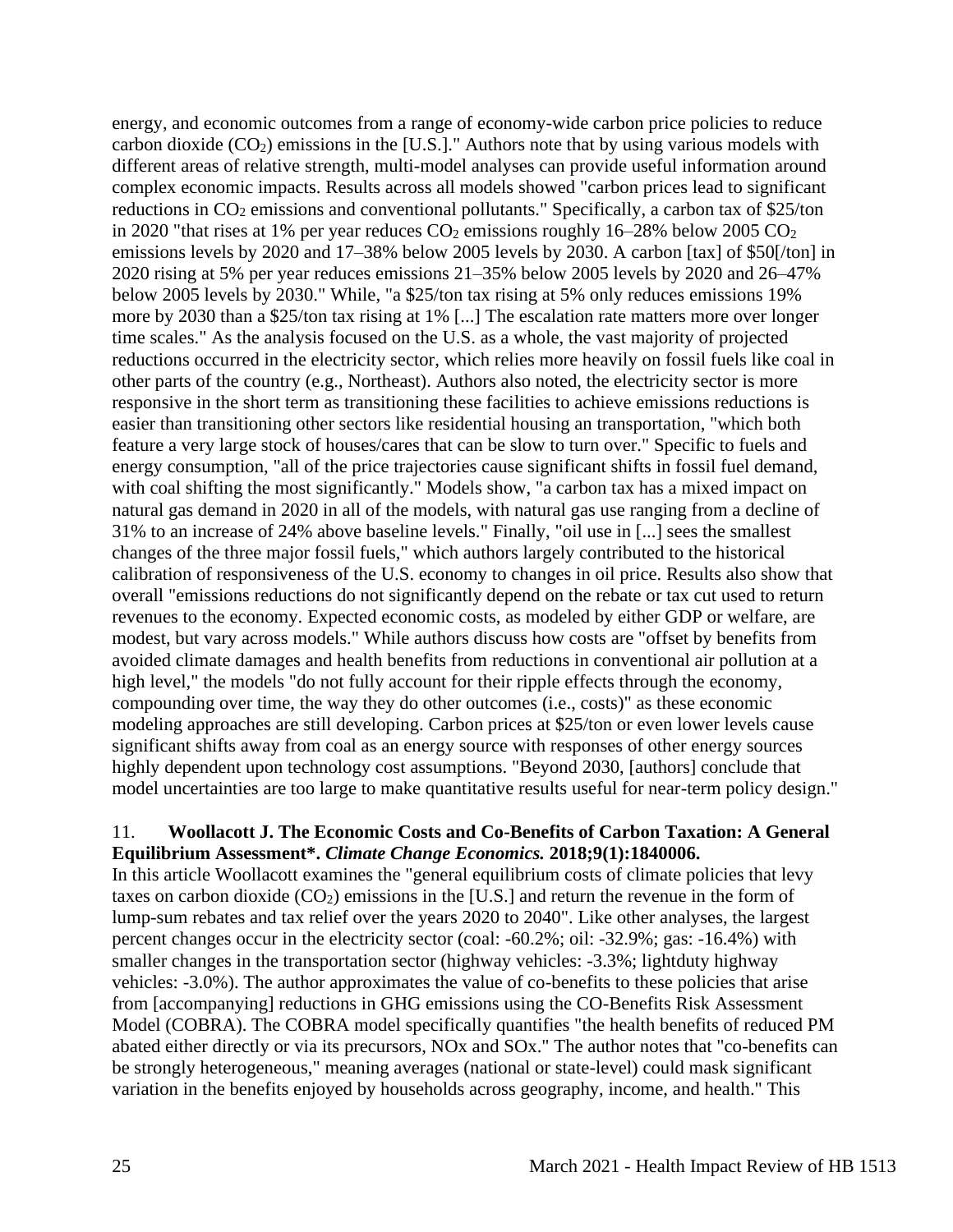heterogeniety depends on variations in local atmosphere, demographics, and health. Overall, "there is significant heterogeneity in costs and co-benefits from climate policies across space and income." Results indicate policy costs are generally less than 0.5% (range from a few tens of dollars to several hundred per household, dependent on income quintile). Meanwhile, policy cobenefit values vary across regions (roughly \$150-1,250 per household). Within the revenue neutral frame (sums returned via lump-sums or tax credits), Woollacott identified "a marginal welfare cost of \$58/ton  $CO<sub>2</sub>$  and a marginal co-benefit of \$31/ton  $CO<sub>2</sub>$  at a national level across all households. They conclude, "Further research into how exposure, vulnerability, medical care efficacy, and willingness to pay for improved mortality and morbidity vary by income could reveal heterogeneity in co-benefits that alters our understanding of optimal climate policy design."

### 12. **Liu Y., Hunter-Rinderle R., Luo C., et al. How Climate-Related Policy Affects the Economics of Electricity Generation.** *Current Sustainable/Renewable Energy Reports.*  **2021;8:17-30.**

Liu et. al. conducted a review of literature to determine how effective various policies are at reducing greenhouse gas (GHG) emissions in the electricity sector. They also present a case study modeling the evaluating the ability of three different policy mechanisms (i.e. carbon taxes, renewable portfolio standard, and production tax credit for renewable energy) to reduce carbon emissions in the electricity sector. Overall, they found "that market-based policies (e.g., carbon taxes) achieve decarbonization targets most efficiently." Based on their model, they found that a carbon tax of \$12 per megawatt hour (MWh) for coal and \$6/MWh for natural gas would reduce carbon emissions by 80% relative to 2010 levels by 2040. The authors summarized that, "a carbon tax is most efficient, which follows from basic economic principles that internalizing the cost of an externality can align private and societal incentives efficiently." For example, they found that using a production tax credit is 8 times as costly as using a carbon tax to reduce emissions.

### 13. **Carbon Tax Assessment Model. 2021; Available at:**

**[https://www.commerce.wa.gov/growing-the-economy/energy/washington-state-energy](https://www.commerce.wa.gov/growing-the-economy/energy/washington-state-energy-office/carbon-tax/)[office/carbon-tax/.](https://www.commerce.wa.gov/growing-the-economy/energy/washington-state-energy-office/carbon-tax/) Accessed 3/15/2021.**

The Washington State Department of Commerce provides information abotu the Carbon Tax Assessment Model, including links to the current open source model.

### 14. **Goodkind A. L., Tessum C. W., Coggins J. S., et al. Fine-scale damage estimates of particulate matter air pollution reveal opportunities for location-specific mitigation of emissions.** *Proc Natl Acad Sci U S A.* **2019;116(18):8775-8780.**

Goodkind et al. provide a detailed examination of the health and economic impacts of fine particulate matter ( $PM_{2.5}$ ) pollution in the U.S. by linking emission sources with resulting pollution concentrations. Authors "estimate that anthropogenic  $PM_{2.5}$  was responsible for 107,000 premature deaths in 2011, at a cost to society of \$886 billion. Of these deaths, 57% were associated with pollution caused by energy consumption [e.g., transportation (28%) and electricity generation (14%)]; another 15% with pollution caused by agricultural activities." Evidence indicates "a small fraction of emissions, concentrated in or near densely populated areas, plays an outsized role in damaging human health with the most damaging 10% of total emissions accounting for 40% of total damages." Depending on the pollutant authors found that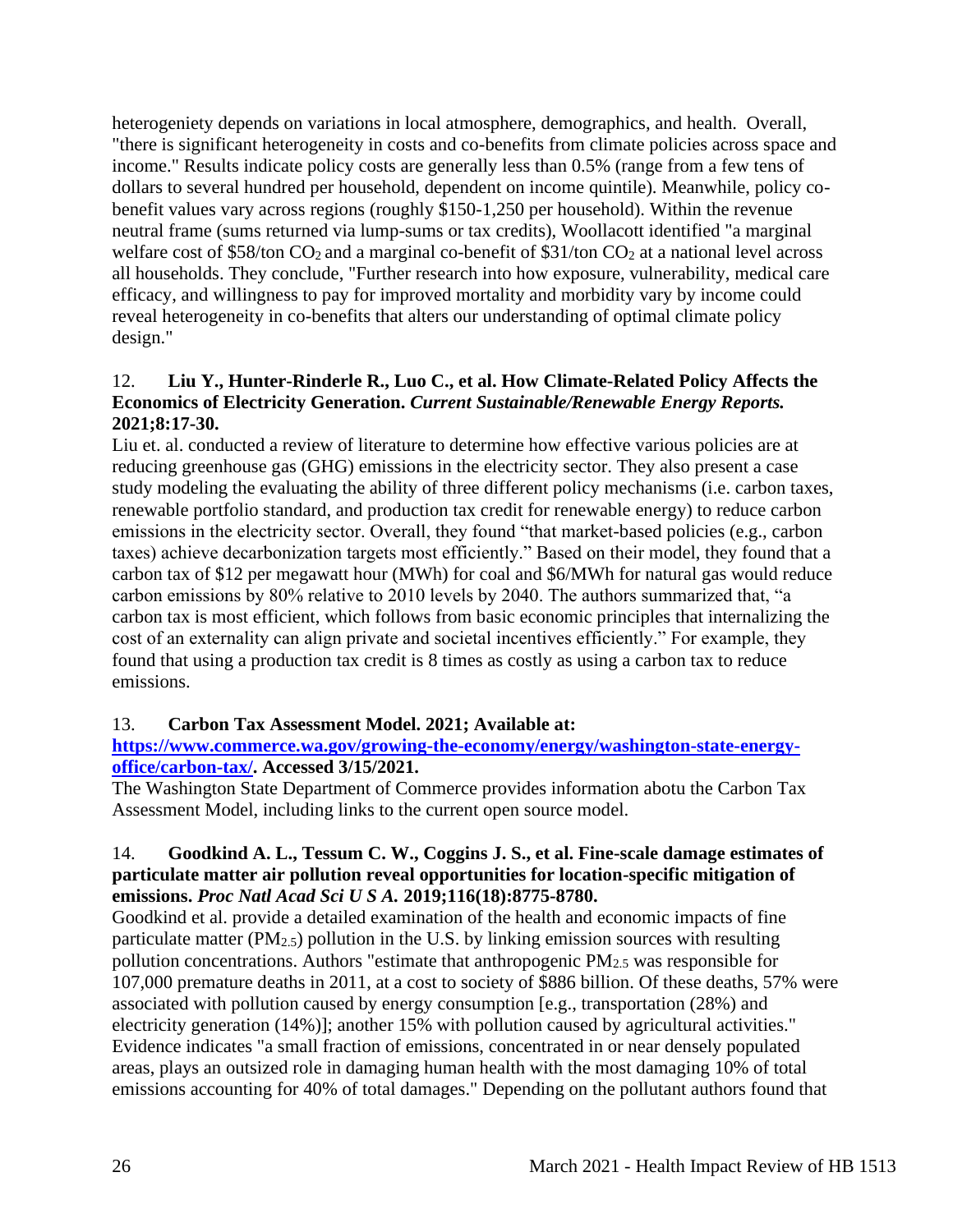"33% of damages occur within 8 km of emission sources, but 25% occur more than 256 km away, emphasizing the importance of tracking both local and long-range impacts."

### 15. **Khreis H., Kelly C., Tate J., et al. Exposure to traffic-related air pollution and risk of development of childhood asthma: A systematic review and meta-analysis.** *Environ Int.*  **2017;100:1-31.**

Khreis et al. conducted a systematic review and meta-analyses to analyze the association between TRAP and asthma development in childhood. Authors systematically reviewed epidemiological studies published through September 8, 2016 which examined the association between children's exposure to TRAP metrics and their risk of 'asthma' incidence or lifetime prevalence, from birth to age 18 years. Authors identified 41 studies that met eligibility criteria (7 in the USA; 20 in Europe; 4 in Canada; 10 in Asia). "There was notable variability in asthma definitions, TRAP exposure assessment methods and confounder adjustment." Results of the meta-analyses showed "the overall random-effects risk estimates (95% CI) were 1.08 (1.03, 1.14) per 0.5x10(-5)m(-1) black carbon (BC), 1.05 (1.02, 1.07) per 4mug/m(3) nitrogen dioxide (NO2), 1.48 (0.89, 2.45) per 30mug/m(3) nitrogen oxides (NOx), 1.03 (1.01, 1.05) per 1mug/m(3) Particulate Matter <2.5mum in diameter (PM $_{2.5}$ ), and 1.05 (1.02, 1.08) per  $2mug/m(3)$  Particulate Matter <10mum in diameter (PM<sub>10</sub>). Sensitivity analyses supported these findings." Authors concluded "the overall risk estimates from the meta-analyses showed statistically significant associations for BC,  $NO<sub>2</sub>$ ,  $PM<sub>2.5</sub>$ ,  $PM<sub>10</sub>$  exposures and risk of asthma development." These findings support the hypothesis that childhood exposure to TRAP contributes to their development of asthma.

## 16. **Perera F., Ashrafi A., Kinney P., et al. Towards a fuller assessment of benefits to children's health of reducing air pollution and mitigating climate change due to fossil fuel combustion.** *Environ Res.* **2019;172:55-72.**

Perera et al. conducted a systematic review of peer-reviewed literature to identify concentrationresponse (C-R) functions for six outcomes related to fossil fuel combustion by-products, including particulate matter ( $PM_{2.5}$  and  $PM_{10}$ ), polycyclic aromatic hydrocarbons ( $PAH$ ), and nitrogen dioxide (NO2). Sixty-three articles published between January 1, 2000 and April 30, 2018 met inclusion criteria. Available evidence shows causal or likely relationships between pollutants and preterm birth (PTB), low birthweight (LBW), autism, and the development of childhood asthma. For example, multiple studies and meta-analyses have documented an association between exposure to  $PM_{2.5}$  and PTB, LBW, Autism Spectrum Disorder (ASD), and asthma incidence. A meta-analysis by Bowatte et al. including "four birth cohort studies found that increased longitudinal childhood exposure to PM2.5 was significantly related to the incidence of asthma (OR 1.14, 95% CI: 1.00, 1.30) per 2 μg/ m3."

## 17. **Madureira M., Brancher E.A., Costa C., et al. Cardio-respiratory health effects of exposure to traffic-related air pollutants while exercising outdoors: A systematic review.**  *Environmental Research.* **2019;178(108647).**

Madureira et al. conducted a systematic review to "investigate the effects of TRAP exposure, specifically particulate matter and nitrogen dioxide  $(NO<sub>2</sub>)$ , during outdoor exercise on cardiorespiratory health effects." Thirteen peer-reviewed studies published from 2000 to 2018 were included (10 European studies and 3 USA studies). Study results suggested that "exercising in an environment with high TRAP exposure increases markers of respiratory and systemic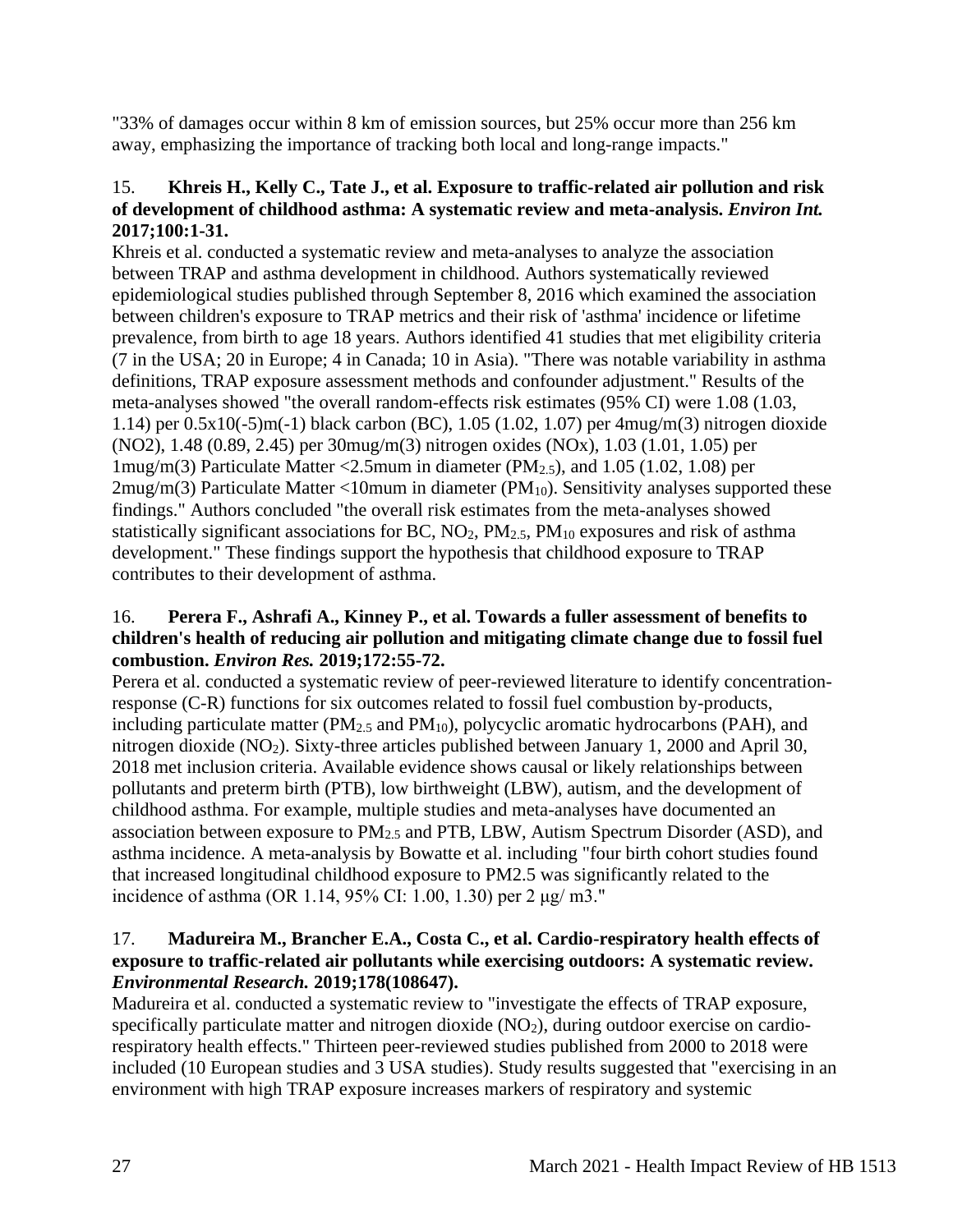inflammation, as well as, impairs the vascular function and increases artery pressure, when compared with an environment with low-TRAP exposure." Evidence shows that those with asthma and COPD are particularly sensitive to air pollution with moderate physical exercise (walking) in ambient exposure adversely affecting forced expiratory volume in the first second  $(FEV<sub>1</sub>)$  and forced vital capacity (FVC). The same trend held true for children. Additionally, evidence indicates "smaller particles appear to have the most severe health consequences compared with the larger coarse particles and NO2." There is a need for more studies focused on the relationship between air pollution, physical exercise and health, as large societal benefits can be obtained from healthy environments that can promote outdoor physical exercise.

18. **Anderson J. O., Thundiyil J. G., Stolbach A. Clearing the air: a review of the effects of particulate matter air pollution on human health.** *J Med Toxicol.* **2012;8(2):166-175.** Anderson et al. conducted a scientific review of all available published literature to determine the association or lack of association between particulate matter (PM) and human health. Authors also summarized the proposed mechanisms for associations based on existing human, animal, and in vitro studies. PM is made up of "extremely small particles and liquid droplets containing acids, organic chemicals, metals, and soil or dust particles. PM is categorized by size and continues to be the fraction of air pollution that is most reliably associated with human disease." It is thought to contribute to cardiovascular and cerebrovascular disease "by the mechanisms of systemic inflammation, direct and indirect coagulation activation, and direct translocation into systemic circulation." The data demonstrating PM's effect on the cardiovascular system show "[p]opulations subjected to long-term exposure to PM have a significantly higher cardiovascular incident and mortality rate." Moreover, "[s]hort-term acute exposures subtly increase the rate of cardiovascular events within days of a pollution spike." The data for PM's effects on cerebrovascular disease is less strong, "though some data and similar mechanisms suggest a lesser result with smaller amplitude." Evidence also indicates that respiratory diseases are similarly exacerbated by exposure to PM. "PM causes respiratory morbidity and mortality by creating oxidative stress and inflammation that leads to pulmonary anatomic and physiologic remodeling. The literature shows PM causes worsening respiratory symptoms, more frequent medication use, decreased lung function, recurrent health care utilization, and increased mortality." Overall, authors found PM exposure "to have a small but significant adverse effect on cardiovascular, respiratory, and to a lesser extent, cerebrovascular disease. These consistent results are shown by multiple studies with varying populations, protocols, and regions." Furthermore, "[t]he data demonstrate a dose-dependent relationship between PM and human disease, and that removal from a PM-rich environment decreases the prevalence of these diseases." Authors conclude "the preponderance of data shows that PM exposure causes a small but significant increase in human morbidity and mortality" and recommend "further study [...] to elucidate the effects of composition, chemistry, and the PM effect on susceptible populations" Authors provide examples of "common sense" recommendations to reduce exposure. For example, "[s]usceptible populations, such as the elderly or asthmatics, may benefit from limiting their outdoor activity like limiting outdoor activity during peak traffic periods or poor air quality days." Such changes "may benefit individual patients in both short-term symptomatic control and long-term cardiovascular and respiratory complications."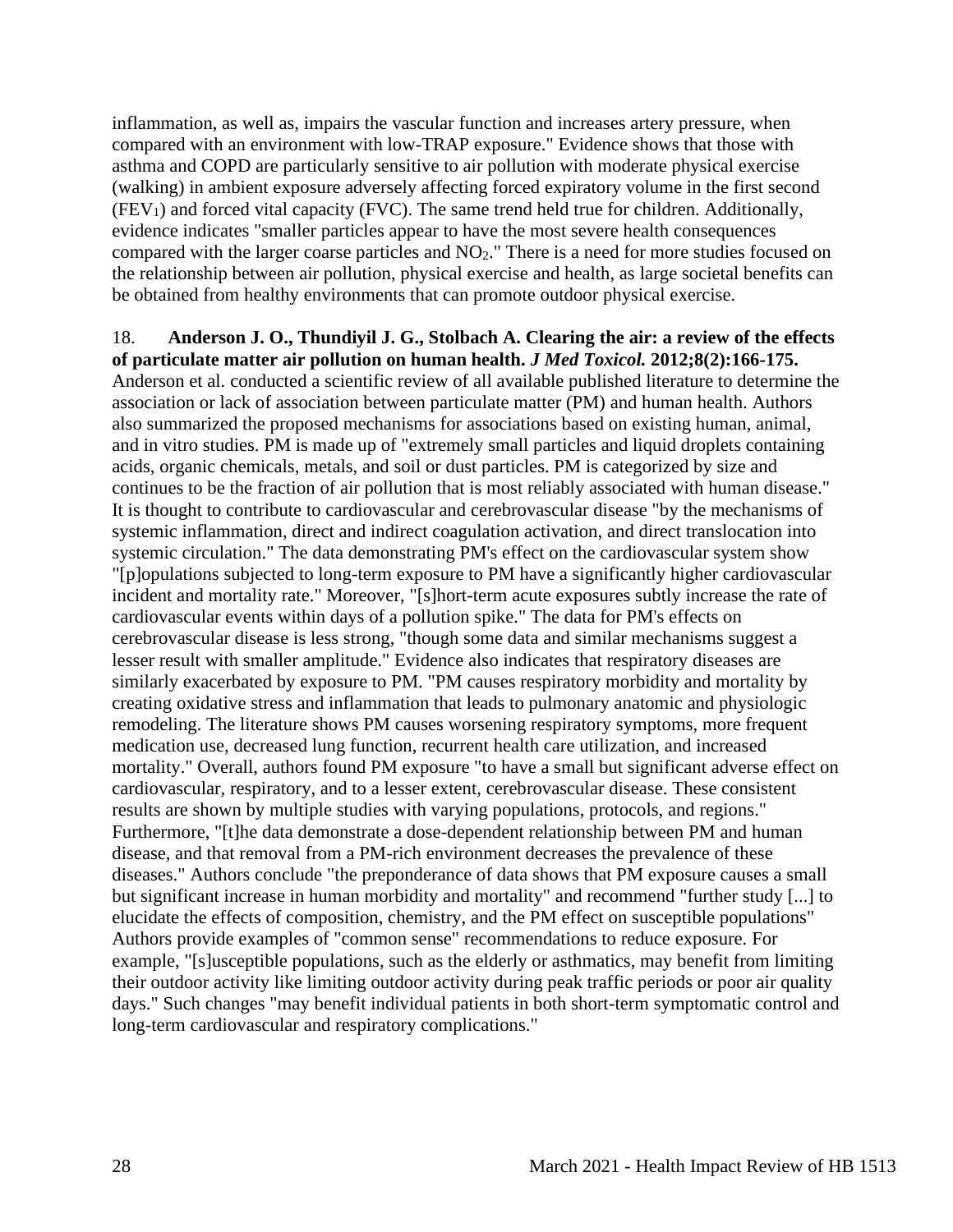#### 19. **Krall J. R., Anderson G. B., Dominici F., et al. Short-term exposure to particulate matter constituents and mortality in a national study of U.S. urban communities.** *Environ Health Perspect.* **2013;121(10):1148-1153.**

This study by Krall et al. provides "the first national, season-specific, and region-specific associations between mortality and PM2.5 constituents." Using data from the National Center for Health Statistics, authors "estimated short-term associations between nonaccidental mortality and PM2.5 constituents across 72 urban U.S. communities from 2000 to 2005." They used U.S. Environmental Protection Agency (EPA) Chemical Speciation Network data to "analyze seven constituents that together compose 79-85% of PM2.5 mass: organic carbon matter (OCM), elemental carbon (EC), silicon, sodium ion, nitrate, ammonium, and sulfate." Authors then "applied Poisson time-series regression models, controlling for time and weather, to estimate mortality effects." The analysis found that interquartile range increases in OCM, EC, silicon, and sodium ion were associated with estimated increases in mortality of 0.39% [95% posterior interval (PI): 0.08, 0.70%], 0.22% (95% PI: 0.00, 0.44), 0.17% (95% PI: 0.03, 0.30), and 0.16% (95% PI: 0.00, 0.32), respectively, based on single-pollutant models." EC and OCM are often generated by motor vehicles. Authors did not find evidence that associations between mortality and PM2.5 or PM2.5 constituents differed by season or region. Limitations include: the study focused on chemical composition and did not evaluate potential effects of PM2.5 mass; analyses did not account for exposure misclassification; authors estimated community-level ambient average pollutant concentrations using the arithmetic mean of monitoring concentrations, however spatial models may be less biased. Overall, "findings indicate that some constituents of PM2.5 may be more toxic than others and, therefore, regulating PM total mass alone may not be sufficient to protect human health."

### 20. **Requia W. J., Adams M. D., Arain A., et al. Global Association of Air Pollution and Cardiorespiratory Diseases: A Systematic Review, Meta-Analysis, and Investigation of Modifier Variables.** *Am J Public Health.* **2018;108(S2):S123-S130.**

Requia et al. "systematically reviewed the evidence on the association between air pollution and cardiorespiratory diseases (hospital admissions and mortality), including variability by energy, transportation, socioeconomic status, and air quality." Authors conducted a literature search (PubMed and Web of Science) for studies published between 2006 and May 11, 2016, that met the following criteria: "(1) considered at least 1 of these air pollutants: carbon monoxide, sulfur dioxide, nitrogen dioxide, ozone, or particulate matter (PM2.5 or PM10); (2) reported risk for hospital admissions, mortality, or both; (3) presented individual results for respiratory diseases, cardiovascular diseases, or both; (4) considered the age groups younger than 5 years, older than 65 years, or all ages; and (5) did not segregate the analysis by gender." They then extracted data from included studies and performed a meta-analysis to "estimate the overall effect and to account for both within- and between-study heterogeneity." Authors initially assessed 2,183 studies, of which 529 were selected for in-depth review, and 70 articles fulfilled the study inclusion criteria. "Most of the studies reported results for more than category of pollutant, health outcome, disease, or age." Eleven of 28 studies reporting results for PM2.5 were conducted in the US, as were 2 of the 36 studies reporting results for PM10. "The 70 studies selected for metaanalysis encompass more than 30 million events across 28 countries. [Authors] found positive associations between cardiorespiratory diseases and different air pollutants." For example, the association between PM2.5 and respiratory diseases showed a risk equal to 2.7% (95% confidence interval  $= 0.9\%$ , 7.7%). "With regard to hospital admissions, the youngest age group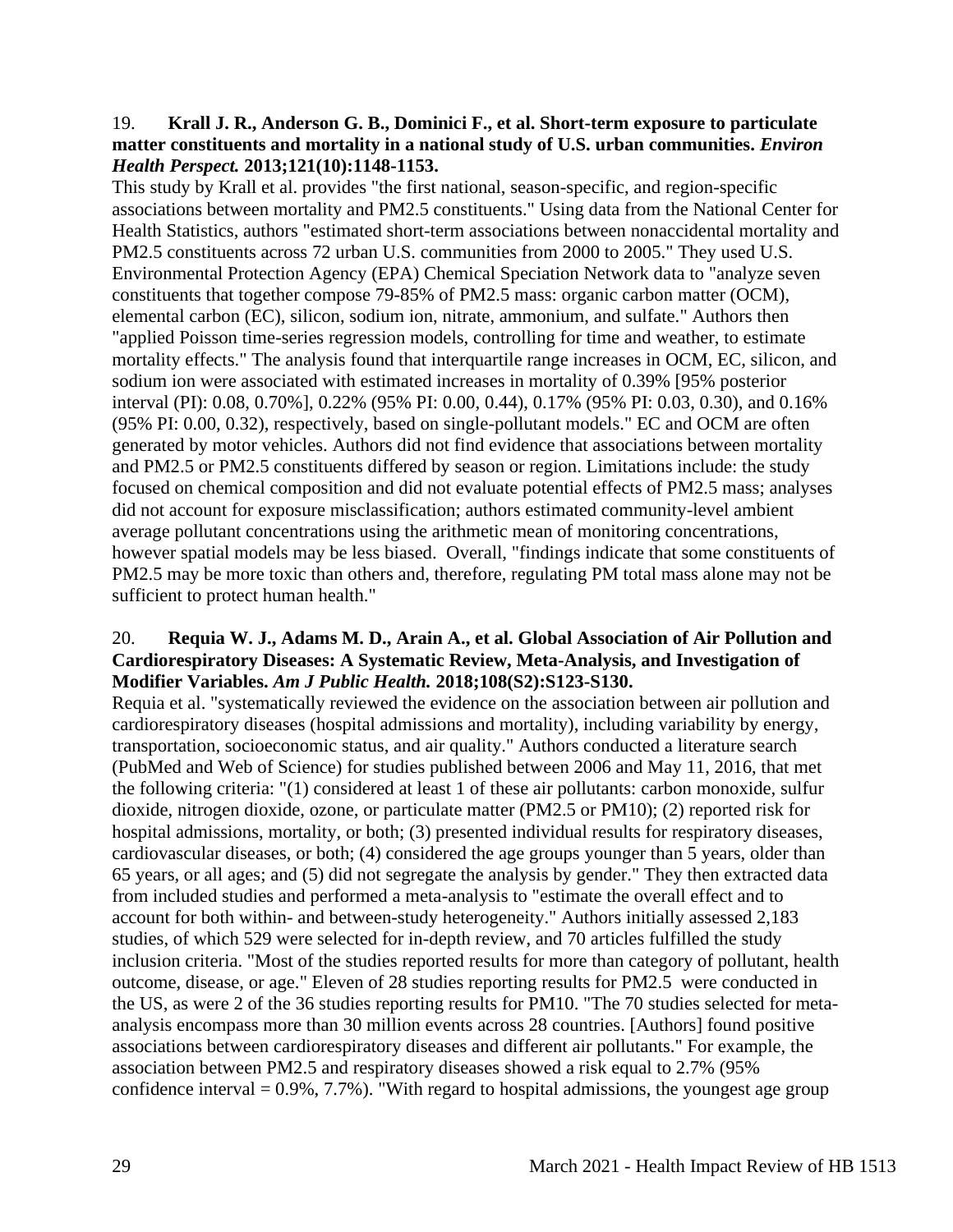(aged <5 years) demonstrated the highest risk across all pollutants, except NO2 and CO." Specifically, "[r]espiratory diseases showed the strongest association, especially for O3 and PM10, for which [authors] found a risk equal to 2.4% (95% CI =  $1.6\%$ , 3.7%) and 2.3% (95% CI  $= 1.6\%, 3.2\%$ ), respectively." Overall, "results showed statistical significance in the test of moderators for all pollutants, suggesting that the modifier variables influence the average cardiorespiratory disease risk and may explain the varying effects of air pollution." For example, clean electricity, consumption of motor gasoline, consumption of cooking fuel, population density, and education accounted for 64% of the heterogeneity in mortality attributable to PM2.5 exposure among regional populations studied.

#### 21. **Zheng Xue-yan , Ding Hong , Jiang Li-na , et al. Association between Air Pollutants and Asthma Emergency Room Visits and Hospital Admissions in Time Series Studies: A Systematic Review and Meta-Analysis.** *PLOS One.* **2015(18 September 2015).**

Zheng et al. conducted a systematic review of literature "to quantify the associations between short-term exposure to air pollutants [ozone  $(O_3)$ , carbon monoxide  $(CO)$ , nitrogen dioxide (NO<sub>2</sub>), sulfur dioxide (SO<sub>2</sub>), and particulate matter 10 $\mu$ m (PM<sub>10</sub>) and PM<sub>2.5</sub>] and the asthmarelated emergency room visits (ERV) and hospitalizations." They conducted their initial search without language limitation, and screened 246 studies of which 87 were included in the final analyses (86 in English and 1 in Spanish; 62 time-series and 25 case cross-over studies). Of those included, 50 studies focused on children, 21 on adults, 13 on elderly population, and 44 on general population. Pooled relative risks (RRs) and 95% confidence intervals (95%CIs) were estimated using the random effect models, and sensitivity analyses and subgroup analyses were also performed. Results showed that air pollutants were associated with "significantly increased risks of asthma ERVs and hospitalizations  $[O_3: RR(95\% \text{ CI}), 1.009 (1.006, 1.011); I^2 = 87.8\%$ , population-attributable fraction (PAF) (95%CI): 0.8 (0.6, 1.1); CO: RR(95%CI), 1.045 (1.029, 1.061);  $I^2 = 85.7\%$ , PAF (95%CI): 4.3 (2.8, 5.7); NO<sub>2</sub>: RR(95%CI), 1.018 (1.014, 1.022); I2 = 87.6%, PAF (95%CI): 1.8 (1.4, 2.2); SO<sub>2</sub>: RR (95%CI), 1.011 (1.007, 1.015);  $I^2 = 77.1\%$ , PAF (95%CI): 1.1 (0.7, 1.5); PM<sub>10</sub>: RR(95%CI), 1.010 (1.008, 1.013);  $I^2 = 69.1\%$ , PAF (95%CI): 1.1  $(0.8, 1.3); PM<sub>2.5</sub>: RR(95%CI), 1.023 (1.015, 1.031); I<sup>2</sup> = 82.8%, PAF (95%CI): 2.3 (1.5, 3.1)].$ " Fifty one studies included  $PM_{10}$  and 37 included  $PM_{2.5}$ . Sensitivity analyses resulted in compatible findings as compared with the overall analyses without publication bias. Overall, "stronger associations were found in hospitalized males, children and elderly patients in warm seasons with lag of 2 days or greater." Authors concluded that "short-term exposures to air pollutants account for increased risks of asthma-related ERVs and hospitalizations that constitute a considerable healthcare utilization and socioeconomic burden."

### 22. **Liu Norrice M , Grigg Jonathan Diesel, children and respiratory disease.** *BMJ Paediatrics Open.* **2018;2018(2).**

Liu and Grigg conducted a review of evidence of adverse health effects of diesel emissions on UK children and policies to reduce exposure of children to fossil-fuel-derived air pollution in the UK. Transport (i.e., exhaust, tyre, brake wear), combustion, industrial processes, and construction comprise the main sources of PM10 and PM2.5, and transport and combustion are the main sources of nitrogen dioxide (NO2). Authors note "For emissions from diesel, there is a strong correlation between locally emitted PM10 and NOx and it is reasonable to assume that, where diesel vehicles predominate, either metric is a good marker of exposure to the locally generated pollutant mix in urban areas." Globally, diesel vehicles contribute about 20% of NOx,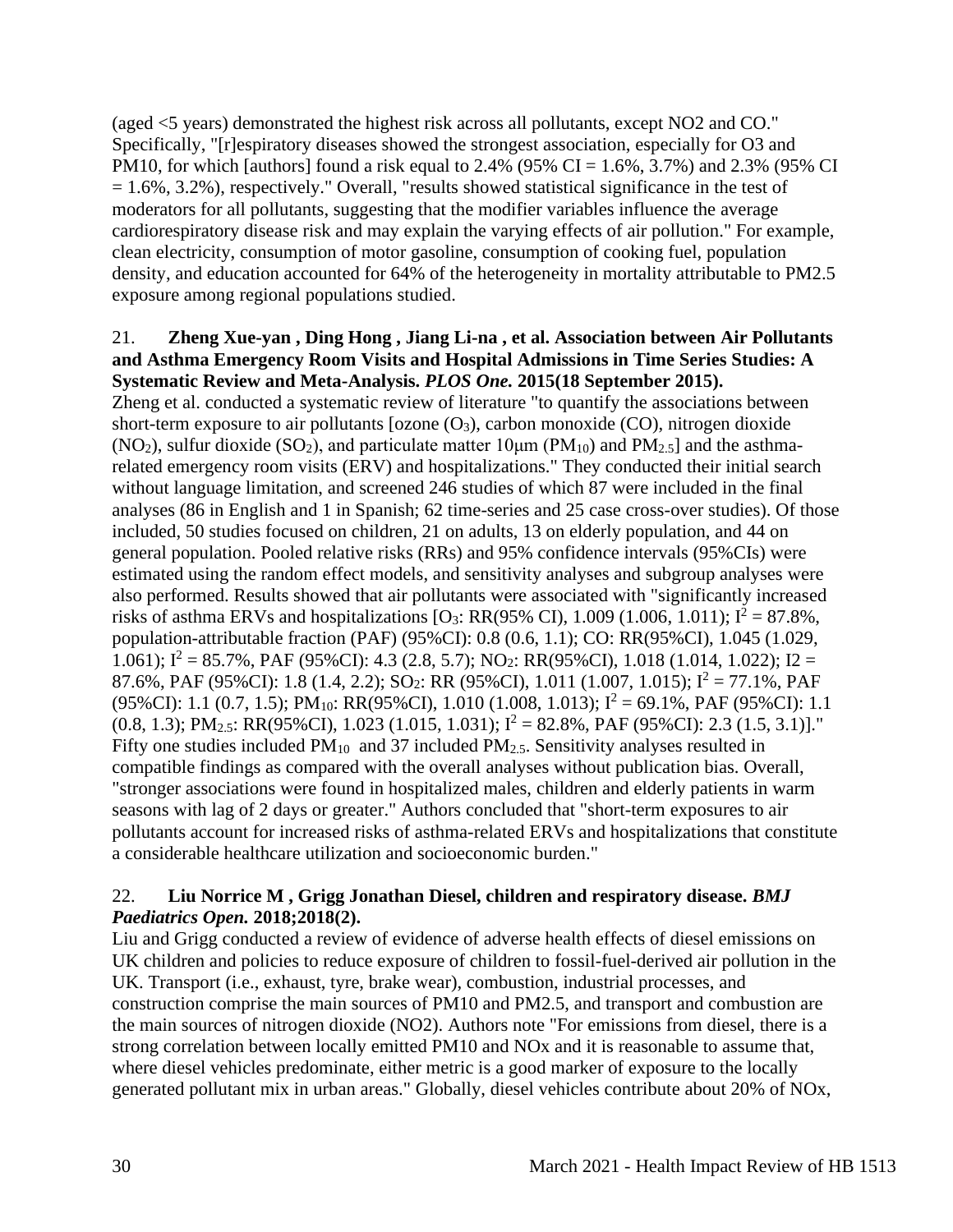and diesel engines emit more PM and NOx than petrol [gasoline] or hybrid counterparts. The review discusses antenatal exposure and childhood exposures. Authors note, "it is reasonable to extrapolate from studies that have assessed exposure to either PM or NOX since (1) diesel PM is not less toxic than other types of PM, and (2) the adverse effects of gases such as NOX are independent of source." Specific to childhood exposure, evidence indicates "air pollutants, particularly NOX (reflecting exposure to both NOx and PM), are associated with reduced lung function in children—for both FVC and FEV." Results of a meta-analysis reviewed showed "exposure to NO2 is linked to new-onset asthma, while exposure to PM is linked to new-onset wheeze." Authors provide national level and individual level approaches to limit exposure to diesel emissions to protect children's health.

#### 23. **IARC. Humans IMotEotCRt.Diesel and gasoline engine exhausts and some nitroarenes.Lyon, France: International Agency for Research in Cancer;2013.**

This 2012 report, the International Agency for Research on Cancer (IARC) classified diesel exhaust as a carcinogen in humans. The determination was largely based on results from two epidemiological studies of occupational diesel exhaust exposures among nonmetal miners (Diesel Exhaust in Miners Study) and truck drivers in confined spaces. Because the key epidemiologic studies are based on occupational exposure and were conducted with adults, staff rated this article as moderately generalizable as opposed to highly.

### 24. **Gauderman W. James , Avol Edward , Gilliland Frank , et al. The Effect of Air Pollution on Lung Development from 10 to 18 Years of Age.** *The New England Journal of Medicine.* **2004;351(11):1057-1067.**

Gauderman et al. conducted a prospective cohort study to assess whether exposure to air pollution adversely affects the growth of lung function during the period of rapid lung development that occurs between the ages of 10 and 18 years. The Children's Health Study recruited 1,759 children "(average age, 10 years) from schools in 12 southern California communities and measured lung function annually for eight years [1993 to 2001]. The rate of attrition was approximately 10 percent per year." The study included communities representing "a wide range of ambient exposures to ozone, acid vapor, nitrogen dioxide, and particulate matter." The relationship of air pollution to the forced expiratory volume in one second (FEV 1) and other spirometric measures was assessed using linear regression. Results showed that "over the eight-year period, deficits in the growth of FEV1 were associated with exposure to nitrogen dioxide (P=0.005), acid vapor (P=0.004), particulate matter with an aerodynamic diameter of less than 2.5  $\mu$ m (PM2.5) (P=0.04), and elemental carbon (P=0.007), even after adjustment for several potential confounders and effect modifiers." Moreover, associations were also observed for other spirometric measures. "Exposure to pollutants was associated with clinically and statistically significant deficits in the FEV1 attained at the age of 18 years. For example, the estimated proportion of 18-year-old subjects with a low FEV1 (defined as a ratio of observed to expected FEV1 of less than 80 percent [a criterion often used in clinical settings to identify those who are at increased risk for adverse respiratory conditions]) was 4.9 times as great at the highest level of exposure to PM2.5 as at the lowest level of exposure (7.9 percent vs. 1.6 percent, P=0.002)." Furthermore, results showed similar associations between these pollutants and a low FEV1 in the subgroup of children with no history of asthma and the subgroup with no history of smoking. Authors concluded "[t]he results of this study indicate that current levels of air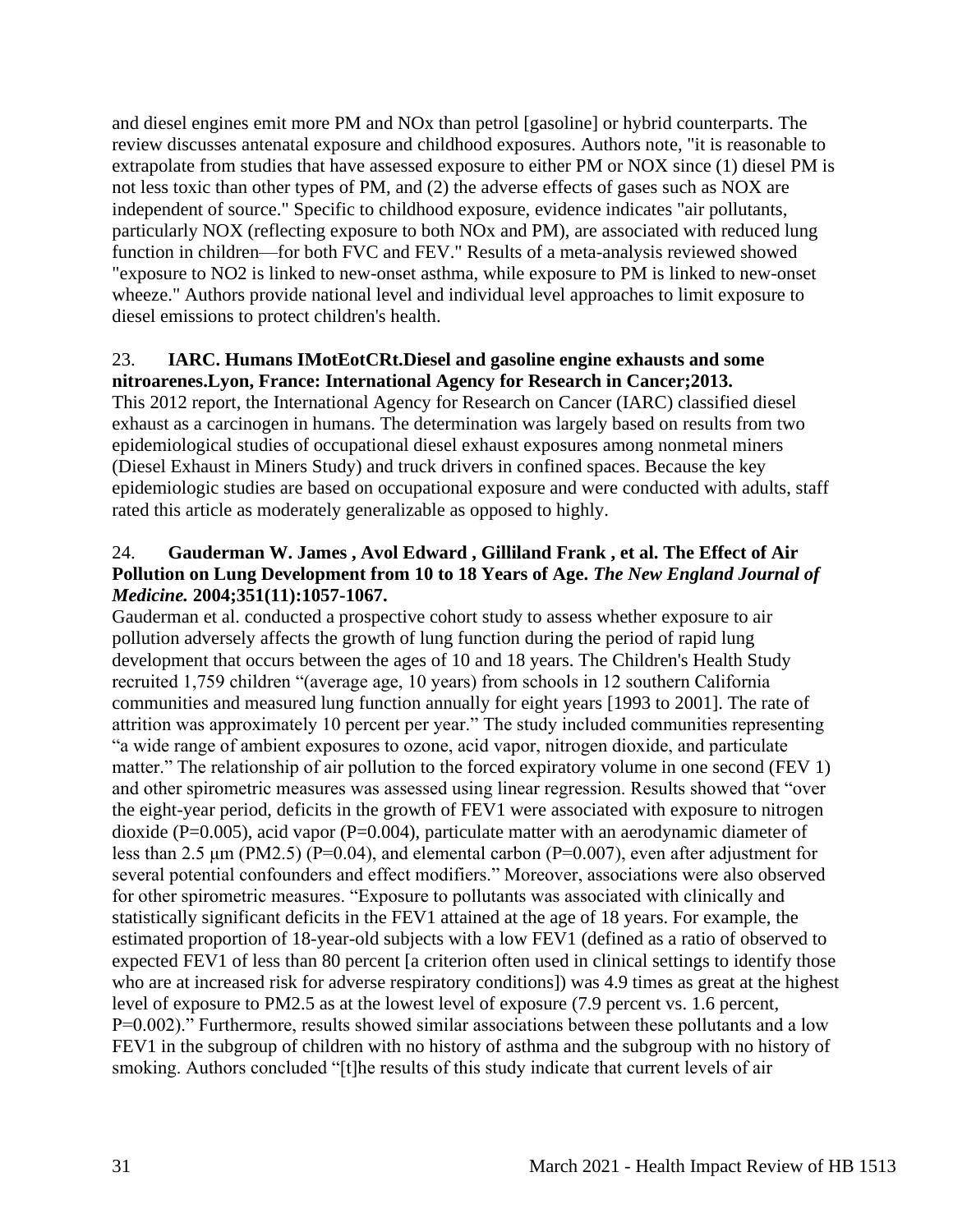pollution have chronic, adverse effects on lung development in children from the age of 10 to 18 years, leading to clinically significant deficits in attained FEV1 as children reach adulthood."

### 25. **Achilleos S., Kioumourtzoglou M. A., Wu C. D., et al. Acute effects of fine particulate matter constituents on mortality: A systematic review and meta-regression analysis.** *Environ Int.* **2017;109:89-100.**

Achilleos et al. note that "the link between PM2.5 exposure and adverse health outcomes is well documented from studies across the world." Authors conducted a meta-analysis on associations between short-term exposure to  $PM_{2.5}$  constituents and mortality using city-specific estimates. Authors systematically reviewed epidemiological studies on particle constituents and mortality up to July 2015. Forty-one studies (142 cities) met all inclusion criteria and were included in the meta-analysis (37 all-ages analysis; 9 subgroup analysis of those aged 65 or older). Ten studies were conducted in the U.S., and the number of U.S. cities included in the analysis surpassed those of any other region. Studies examined the association between short-term exposure to PM2.5 constituents and all-cause, cardiovascular, and respiratory mortality, in the general adult population. "Each study was summarized based on pre-specified study key parameters (e.g., location, time period, population, diagnostic classification standard), and [reviewers] evaluated the risk of bias using the Office of Health Assessment and Translation (OHAT) Method for each included study." Authors used city-specific mortality risk estimates for each constituent and cause of mortality. Studies that included multiple cities required reviewers to request cityspecific risk estimates from the authors if not included in the article. Researchers performed "random effects meta-analyses using city-specific estimates, and examined whether the effects vary across regions and city characteristics (PM<sub>2.5</sub> concentration levels, air temperature, elevation, vegetation, size of elderly population, population density, and baseline mortality)." Results revealed a "0.89% (95% CI: 0.68, 1.10%) increase in all-cause, a 0.80% (95% CI: 0.41, 1.20%) increase in cardiovascular, and a 1.10% (95% CI: 0.59, 1.62%) increase in respiratory mortality per 10mug/m(3) increase in PM<sub>2.5</sub>." Once authors accounted for "the downward bias induced by studies of single days, the all-cause mortality estimate increased to 1.01% (95% CI: 0.81, 1.20%)." The meta-analysis for elemental carbon (EC), black smoke, and  $SO_4^2$  mortality effect estimates among the elderly population (65 years of age and older) revealed EC and BS were statistically significantly associated with all-cause mortality. Meanwhile, "The observed pooled associations between PM constituents and cardiovascular mortality were not as consistent as all-cause mortality." Overall, authors identified significant associations between mortality and several PM2.5 constituents. "The most consistent and stronger associations were observed for [EC] and potassium (K)." For most of the constituents, there was high variability of effect estimates across cities. Authors conclude the meta-analysis suggests that "(a) combustion elements such as EC and K have a stronger association with mortality, (b) single lag studies underestimate effects, and (c) estimates of  $PM_{2.5}$  and constituents differ across regions." They recommend future studies account for PM mass in constituent's health models to determine if they lead to more stable and comparable effect estimates across different studies.

### 26. **Caron J., Cole J., Goettle R., et al. Distributional Implications of a National Co2 Tax in the U.S. Across Income Classes and Regions: A Multi-Model Overview.** *Clim Chang Econ (Singap).* **2018;9(1).**

Caron et al. conducted modeling assessments to determine the potential impacts of various carbon pricing policies on household income and household welfare in the U.S. The authors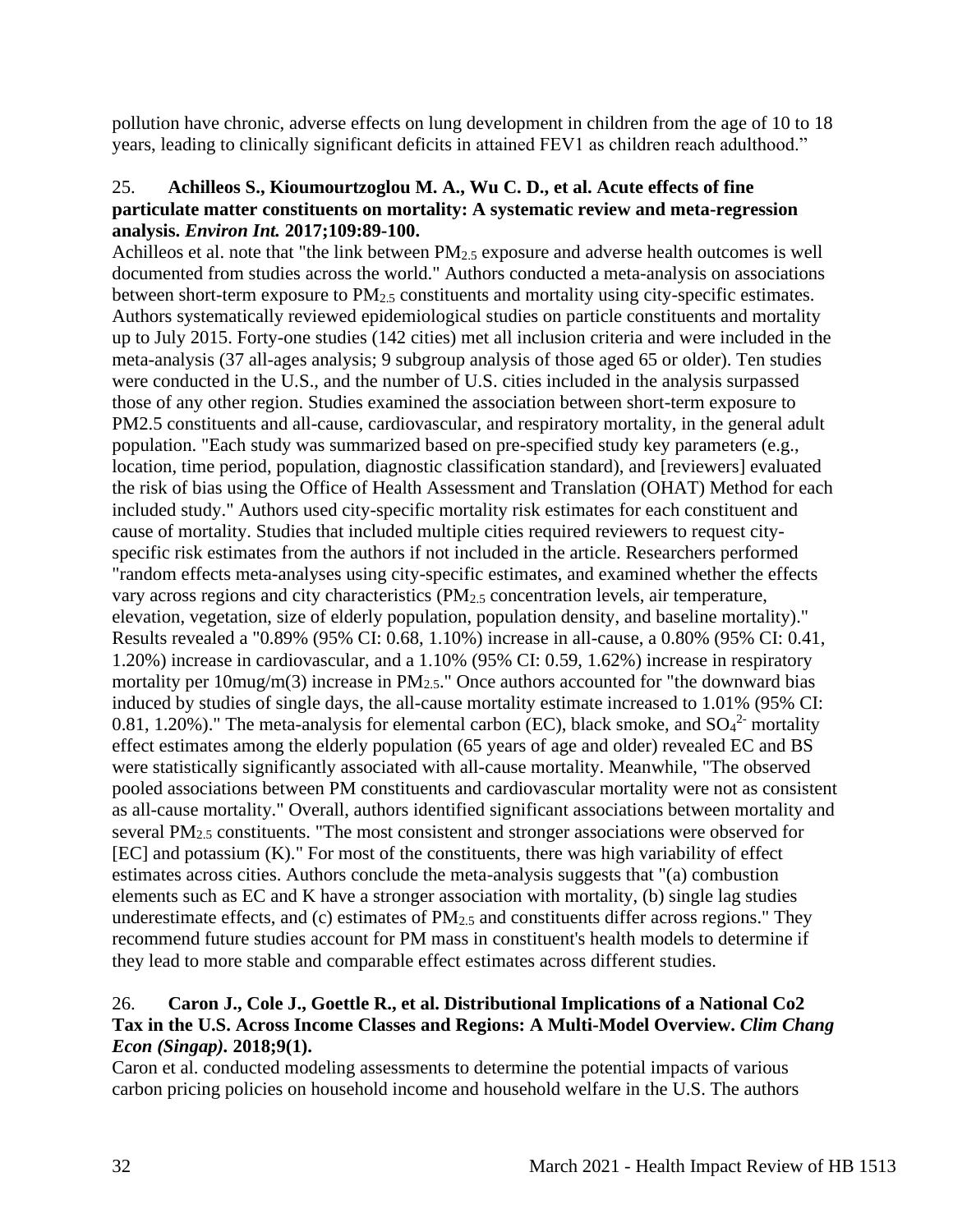noted that, "climate change mitigation policies that aim at putting a price on carbon emissions can have differing effects on household welfare, depending on income level and region. Households will be affected through changes in the price of carbon-intensive goods, as well as changes in consumption behavior, productive technology, and incomes." Overall, prior research has shown that "carbon pricing affects low-income households proportionately more than highincome households (i.e., is regressive), given the relatively more emissions-intense consumption bundles of lower-income groups." However, "while the literature has not seemingly reached a consensus regarding the progressivity or regressively of carbon taxation itself, there is broad agreement that distributional impacts are ultimately largely driven by what is done with the collected revenue." The authors model carbon taxes at \$25 or \$50 on fossil fuel combustion and increasing at 1% or 5% annually. They present findings for three revenue investment scenarios: 1) rebates to households; 2) capital income tax reduction; and 3) labor income tax reduction.

## 27. **Poelhekke S. How expensive should CO2 be? Fuel for the political debate on optimal climate policy.** *Heliyon.* **2019;5(11):e02936.**

Poelhekke discusses available evidence on the social cost of carbon, policy tradeoffs, and considers global and unilateral policy options. Poelhekke advocates an international approach in which carbon taxes are negotiated as part of trade agreements to limit leakage (movement of fossil fuel emitting activities across borders) to other countries without a carbon tax. For example, "it would be globally inefficient to raise a CO2 tax in the United States only, although it may have local benefits by lowering related air pollution." The author concludes a carbon tax of "\$77 per metric ton of carbon is defensible if we give 95% weight to damage occurring two generations (or 50 years) from now but higher if we want to further reduce the risk of catastrophic damage."

## 28. **Management Washington State Office of Financial. Multiple Agency Fiscal Note Summary, HB 1513 (Carbon emissions).2021.**

The Fiscal Note for HB 1513 includes estimated costs and revenues from the Washington State Department of Revenue.

## 29. **Macaluso N. , Tuladhar S. , Woollacott J. , et al. The Impact of Carbon Taxation and Revenue Recycling on U.S. Industries\*.** *Clim Chang Econ (Singap).* **2018;9(1).**

Macaluso et al. conducted a detailed, cross-model analysis and discuss the implications of carbon tax scenarios on changes in sectoral output, energy production and consumption and the competitiveness of the U.S. economy. Authors noted that economists and scholars generally agree that "a properly implemented carbon tax is the most economically efficient way to reduce a country's carbon emissions." Specifically, a properly implemented carbon tax would "help consumers and firms make more economically efficient decisions regarding their use of fossil fuels and leads consumers and firms to shift toward using cleaner fuels including renewable energy sources."

30. **U.S. Environmental Protection Agency Sources of Greenhouse Gas Emissions. 2020; Available at: [https://www.epa.gov/ghgemissions/sources-greenhouse-gas](https://www.epa.gov/ghgemissions/sources-greenhouse-gas-emissions#:~:text=In%202018%2C%20greenhouse%20gas%20emissions,of%20U.S.%20greenhouse%20gas%20emissions)[emissions#:~:text=In%202018%2C%20greenhouse%20gas%20emissions,of%20U.S.%20g](https://www.epa.gov/ghgemissions/sources-greenhouse-gas-emissions#:~:text=In%202018%2C%20greenhouse%20gas%20emissions,of%20U.S.%20greenhouse%20gas%20emissions) [reenhouse%20gas%20emissions.](https://www.epa.gov/ghgemissions/sources-greenhouse-gas-emissions#:~:text=In%202018%2C%20greenhouse%20gas%20emissions,of%20U.S.%20greenhouse%20gas%20emissions) Accessed 16 March 2021, 2021.**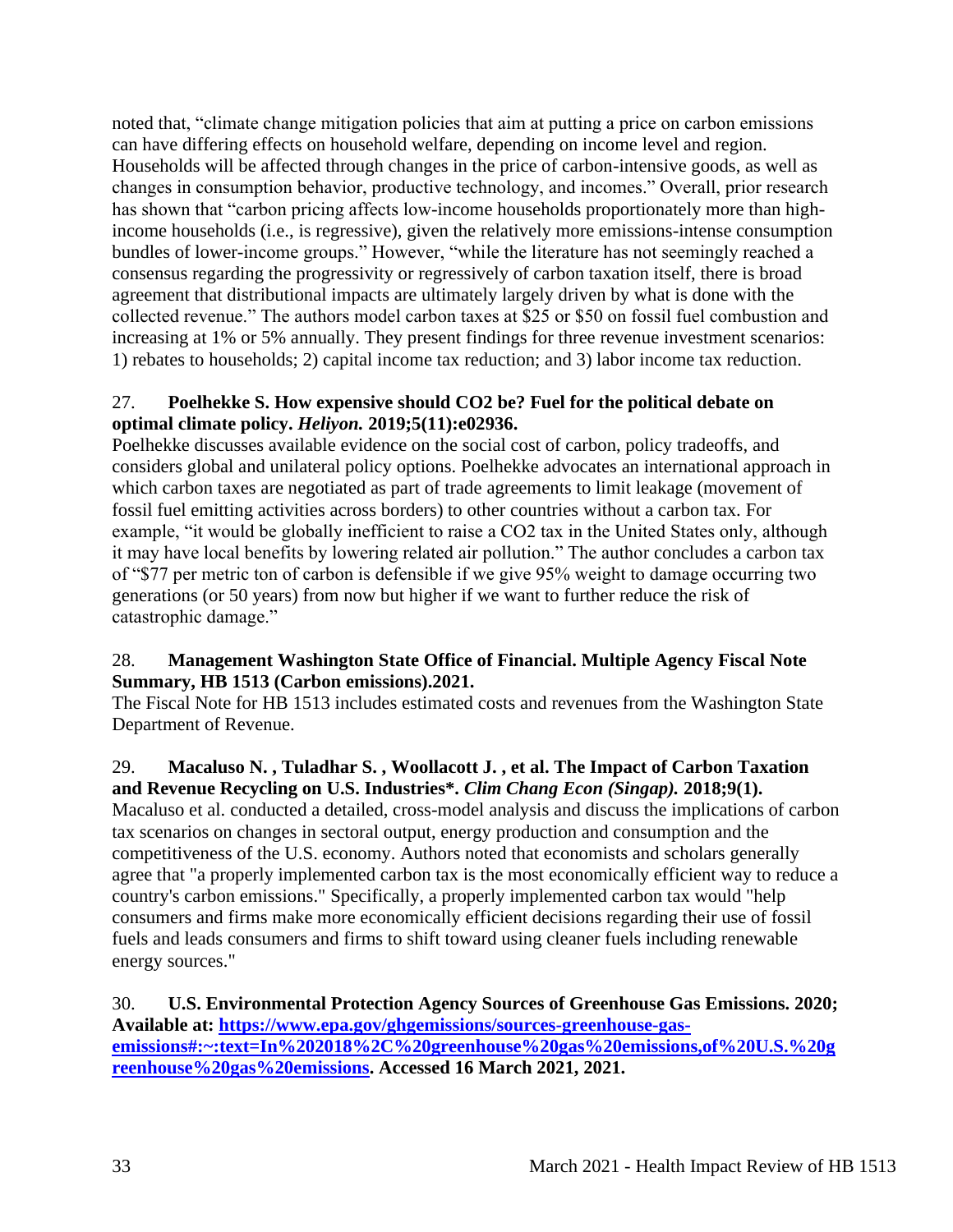This U.S. EPA webpage provides an overview of greenhouse gas emissions in the U.S. and the sectors that represent the largest sources. The largest contributor to GHG emissions is the transportation sector (28%). Over 90% of the fuel used for transportation in the U.S. is petroleum based (gasoline and diesel). The second largest share of GHG are from generating electricity (27%). Nationally, approximately 63% of electricity in the U.S. comes from burning fossil fuels, mostly coal and natural gas. Additionally, industry (22%), commercial and residential (12%), and agriculture (10%) contributed to GHG emissions.

## 31. **Arenschield L. Want to cut emissions that cause climate change? Tax carbon.** *Ohio State News***2021.**

This news article from Ohio State University summarized findings from Liu et. al. 2021 and provided an interview with Ramteen Sioshansi, one of the study authors. Sioshansi stated that, "if the goal is reducing carbon dioxide in the atmosphere, what we found [in our case study] is that putting a price on carbon and then letting suppliers and consumers make their production and consumption choices accordingly is much more effective than other policies [at reducing carbon dioxide emissions]." Overall, the study found that "other policies, including mandates that a certain amount of energy in a region's energy portfolio come from renewable sources…were either mor expensive or not as effective as carbon taxes at reducing the amount of carbon dioxide in the air. Subsides for renewable energy sources were…also not as effective at reducing carbon dioxide, the study found."

## 32. **Wu X., Nethery R.C., Sabath M.B., et al. Exposure to air pollution and COVID-19 mortality in the United States: A nationwide cross-sectional study. 2021.**

Wu et al. conducted a nationwide, cross-sectional study to determine whether long-term exposure to poor air quality increased risk of death from COVID-19 in the U.S. They stated, "many of the pre-existing conditions [e.g. cardiovascular and lung disease] that increase the risk of death in those with COVID-19 are the same diseases that are affected by long-term exposure to air pollution." They collected COVID-19 mortality data from 3,000 counties in the U.S. (representing 98% of the U.S. population) through April 20, 2020. They compared this data to county-level long term average levels of fine particulate matter (PM2.5) and controlled for a number of factors (population size, time since the beginning of the outbreak, socioeconomic status, etc.). Results showed that an increase of 1 ug/m3 in PM2.5 is statistically significantly associated with an 8% increase in the COVID-19 death rate.

### 33. **Report to the Washington State Governor and Legislature Environmental Justice Task Force Recommendations for Prioritizing EJ in Washington State Government.Tumwater, WA: Environmental Justice Task Force;2020.**

The Environmental Justice Task Force (EJTF) was created through a proviso in the state's 2019- 2021 operating budget (Engrossed Substitute House Bill 1109, section 221, subsection 48). EJTF's final report to the Governor and State Legislature includes recommendations for measurable goals, model policies, use of the Washington Environmental Health Disparities map, and community engagement. The EJTF developed a statewide definition of Environmental Justice for use by state agencies. It also includes a discussion of the Department of Health's (DOH) Washington Tracking Network (WTN) Environmental Health Disparities map and presents data illustrating the disproportionate burdens faced by Black, Indigenous, and People of Color communities and people living in poverty. Limitations of the analysis presented are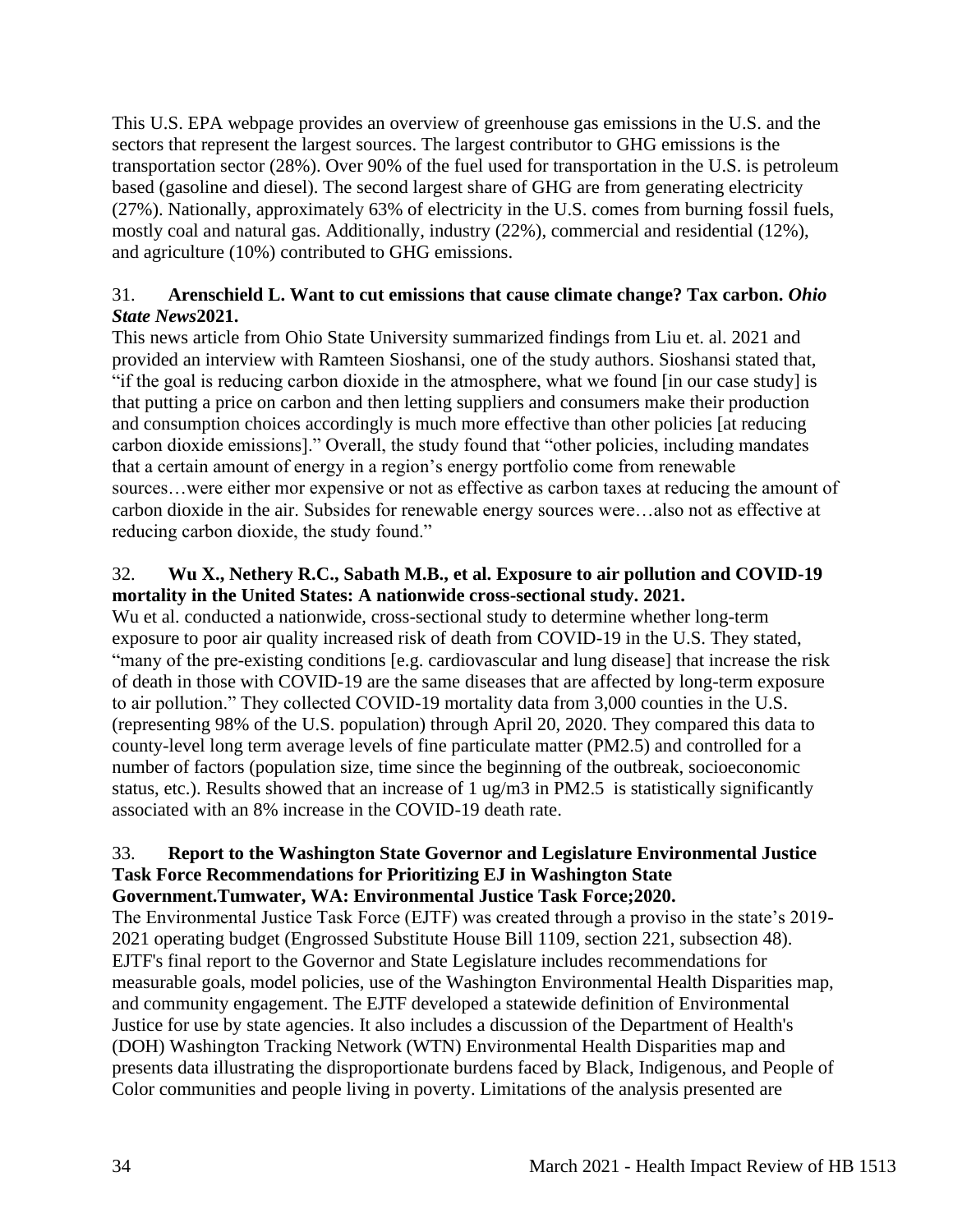outlined here. "One of the measures is People of Color (POC), a measure of the percent of a census tract's population that is non-white." It accounts for 3.6% of the weight of the ranking. A preferred method would be to remove the POC measure and recalculate EHD rankings before running the analysis. However, due to staff activations to the COVID-19 response this information is not currently available. "However, given the clear trends seen in the data and the relatively small weight of the POC measure in the overall ranking, [WTN staff] do not expect meaningful changes in the outcome of the analysis." The same limitation applies to the association between poverty and environmental health disparities.

## 34. **Relating to reducing environmental and health disparities and improving the health of all Washington state residents by implementing the recommendations of the environmental justice task force. Senate Ways & Means (originally sponsored by Senators Saldaña L, Carlyle, Das, Frockt, Hasegawa, Hunt, Keiser, Kuderer, Liias, Nobles, Pedersen, Rolfes, Stanford, and Wilson, C.), trans. 67th Legislature Regular Session ed2021.**

E2SSB 5141 intends to implement recommendations of the Environmental Justic Task Force established in section 221(48), Chapter 415, Laws of 2019 entitled "Report to the Washington state governor and legislature, Environmental Justice Task Force: Recommendations for Prioritizing EJ in Washington State Government (October 2020). This legislative proposal presents a definition of environmental justice for use by state agencies.

## 35. **Washington Tracking Network. Environmental Health Disparities Map. Available at: [https://fortress.wa.gov/doh/wtn/WTNIBL/.](https://fortress.wa.gov/doh/wtn/WTNIBL/) Accessed March, 2021.**

The Washington State Department of Health (DOH) chose to use the Environmental Health Disparities (EHD) map to designate highly impacted communities under the Clean Energy Transformation Act's cumulative impact analysis. "The EHD map ranks the risks communities face from environmental burdens including fossil fuel pollution and vulnerability to climate change impacts that contribute to health inequities. It is a well-known vulnerability index for environmental health disparities, and is being used by other state processes to guide funding to reduce environmental health disparities." The EHD map rankings are based on a conceptual formula of Risk = Threat x Vulnerability. Therefore, "threat is comprised of both environmental effects and exposures, and vulnerability is comprised of socioeconomic factors and sensitive populations."

#### 36. **State and Local Taxes. 2020; Available at: [https://www.treasury.gov/resource](https://www.treasury.gov/resource-center/faqs/Taxes/Pages/state-local.aspx)[center/faqs/Taxes/Pages/state-local.aspx.](https://www.treasury.gov/resource-center/faqs/Taxes/Pages/state-local.aspx) Accessed February 2020.**

The U.S. Department of Treasury outlines and defines state and local taxes.

# 37. **Policy Institute of Taxation and Economic. Who Pays? A distributional anlysis of the tax systems in all 50 states.2018.**

This 2018 report from the Institute of Taxation and Economic Policy analyzes each states tax system and its impact on equity. They found that Washingtonians with incomes in the lowest 20% (less than \$24,000 annually) pay 13.3% of their family income in sales and excise taxes compared to those with incomes in the top 20% (more than \$116,300 annually) that pay less than 4.7% of their family income. The Institute also calculates a Tax Inequality Index "which measures the impact of each state's tax system on income inequality." According to their